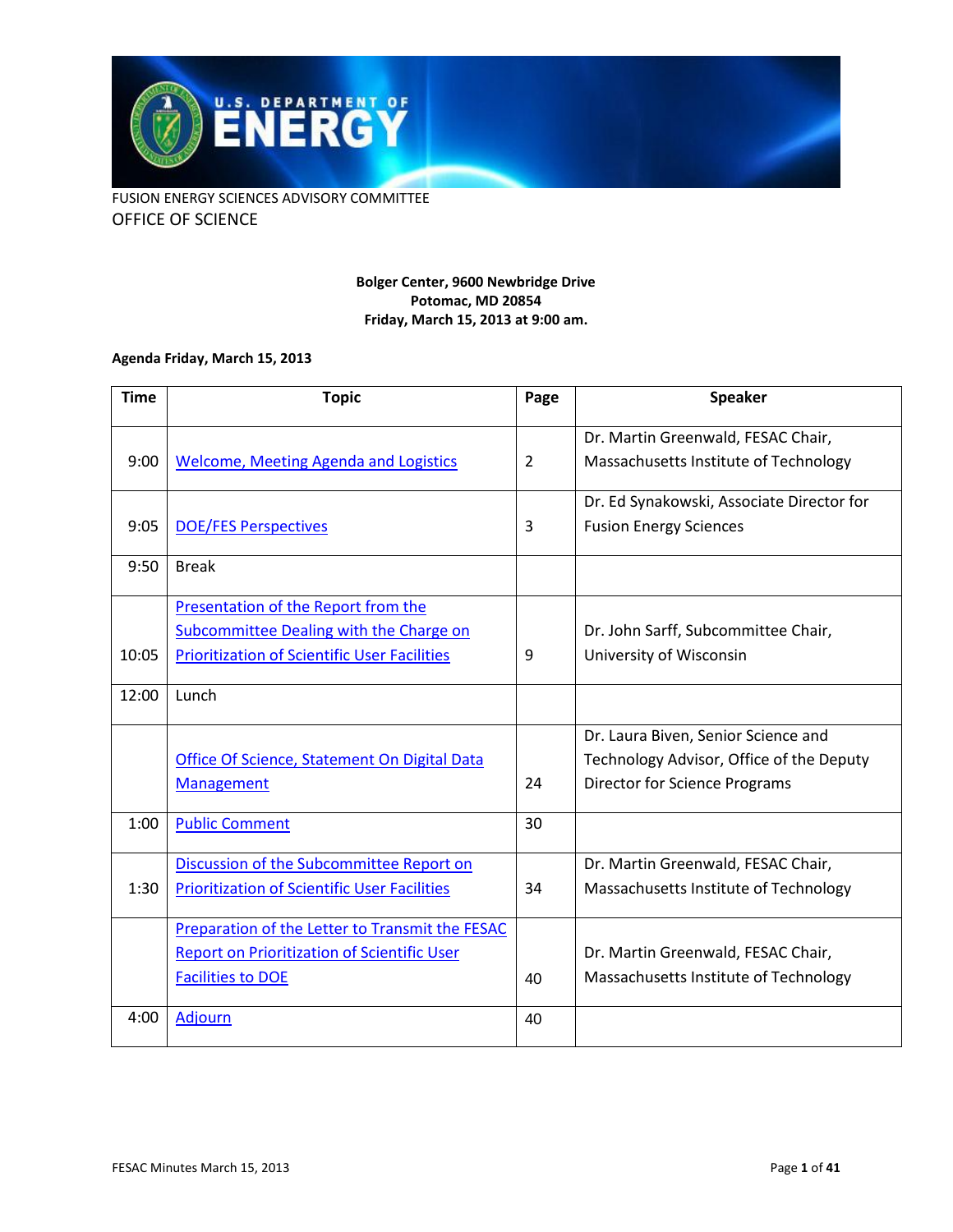(CONTINUED)

#### **FRIDAY, MARCH 15, 2013**

#### **Dr. Martin J. Greenwald, Chairman, was presiding.**

#### <span id="page-1-0"></span>**WELCOME**

Dr. Greenwald began the meeting with several announcements. He asked visitors to ensure they signed in as it was important for official records. He noted that regarding lunch, there was a buffet luncheon available in the building and tickets were available at the registration desk. He asked members of the audience who wanted to make public comments to contact Albert Opdenaker to sign up and added it was preferable to arrange that by midday. He stated finally that the schedule for public comment would change and it would now take place between the two agenda items scheduled for the afternoon which would be approximately 2:30 p.m.

#### **ROLL CALL**

#### **Committee/Voting Members Present: Committee/Voting Members Absent:**

Dr. Martin J. Greenwald, Chair (MIT) Dr. Richard W. Callis (General Atomics) Dr. Riccardo Betti, Vice-Chair (U. of Rochester) Dr. Raymond J. Fonck (U WI) Dr. Bruce Cohen\* (LLNL) Dr. Ramon Leeper (SNL) Dr. Amanda Hubbard (MIT) Dr. Ellen Meeks (Reaction Design, LLC) Dr. Hantao Ji (PPPL) Dr. Christopher J. Keane (LLNL) Dr. Kathryn McCarthy\* (INL) Dr. Dale M. Meade (Princeton) Dr. Farrokh Najmabadi (UC San Diego) Dr. Robert Rosner (U. of Chicago) **\***Attended via conference call Prof. Edward Thomas, Jr. (Auburn U.) Dr. Nermin Uckan (ORNL) Dr. Steven Zinkle (ORNL)

#### **Liasons/ex officios Present: Liasons/ex officios Absent:**

Dr. Fred Skiff (APS/DPP) Dr. John W. Steadman (IEEE-USA) Dr. Minami Yoda (ANS/FED)

#### **DOE DOE/SC Attendees: Other Attendees:**

- Dr. Ed Synakowski, Associate Director, FES, Committee DFO Dr. Jeff Binder, ORNL
- Dr. James Van Dam, Director, Research Division Dr. Richard Buttery, GA
- 
- 
- 
- 

Dr. Sam Barish Dr. Steve Dean, FPA Dr. Curtis Bolton Mr. Mark Haynes, Concordia Power Dr. Steve Eckstrand **Dr. Arnold Kritz, Lehigh U** Dr. Sean Finnegan Dr. Earl Marmar, MIT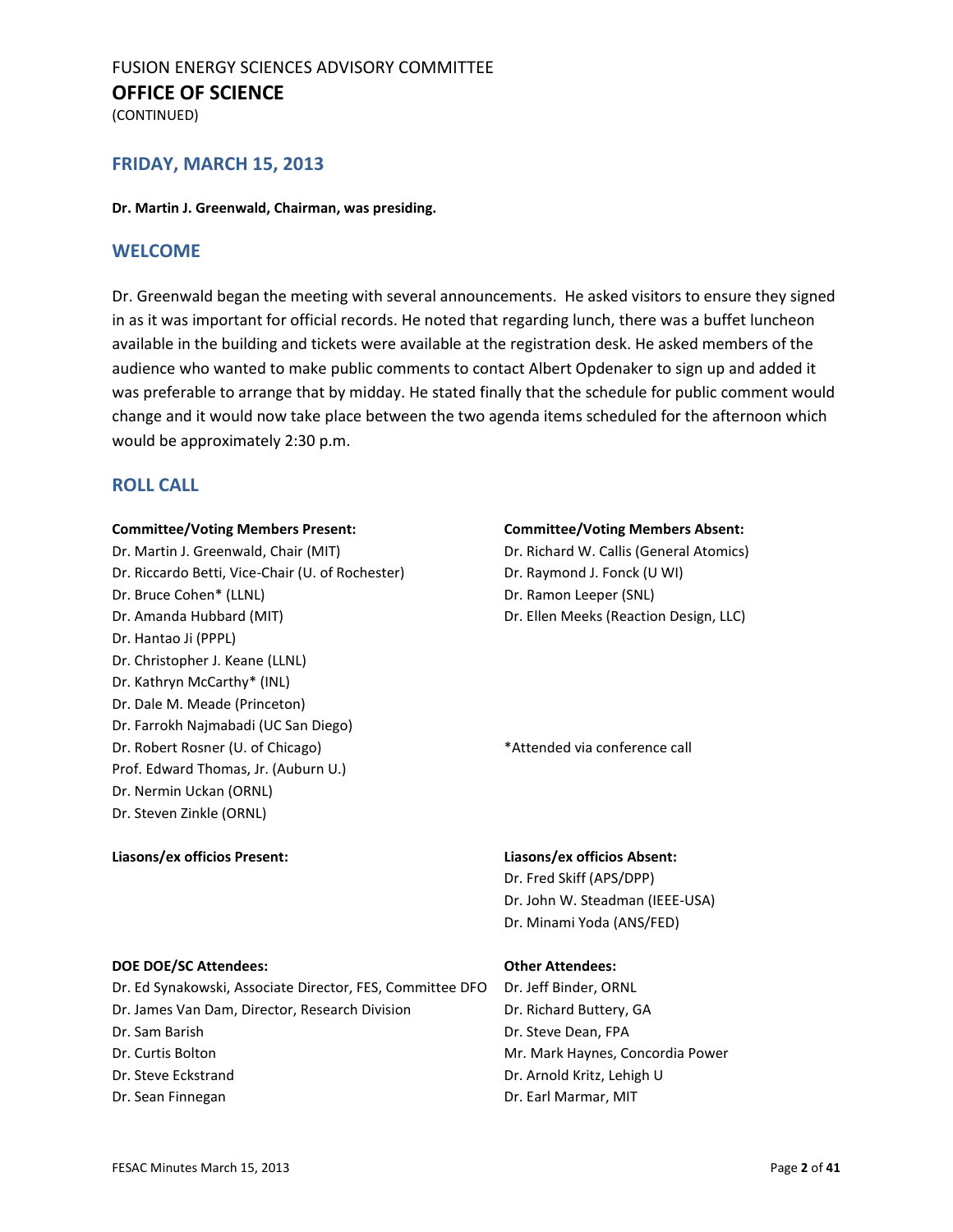(CONTINUED)

Dr. John Mandrekas Dr. Miklos Porkolab, MIT Mr. Gene Nardella Dr. Stewart Prager, PPPL Dr. Nirmol Podder Prof. John Sarff, U WI Dr. Kathleen Ratcliff **Dr. Tony Taylor, GA** Dr. Ann Satsangi Dr. Mike Zarnstorff, PPPL Mr. Edward Stevens

Dr. John Glowienka Prof. Gerald Navratil, Columbia U Mr. Albert L. Opdenaker III Dr. Roger Raman, U of WA

### <span id="page-2-0"></span>**DOE/FES PERSPECTIVES**

#### **Dr. Ed Synakowski,** *Associate Director of the Office of Science, for Fusion Energy Sciences*

- Noted that the slides for his presentation were short and he acknowledged that did not reflect the state of play in the community given the unusual events going on with regard to the budget.
- Stated that as a consequence he knew there would be many questions but that there was only so much he could say at the present time.
- Referred to the agenda of the meeting and acknowledged there was a great deal of interest with regard to ITER (International Thermonuclear Experimental Reactor) and noted that they had decided not to have an ITER presentation at the current meeting because it was felt it would be more useful to hear about ITER within the context of the FY 2014 budget proposal. He said it would be more impactful and useful to hear about ITER at the next meeting yet to be scheduled subsequent to the budget rollout.
- Thanked the committee members for their efforts in attending and in particular John Sarff and Don Rej for leading the effort with regard to the production of the report concerning an assessment of facility priorities in a very compressed timeline.
- Stated that he would discuss the factual situation as far as he knew it with regard to the CR (Continuing Resolution). He acknowledged that it was more or less uncharted territory with regard to the sequestration and therefore he might make some errors but would advise the committee of the situation as he saw it:
	- $\circ$  To date the federal government is operating under a six-month CR until March 27, 2013.
	- o The CR enacted funding defines an upper boundary on the total Office of Science (SC) funding which is an upper boundary of funding very close to the FY 2012 level.
	- $\circ$  The SC is executing the CR using a very conservative approach which is taking the lowest of (1) FY 2012 appropriated budget (2) the administration's FY 2013 budget request (3) the House mark and (4) the Senate mark.
	- o He stated for FES (Fusion Energy Sciences) the ITER part of the program was being treated conservatively with a spending rate equivalent to FY 2012 and for the non-ITER part of the program the spending rate would be governed by the lessor of the House and the Senate which would be in effect the Senate.
	- $\circ$  The SC program offices were given 47% of their CR funding for the first six months noting that no-cost extensions had been processed and many first-time new awards under solicitations have been held up.
- Stated that a full-year CR was deemed likely and noted the following: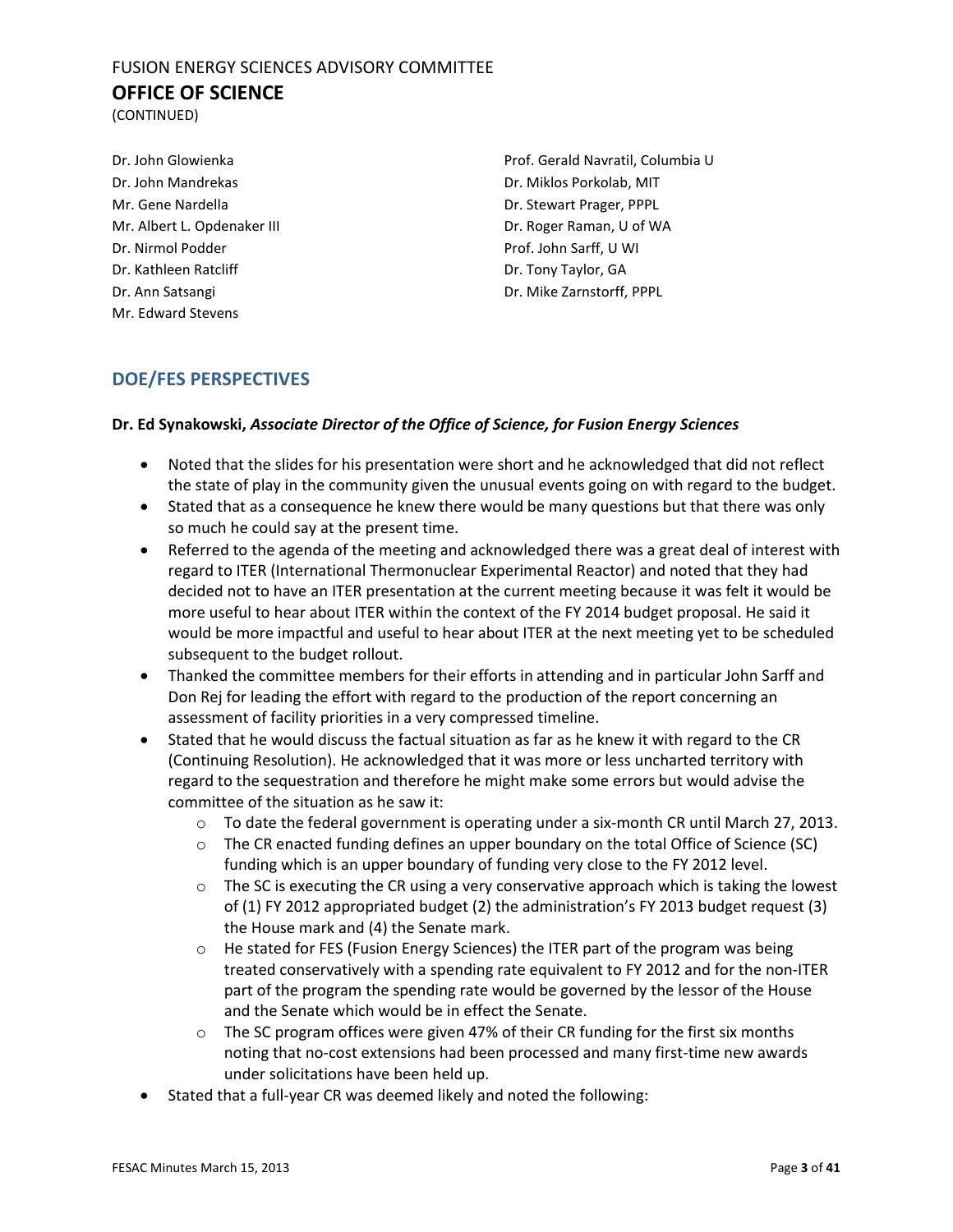## FUSION ENERGY SCIENCES ADVISORY COMMITTEE

#### **OFFICE OF SCIENCE**

(CONTINUED)

- $\circ$  It is expected to be enacted on March 22, 2013 and will define the final appropriation for the full year.
- o The sequestration would then be applied to that appropriation.
- o The SC individual office allocations would then be decided.
- Stated that since March 1, 2013 sequestration was already in effect. With regard to this it was stated that:
	- $\circ$  The SC budget was reduced by \$245 million overall out of a total close to \$5 billion. In their planning they were assuming levels about 5% lower than the overall administration request in FY 2013.
	- $\circ$  There is a lot of ongoing activity pertaining to assessments in the field. He said with regard to the 5% relating to the FES budget it would be approximately \$18 million. He acknowledged over a period of six months it would create significant impacts.
	- $\circ$  When the final appropriation is in hand a budget approach including sequestration would be finalized. He reiterated that the effects would be broad.
- Stated that Dr. Brinkman gave testimony to the (HEWD) House Energy and Water Development Subcommittee on March 5, 2013. He noted that the hearing was concerned with the impacts of sequestration since under normal circumstances this testimony would focus on the budget that would have been submitted to Congress and that budget had not yet been submitted. He said that Dr. Brinkman's written testimony was available a[t http://science.energy.gov/~/media/sc-](http://science.energy.gov/~/media/sc-1/pdf/2013/030513_Brinkman_SEWA.pdf)[1/pdf/2013/030513\\_Brinkman\\_SEWA.pdf](http://science.energy.gov/~/media/sc-1/pdf/2013/030513_Brinkman_SEWA.pdf)
- Commented on some extracts from the written testimony which he felt were notable:
	- $\circ$  The first concerned sequestration and he quoted: "There will be impacts to our programs, facilities and construction projects that affect not just the progress of the science we steward, but also the everyday lives of the researchers, institutions, and business we support."
	- $\circ$  The second concerned the effects on FES in particular and he quoted: "In the Fusion Energy Sciences, sequestration will impact both domestic research facilities and funding for U.S.-made hardware for the international ITER project. We are still assessing the proper balance of reductions in these two areas. Funding levels for ITER below the FY13 Budget request will impact our ability to meet U.S. hardware delivery dates in support of the ITER construction schedule."
	- $\circ$  His concluding comments included: "Overall, the impacts to facilities operations at our laboratories will have an impact on university and private sector research. Over 25,000 scientists nationwide, and across many fields, rely on Office of Science user facilities for their research. While the impact is difficult to quantify, the scientific progress of many researchers will be slowed by user facility budget reductions."
- Noted that Dr. William Brinkman and Dr. Patricia Dehmer were not present as they were involved in the preparation of the budget for Congress and also developing the SC's approach to sequestration.
- Stated that the release of the FY 2014 administration budget had been significantly delayed. He noted that by law it was supposed to be published on the first Tuesday of February. He said that with regard to this budget:
	- o They had received the final pass-back on the SC budget levels from the OMB (Office of Management and Budget) on March 1, 2013.
	- o He stated that it was anticipated that Congress would receive the president's budget on April 8, 2013.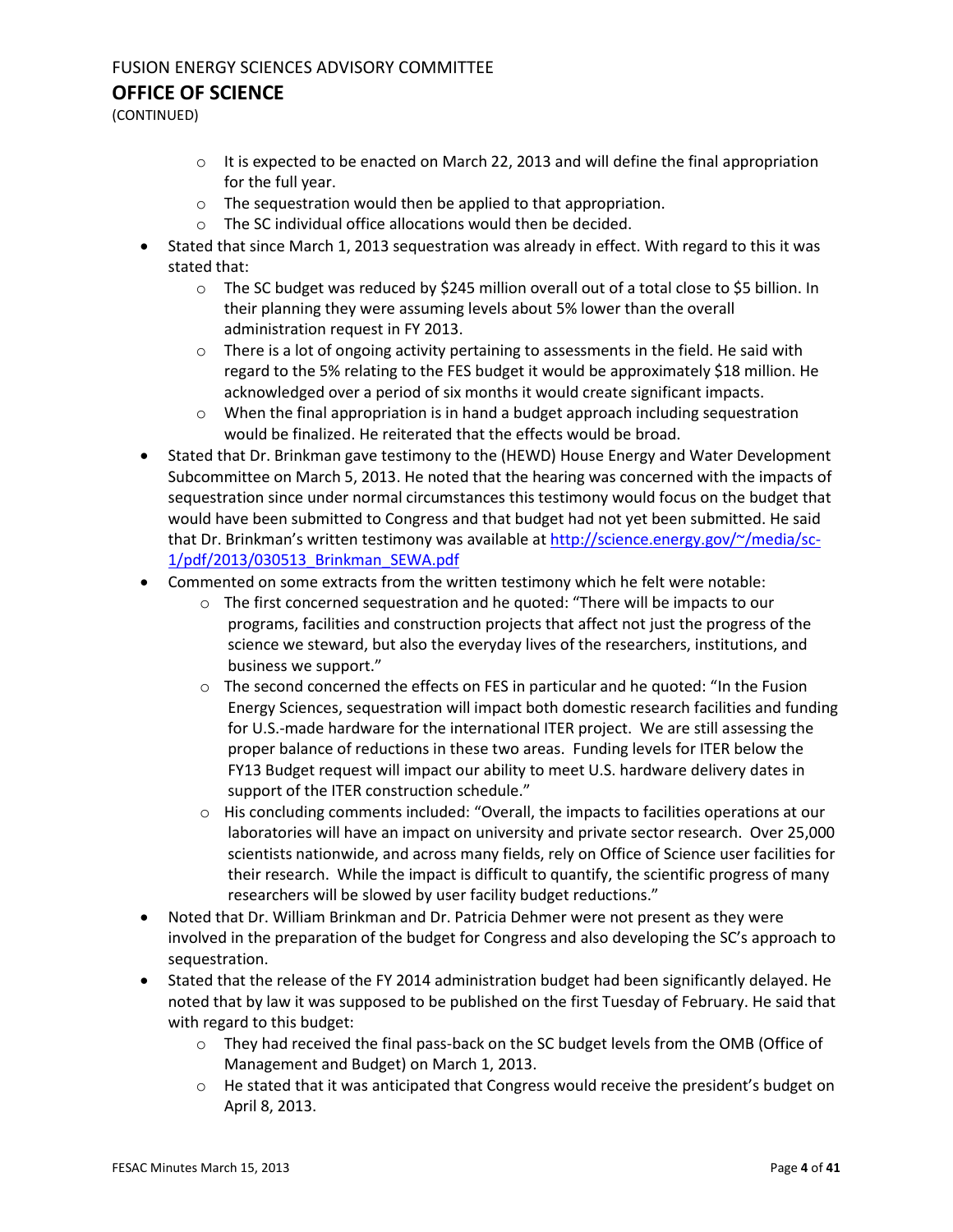(CONTINUED)

- Stated that it was his understanding that:
	- $\circ$  A month from the enacting of the final appropriation the department would have one month to give a spend-plan to Congress. He acknowledged that this was technically a one-line statement but FES would have to develop a more detailed spend-plan.
	- $\circ$  He said he had not yet received confirmation but he thought the approach would be developing the spend-plan in concert so the department would be ready to discuss details when that one-line summary would go to Congress within 30 days following March 22, 2013 which he thought would be in late April.
	- o He said that when that had been finalized they would be able to talk about it at the next FESAC meeting. He said at that meeting they would be able to talk about both the FY 2014 and FY 2013 budgets in a detailed approach in probably the latter part of April.
- Welcomed the report and thanked those who had worked so hard on the facility priorities report including Dr. John Sarff (chair) and Dr. Don Rej (vice-chair). Stated that despite present constraints the SC was proceeding with the development of a new prioritized list of scientific facilities for the next decade. He noted that it might seem ironic and difficult that they would discuss those issues in the shadow of difficult budget discussions but he emphasized that the lessons learned by the most successful offices in the SC was to be prepared. He noted that although they would have no way of knowing the changes that could occur in the atmosphere on the Hill but the SC should be prepared to take advantage of all opportunities.

#### **COMMITTEE DISCUSSION**

Dr. Greenwald noted that one or more FESAC members were dialed in. He was not sure if they could participate directly but asked them to send emails to him and he would relay the questions.

Dr. Dale Meade referred to the sequestration and asked how much flexibility there was at the SC level with regard to the 5%. He asked if it was fixed at that level for the SC but did it then filter down to the different program offices which could have different allocations. Dr.Synakowski responded that he was not grounded well enough in his knowledge to be able to comment on that. He said the SC number was the number he had shown them and he said the CFO had designated the control point to be the individual offices, in other words they would all operate at 5%. He added however, that if there were to be allocations otherwise between the offices that would require an extraordinary step.

Dr. Riccardo Betti noted that the ITER U.S. contribution was supposed to go up by roughly \$50 million in FY 2013 in the president's budget but since it was never enacted he asked if it did actually go up by \$50 million. Dr. Synakowski responded that there was no budget for FY 2013 yet. Dr. Betti said he understood but asked if there was no change. Dr. Synakowski responded that they had been spending at the FY 2012 level or slightly more conservatively than that level.

Dr. Greenwald stated that he was disappointed that they were not hearing about ITER even though the budget issues had not been resolved. He said it was at present the largest element in the FES program and poised to grow even larger. He said that it was important that FESAC needed to hear regular reports on the status, cost schedules and technical issues because the project was interacting with everything else that the department was doing. He added that in particular they were hearing from people in Cadarache, France that there were schedule delays and noted that many things were in a state of flux. Dr. Synakowski responded that there was a plan that had been developed and approved within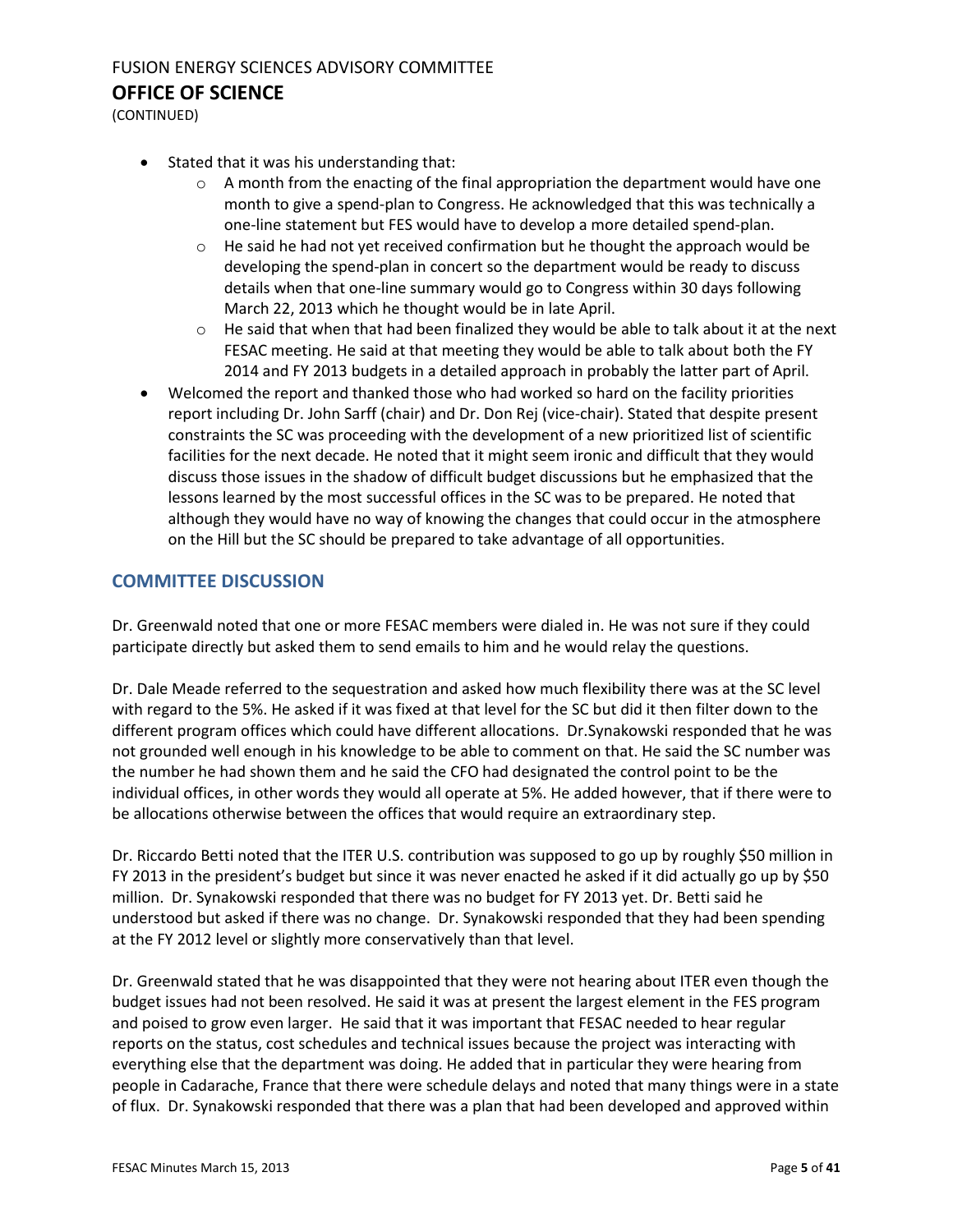(CONTINUED)

the administration and it accounted for a realistic assessment of the ITER schedule. He acknowledged his points but stated it was his judgment given all the things in play and the nature of what there would be to report that it would be more useful to wait until after the budget rollout. Dr. Greenwald stated he was just suggesting that at least once a year there should be a fairly free-ranging and open discussion of the status of the program as it impacted everyone. He added that it was also a good idea as many FESAC members received queries from colleagues and the media. He said also that especially with regard to the media providing responses stating that the committee did not know was often interpreted to be more negative that providing the actual facts. He stated that it was important to have transparency with the ITER process as it had not characteristically been known for it in the past.

A member referred to the FY 2015 activities and asked if there was a schedule that Dr. Synakowski had in mind for FY 2015 planning. Dr. Synakowski responded that he was not aware of what the plans were within the SC regarding FY 2015 but they were beginning to discuss it within the SC. He noted that there was a plan with regard to how the FES would get input. The member said that without knowing the FY 2013 budget or the FY 2014 budget how would the SC plan for FY 2015? Dr. Synakowski responded that the SC would try to do its best as they had to plan. He acknowledged that this was difficult with so many hypothetical scenarios.

Dr. Betti asked about the DOE (Department of Energy) if it would fund ITER in the future considering the escalating costs together with the fact that the budgets would be flat. He said that people within the community did not know what was going to happen. He asked if the plan was being developed and if it was going to be revealed. Dr. Synakowski responded that there was a plan that had been developed in the administration and he stated that he would be in a position to discuss it after the FY 2014 budget rollout. Dr. Betti asked if it was going to be a plan for the long-term for ITER funding not just for the FY 2014 year. Dr. Synakowski responded that he would discuss it in the FY 2014 budget rollout. He acknowledged that he would prefer not to respond in that way but he had to on that particular topic. He added that there had been a tremendous amount of work done regarding the plan.

Dr. Amanda Hubbard supported Dr. Greenwald's call for more open information with regard to ITER. She noted that it might always be the case where the committee might not know the budget for more than one year out and often the current year. She said that Dr. Synakowski had told the committee that there was a tradeoff between annual spending and total cost and profiles. She said it might be helpful for FESAC to understand those tradeoffs. She said if the SC could not show a point could it show curves or families of curves, some way to convey that. She said that the SC must have those types of multiple scenarios and perhaps it could show the committee the curves and then FESAC would see where they would place at a later date. She thought it might be one way for FESAC to get a sense of the tradeoffs otherwise there was a feeling of being in the dark. She said if they continued with the budget process as it was they might never know the five-year spending profile and this was a request that had been made before and was once again being raised. Dr. Synakowski responded that that was recognized and a dilemma that it faced was that projects typically in the SC were base-lined over a long period of time. He said that it recognized though that there were risks associated with the project given its international character and reliance on things that the SC did not control and this would all add risk in the long-term. He continued that the plan that they would be hearing about was more of a hybrid approach with respect to how the SC normally operated with the focus on a near-term time horizon.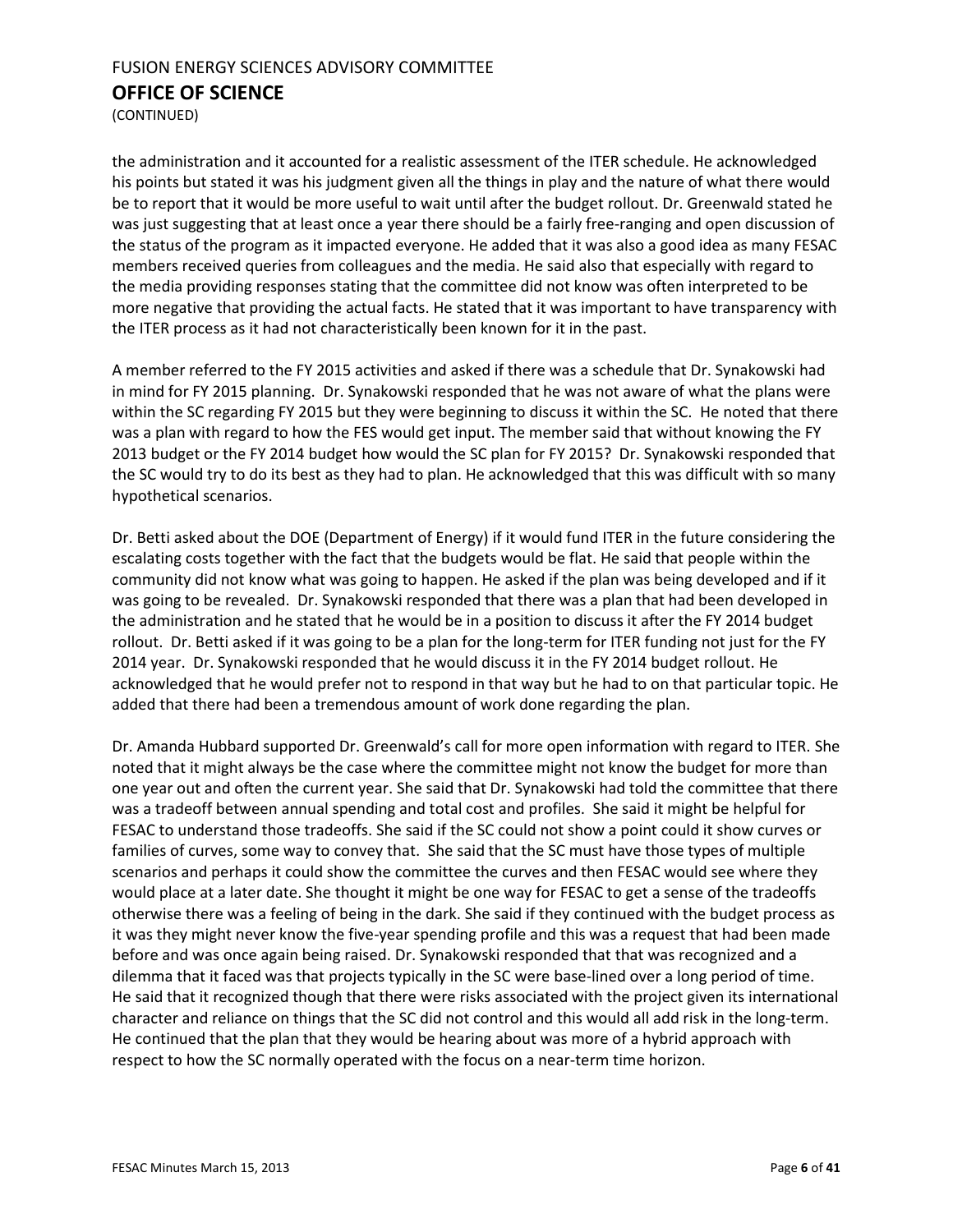(CONTINUED)

Dr. Hubbard referred to the CR and noted that her understanding of it was that they had backtracked to the FY 2012 minus 5%. She said that the SC had made major shifts within a roughly flat budget between the FY 2012 and FY 2013 budget. She asked if they should assume that they were basically returning to the program element allocation of FY 2012 less 5% or what was he thinking? Dr. Synakowski responded that he was not prepared to comment on details on that but noted that that was not a requirement in developing the budget that would go forward.

Dr. Hantao Ji noted that he understood the situation in that they could not do too much. He said however that he felt the community and SC were reacting rather passively to the budget situation. He said that they had no control over the numbers as they would have to work with the numbers they were given. He continued that the other side of the story involved the question, should they do more active planning or what was their vision for a 10-year or 20-year period and for the future. He said that would not change that quickly and added that there were also different visions from different countries as well. He suggested that they take a positive or more active approach to map out what was needed or a general strategy, a general approach with multiple scenarios under different budgetary constraints. He stated that then, whatever the circumstances they would be more prepared and could use those scenarios to predict or establish reactions. He thought that they did not have positive visions and generally for the future the planning was vague. He stated that whatever budgetary situation evolved the community might feel more prepared if they had an established scenario that could be applied to that budget result.

Dr. Synakowski responded that in terms of strategic planning there was not a written document. He said in terms of the values that would go into driving the end points of a strategic plan he noted that he had been quite clear about the office view of where they needed to go which was a balance between pursuing the burning plasma opportunities presented in the world and preparing the U.S. to be as ready as possible for that while stewarding general plasma science. He acknowledged that the details were a tougher question. He said that in terms of the practicalities of writing a plan with the seismic shifts going on regarding the fundamental assumptions that would gird U.S. science for the next several years and the current debate, he continued there was no solid ground to stand on.

Dr. Ji referred to the panel that had used ReNeW (Research Needs Workshop) and had identified five thrusts which were the most important. Dr. Synakowski noted that what they had now was the Rosner Report, the International Opportunities Report and Dr. Steven Zinkle's report on materials, so a significant amount of input. He said his hope was to begin developing this information, internally, about an appropriate bases setting with such a plan. He said that although it might appear that he was contrary in his responses he shared Dr. Ji's opinion of the value of that approach.

A member noted that he was curious about the issue of contingency with ITER. He said that many of the partners, especially the European partners by law were not allowed to carry contingency in their budgets. He said that it seemed to him that the exposure they had was twofold, one being that the U.S. did traditionally carry contingency depending on analyses of risks for projects. He continued but then there were risks associated with the fact that the others did not carry contingency. He asked how the SC looked at contingency for the U.S. contribution. Dr. Synakowski stated that no plan would get past Dan Lehman without what he would regard as adequate contingency. He agreed that the SC anticipated budgets might be higher than what some of the partners might quote on a similar amount of work. He said that basically you would have an aggressive element of the plan and the U.S. Office of ITER had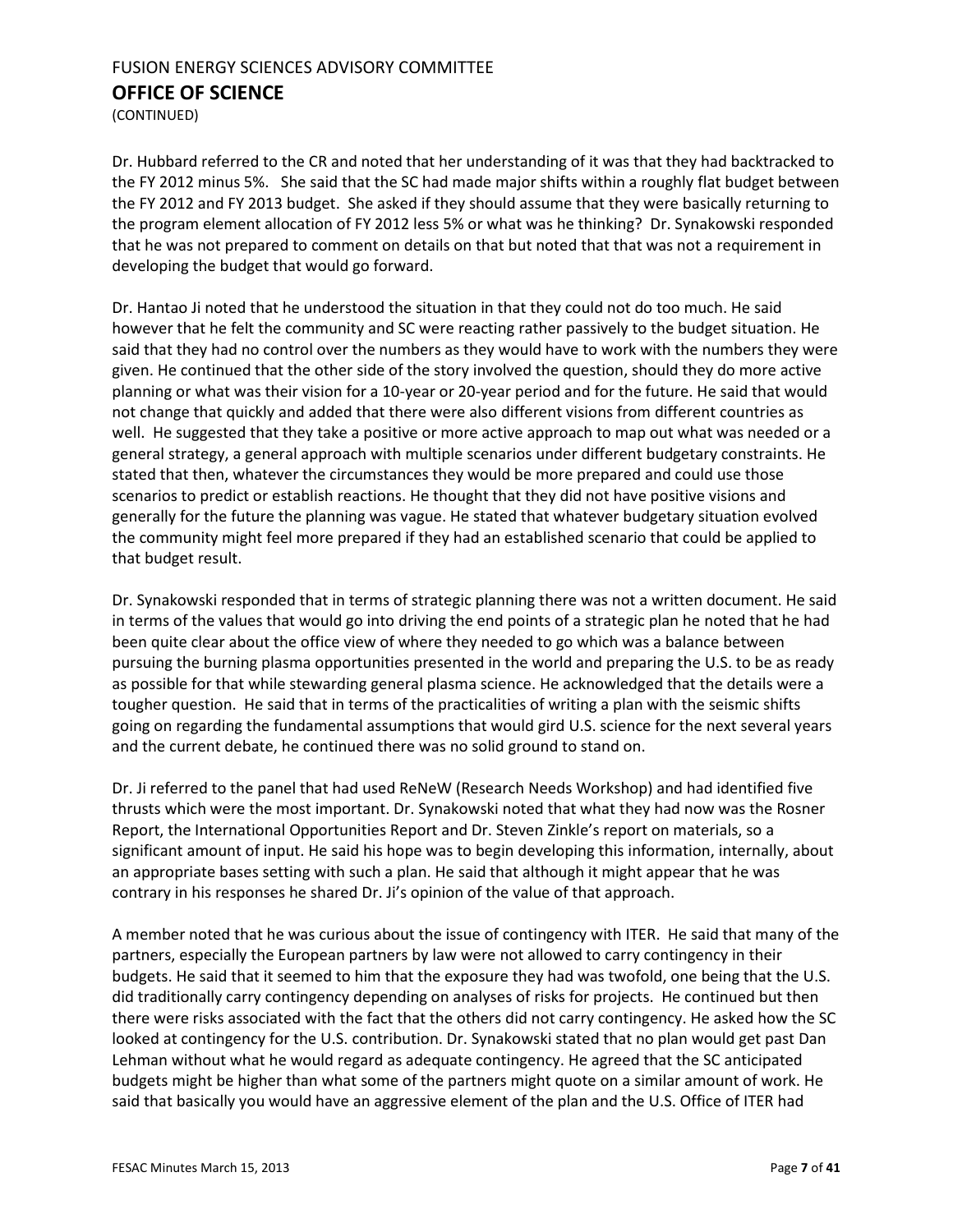(CONTINUED)

approved this and was in concert with FES that had approved it within the administration. It would have scope contingency and that could be moved consistent with what they considered a realistic assessment of what ITER need dates would be but he acknowledged that it did add a significant burden to the overall budget request. He stated that there was a keen requirement within the department about how a project's success or failure was measured. He said that they had to develop a plan that was robust with regard to all these other considerations about what other international partners were doing. He added that the plan that they would be hearing about reflected an awareness of what had transpired in the long run but was focusing on the near-term horizon. He noted that ITER was treated no differently than other U.S. projects with respect to contingency. He commented that with regard to the plan there was a lot of discussion during its development with significantly different opinions throughout the administration about how it should be addressed and what had prevailed was the SC perspective on planning with sufficient contingency.

A member noted that his comments paralleled those of Dr. Greenwald and Dr. Hubbard. He said that not only the larger aspects of the programs for ITER and domestic fusion experiments but also smaller parts of the budget affected, for example, the theory program and the basic plasma program. He said that many researchers across the country were involved in smaller parts of the program and many had similar questions about decisions being made. He noted that again this concerned transparency and many were interested in knowing the balances and how these decisions were being made. Dr. Synakowski responded that the way the budget was constructed now he felt they were not serving anyone well with the degree of granularity in the budget. He continued that what he was talking about was recasting things along a new bases-set with fewer axes in the budget so that the unifying principles were clear to the community and also enabled a better explanation when defending a budget with a budget examiner on the Hill. He said that with this recasting of the elements of the budget there would be an improved understanding of why certain things are grouped together and why from a physics standpoint they were important. He stated that the SC recognized the vulnerability of the individual PI (Principal Investigator), smaller university scale experiments. He said the large ensemble of them might not have a strong, coherent voice when budgets are threatened and he stated that the SC would then try to take on the mantle of being the spokesperson of that group, noting the importance of that class of science. He acknowledged he was not sure how that group would be reflected in future planning but the vulnerability was recognized by the SC and they wanted to strengthen the coherence of the program to reduce that vulnerability.

Dr. Greenwald noted he wanted to follow-up on a question previously raised by Dr. Ji. He acknowledged there were many contingencies in the budget. He referred to the report from the panel of Dr. Rosner which addressed some of those contingencies. He asked how the SC was using that information which formed a sense of the community in the planning. Dr. Synakowski asked what contingencies. Dr. Greenwald responded what might happen in the budget, in that they did not know what would happen over the next few years and there were different scenarios running under different cases. He continued that as the SC was proceeding with the process, how was the SC using that report? Dr. Synakowski responded that it was difficult to say precisely. He said the value set had been recognized and expressed. He said that other factors that would go into it were the size of budget elements and noted it was a multi-variable process.

Dr. Steven Zinkle referred to information that the SC had received about a year ago regarding the international facilities. He said that the exercise that was on the agenda for the current meeting was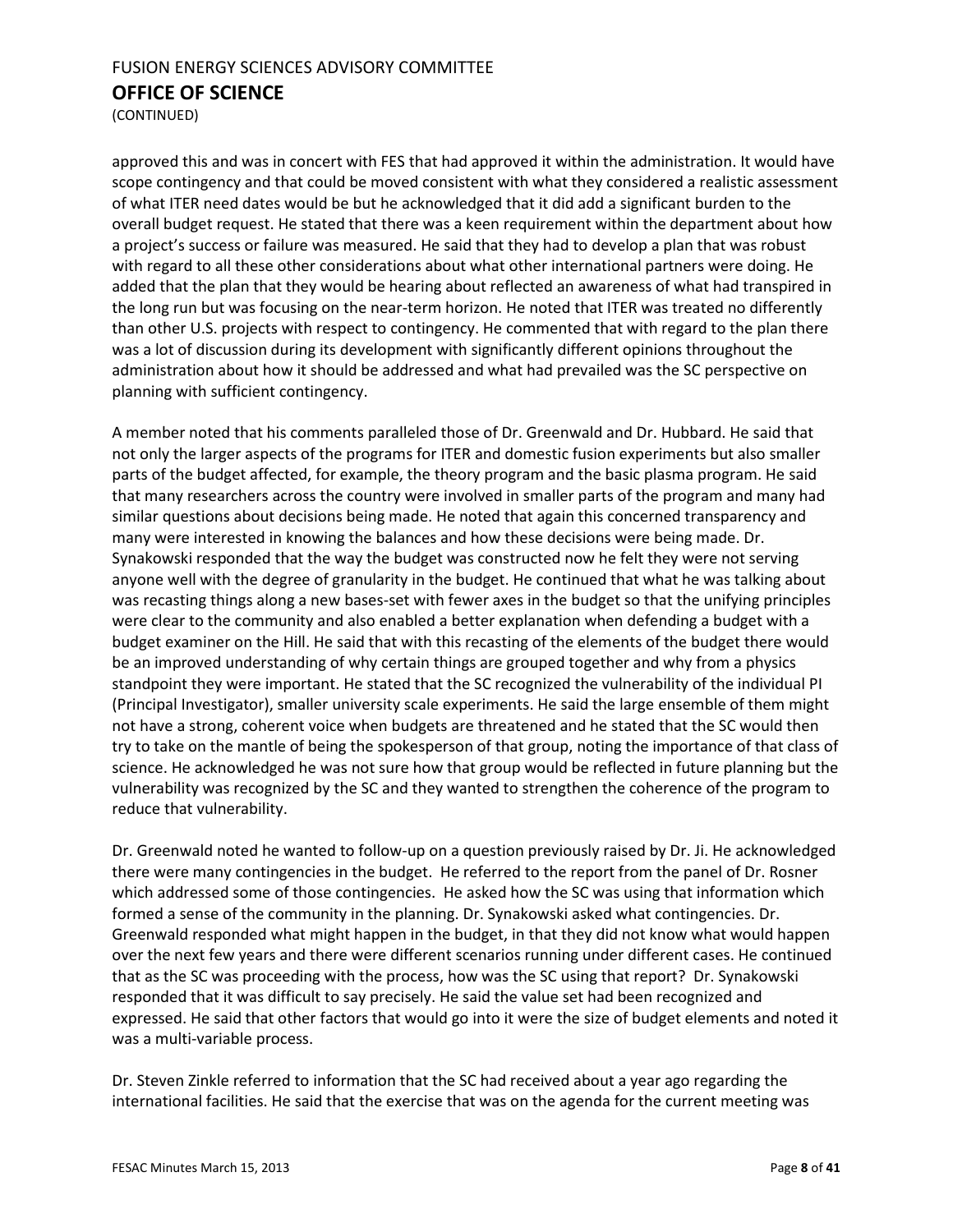(CONTINUED)

dealing with domestic facilities. He asked if the expectation was that the SC would be taking the two reports and making decisions based on thinking that some aspects that would be best for international participation and some that would be for domestic. He asked what kind of timescale the SC was considering. Dr. Synakowski acknowledged it was a timely question but responded that he did not have a precise answer.

Dr. Greenwald noted that Dr. Synakowski's presentation and the questions had taken a shorter amount of time than the agenda allowed. He suggested beginning with the presentation by Dr. Sarff and then taking a break about 11:00 a.m.

## <span id="page-8-0"></span>**PRESENTATION OF THE REPORT FROM THE SUBCOMMITTEE DEALING WITH THE CHARGE ON PRIORITIZATION OF SCIENTIFIC USER FACILITIES**

#### **Dr. John Sarff,** *Subcommittee Chair, University of Wisconsin-Madison*

- Took the opportunity to convey his personal thanks to the subcommittee members for working so diligently in addition to giving up free time to produce a report that was due within such a short turnaround time.
- Reminded the committee members of the context and referred to Dr. Brinkman's letter of December 20, 2012 which stated the goal as: "Formulate a prioritization of scientific facilities for the ten year time frame 2014-2024 across the Office of Science based on (1) the ability of the facility to contribute to world-leading science, (2) the readiness of facility construction, and (3) an estimated construction and operations cost of the facility."
- Stated that this involved a three-step process and they were:
	- $\circ$  Step 1 FES and other offices provided lists for (1) proposed new scientific user facilities or major upgrades and (2) existing scientific user facilities
	- $\circ$  Step 2 FACA (Federal Advisory Committee Act) subcommittees review the lists with subtracting from or adding to as appropriate. To explain how the facilities are framed there was a request to reference relevant planning documents and decadal studies and to consider only those that required a minimum investment of \$100 million, so a process focused on the capabilities that would require a relatively large investment.
	- $\circ$  Step 3 Will be decided at some future point. The DOE/SC Director will prioritize the proposed new facilities and major upgrades across scientific disciplines according to the assessment of scientific promise, readiness and the cost of construction and operation.
- Stated that the subcommittee was responsible for putting forth for consideration facilities in that context. Noted that they had two objectives, to provide a list and the list would need to be categorized with regard to world-leading science and readiness.
- Referred to the charge which referred specifically to the work set out for the subcommittee and noted it would be outlined to provide context.
- Noted that the subcommittee was asked to prepare a list and then assign each of the facilities on the list, of existing, proposed and new/upgrades as well as a category with a short justification but not to rank order the facilities.
- Referred to the first requirement of world-leading science there were criteria guidelines and he reviewed these criteria: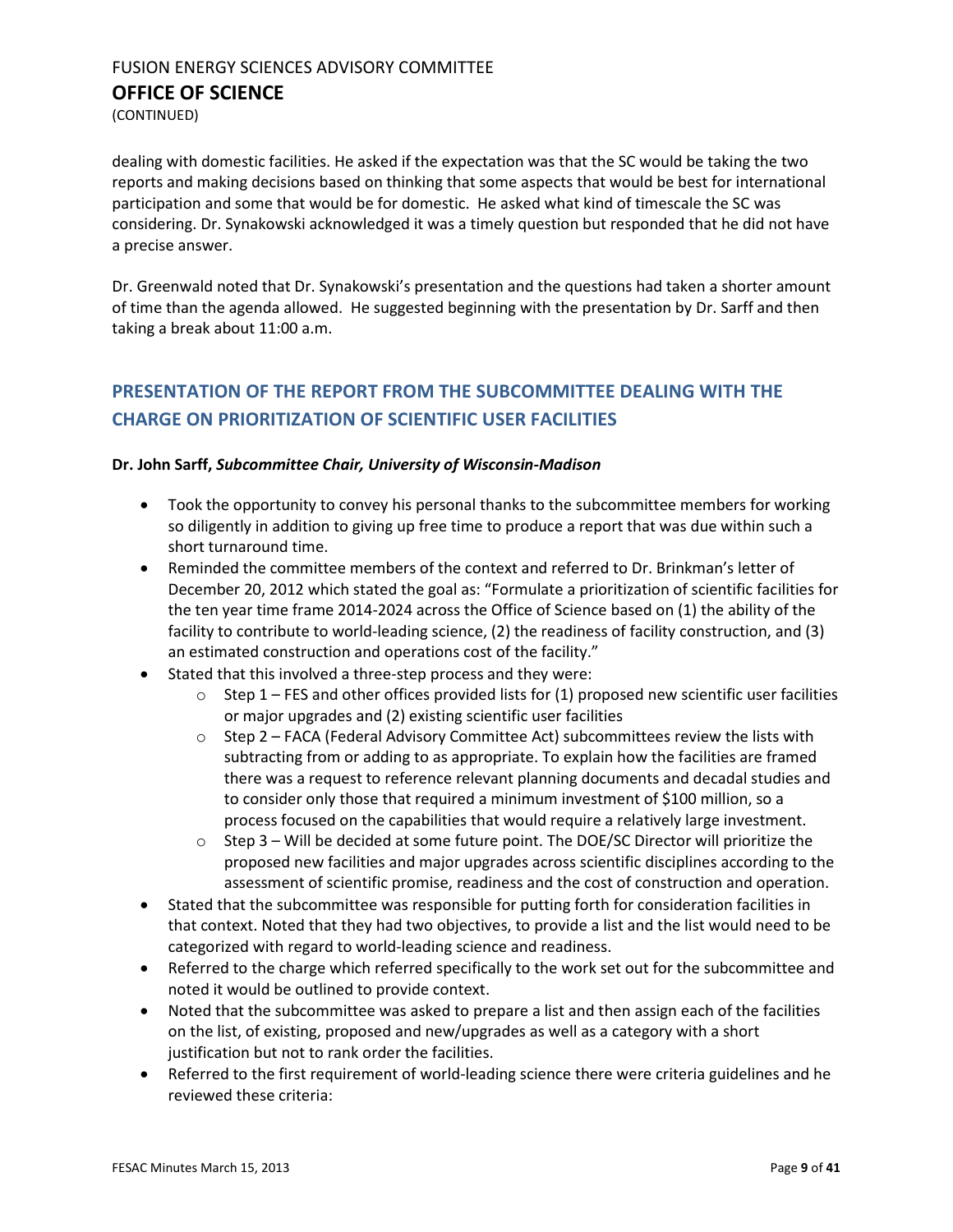# FUSION ENERGY SCIENCES ADVISORY COMMITTEE

## **OFFICE OF SCIENCE**

(CONTINUED)

- $\circ$  Extent to which the facility/upgrade would answer the most important scientific questions.
- o Other ways or other facilities that would be able to answer important questions.
- o Would contribute to many or few areas of research.
- o Will create synergies within a field or among fields of research.
- $\circ$  What level of demand exists within the (sometimes many) scientific communities that use the facility.
- $\circ$  Place each one of the facilities in the four categories: (a) absolutely central; (b) important: (c) lower priority: and (d) don't know enough yet.
- Referred to the parallel categorization with regard to readiness of the facility for construction (proposed new and upgrade only). The guidelines suggested are:
	- o Whether the concept of the facility has been formally studied.
	- $\circ$  Level of confidence that the technical challenges involved in building the facility can be met.
	- o Sufficiency of R & D performed to date to assure technical feasibility.
	- o Extent to which the cost to build and operate the facility is understood.
	- $\circ$  With those guidelines in mind to place the facilities in a category: (a) ready to initiate construction; (b) significant scientific/engineering challenges to resolve before initiating construction; and (c) mission and technical requirements not yet fully defined.
- Stated with those criteria and guidelines the subcommittee was formed just before the last FESAC meeting on January 31, 2013 and he listed what the subcommittee had done:
	- o Had six conference calls
	- $\circ$  First in-person meeting on Friday, February 1, 2013 in Gaithersburg during which they had representatives from FES, received guidance from the DOE General Counsel on issues with regard to conflict of interest (COI) and discussed the organization for how they would proceed. He added that by the time of the last FESAC meeting they had already issued a call for white papers so in the time between the first in-person meeting the subcommittee had received white papers and went through an evaluation and had phone calls which helped to provide a context for the second face-to-face meeting.
	- o Second in-person meeting was held over March 2nd and 3rd also in Gaithersburg. He noted that the subcommittee had winnowed down all information combined in the white papers and planning documents to further focus on obtaining agreement as to what should be on the list. He noted they had developed strawman new facilities based on: advanced MFE (Magnetic Fusion Energy) alternates; materials for fusion; high energy density laboratory plasma research; integrated toroidal plasma-materialinteraction (PMI) facility; and fusion nuclear science facility. He stated that they also discussed the existing facilities as per the charge.
	- $\circ$  Noted the number of emails which were approaching 1,000 reflecting the intensity and interest of the subcommittee.
- Commented on the issue of COI and noted that at their initial meeting the subcommittee had met with the DOE General Counsel, Brian Plesser as well as Dr. James Van Dam and Gene Nardella. Stated that they had discussions and had presented some scenarios trying to anticipate the things that the subcommittee would have to deal with in a specific way.
- Noted that Dr. Van Dam had captured many of the issues reflecting the level of detail that they had talked about in the context of COI. He explained that the list encompassed many situations regarding COI including the DOE's major concern of direct financial interest; considerations of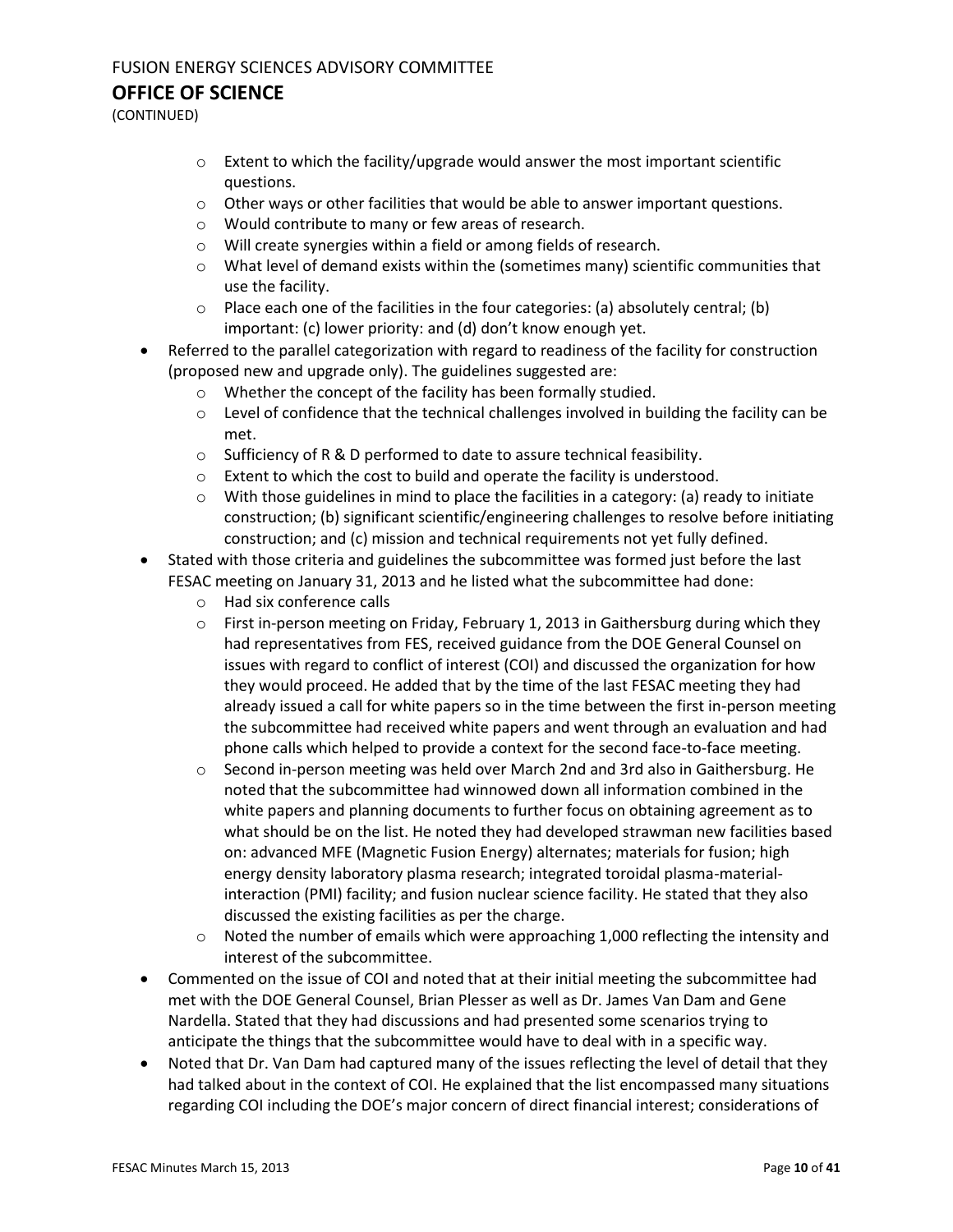(CONTINUED)

subcommittee members if they are consultants or users of facilities; considerations of members concerning a science mission with regard to facilities; issues around white papers; members' relationships with facilities if upgrades are discussed; competing proposals if members are affiliated with specific facilities; and finally how members should recuse themselves.

- Provided some additional summary on what the subcommittee did to resolve the COI issues:
	- o Subcommittee members decided not to be co-authors on white papers.
	- o Members declared their "direct" and "potential" conflicts of interest on all facilities under discussion. A "direct" COI arises primarily by the member's employer relationship as the COI emphasis is on financial gain.
	- o Members were recused from discussion and voting for facilities on which they had a direct COI. He provided some examples of a "direct" COI as when they were considering the DIII-D or NSTXU facilities and then provided the names and stated that when those facilities were discussed they recused themselves or if it was a conference call they were off the call. He explained that a "potential" COI would be more like advocacy.
	- $\circ$  He stated that it was managed well but was a significant impact on the work. He described one situation where a gap was exposed by having a common email for listserve to deal with the large numbers of emails. He noted that members could recuse and identify themselves at meetings and with teleconferences. This proved an issue with emails and it was resolved and a new email procedure was adopted to recuse members with a direct COI.
- Stated the facilities that were provided to FESAC from FES or under Step 1 of the charge under proposed new and upgraded facilities:
	- o Fusion nuclear science facility (FNSF)
	- o Materials initiative (two smaller facilities)
	- o Quasi-axisymmetric stellarator experiment (QUASAR)
	- o Upgrade of the DIII-D National Fusion Facility
- Noted under existing facilities:
	- o DIII-D National Fusion Facility (General Atomics)
	- o Upgraded National Spherical Torus Experiment, NSTX-U at (PPPL) Princeton Plasma Physics Laboratory
- Stated that the Alcator C-Mod (MIT) was not on the list of existing facilities and was consistent with the DOE plans to cease C-Mod operation as described in the President's FY 2013 budget proposal. Explained that Alcator C-Mod was not an existing facility in the context of the charge.
- Stated that ITER was not included on the FES lists and made the following comments:
	- $\circ$  The contents of Dr. Synakowski's letter: "As we all appreciate, ITER is unique not only in the world-leading science it is expected to accomplish but in how it is being conducted under an international agreement with seven members. As a consequence SC leadership has determine that ITER is not to be considered in this exercise."
	- $\circ$  The subcommittee interpreted this as strong DOE support for the burning plasma science enabled by ITER that defines the present frontier in fusion research using magnetically confined plasmas.
	- $\circ$  An assessment of ITER is therefore not included in the report although it was acknowledged that ITER provided a backdrop to understand facilities.
- Stated that the subcommittee had to decide what facilities could be considered and how did the subcommittee consider them needed to be set as a framework to be able to proceed.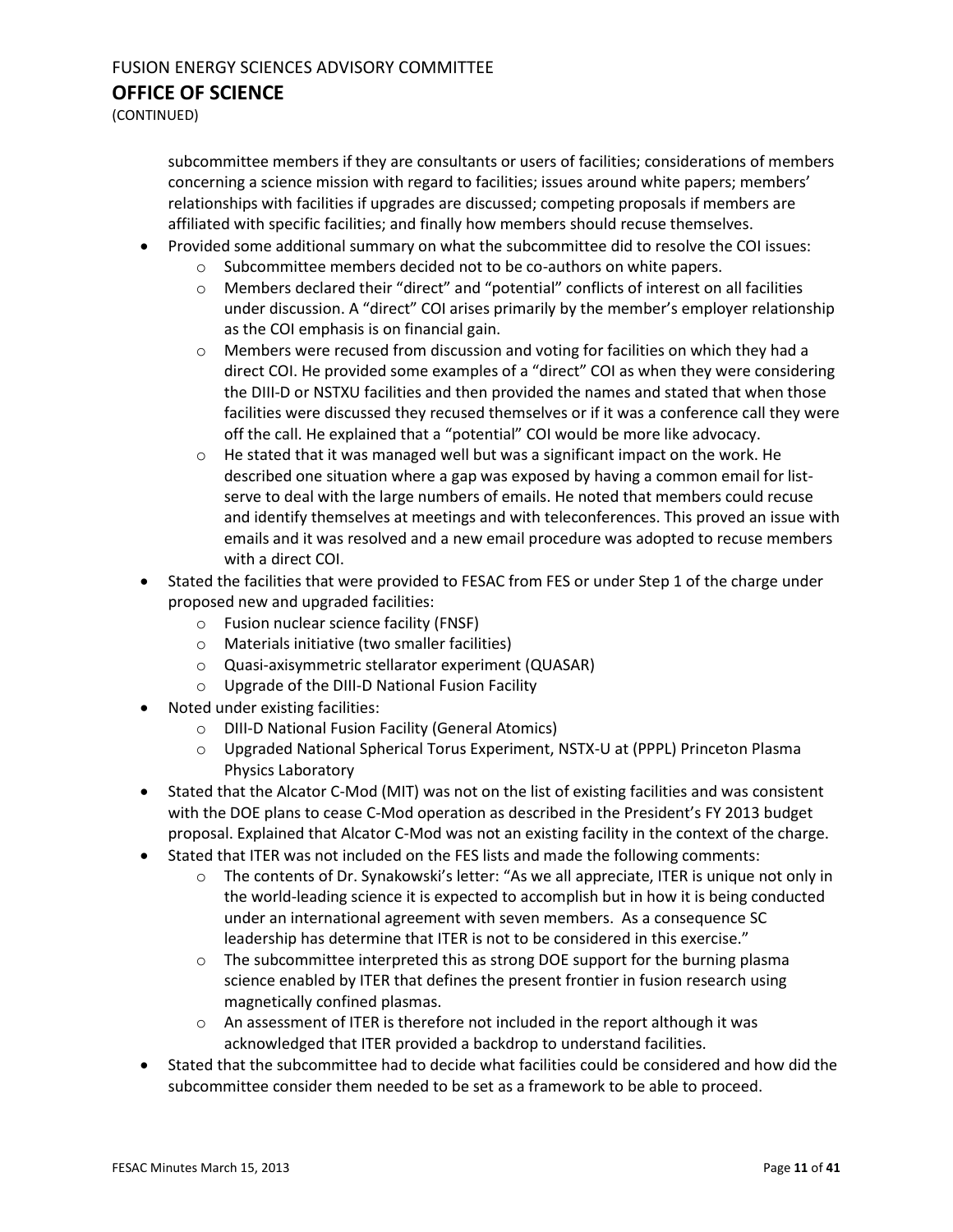(CONTINUED)

- Noted that there was a large number of planning reports, approximately 12 listed in the executive summary that framed the context for the span of the kinds of research that is done in fusion energy sciences, the kinds of facilities that are needed to address gaps and research needs etc. He said it was that documentation that provided the strongest technical base on which the subcommittee could stand. He noted that if all the facility needs were totaled in those reports it was about 20 to 30.
- Stated that in order to frame their work they recognized four strategic goals that FES would take on in terms of what framed the breadth of the research that is stewarded by FES.
- Listed the four strategic goals and emphasized certain phrases as they represented four categories to understand facilities:
	- o Advance the fundamental science of *magnetically confined plasmas* to develop the predictive capability needed for a sustainable fusion energy source;
	- o Pursue scientific opportunities and grand challenges in *high energy density plasma science* to explore the feasibility of the inertial confinement approach as a fusion energy source, to better understand our universe, and to enhance national security and economic competitiveness;
	- $\circ$  Support the development of the scientific understanding required to design and deploy the *materials needed to support a burning plasma environment;*
	- o Increase the fundamental understanding of *basic plasma science*, including both burning plasma and low temperature plasma science and engineering, to enhance economic competiveness and to create opportunities for a broader range of science-based applications.
- Noted that FES supported a large, diverse science but stated there was no way for the subcommittee to understand whether any one category was more important than the other so all equal in some sense.
- Stated that in order to proceed the subcommittee focused their attention on the strategic goals and opportunities within those strategic goals and it provided a framework.
- Referred to the facilities, the new and upgrades specifically and what they are and the subcommittee considered that they mapped to two of the strategic goals, to magnetically confined plasmas and materials needed to support a burning plasma environment. They considered that the other two goals were not represented in facilities that they received.
- Stated that the subcommittee wanted to be able to look at what had been proposed and what the needs were more broadly within those four strategic goals. He noted that they could have gone to the various reports with a view to creating a list but the subcommittee also wanted to engage the community and speak specifically to facilities that people were thinking about.
- Noted that they issued a call for white papers to obtain a broader perspective on opportunities for facilities:
	- o Announcement went out to the community with only two weeks' notice for short fourpage white papers due February 14, 2013 and with specific instructions asking that they connect the papers back to the planning documents and to provide specific information aligned to what would be needed to address the charge.
	- o The subcommittee solicited white papers explicitly from DIII-D, NSTX-U and Alcator C-Mod to support a parallel and uniform assessment process.
	- $\circ$  The process yielded 37 white papers and broken down by strategic goal area: 1 for basic plasma science; 8 for high-energy-density laboratory plasma science; 9 for materials for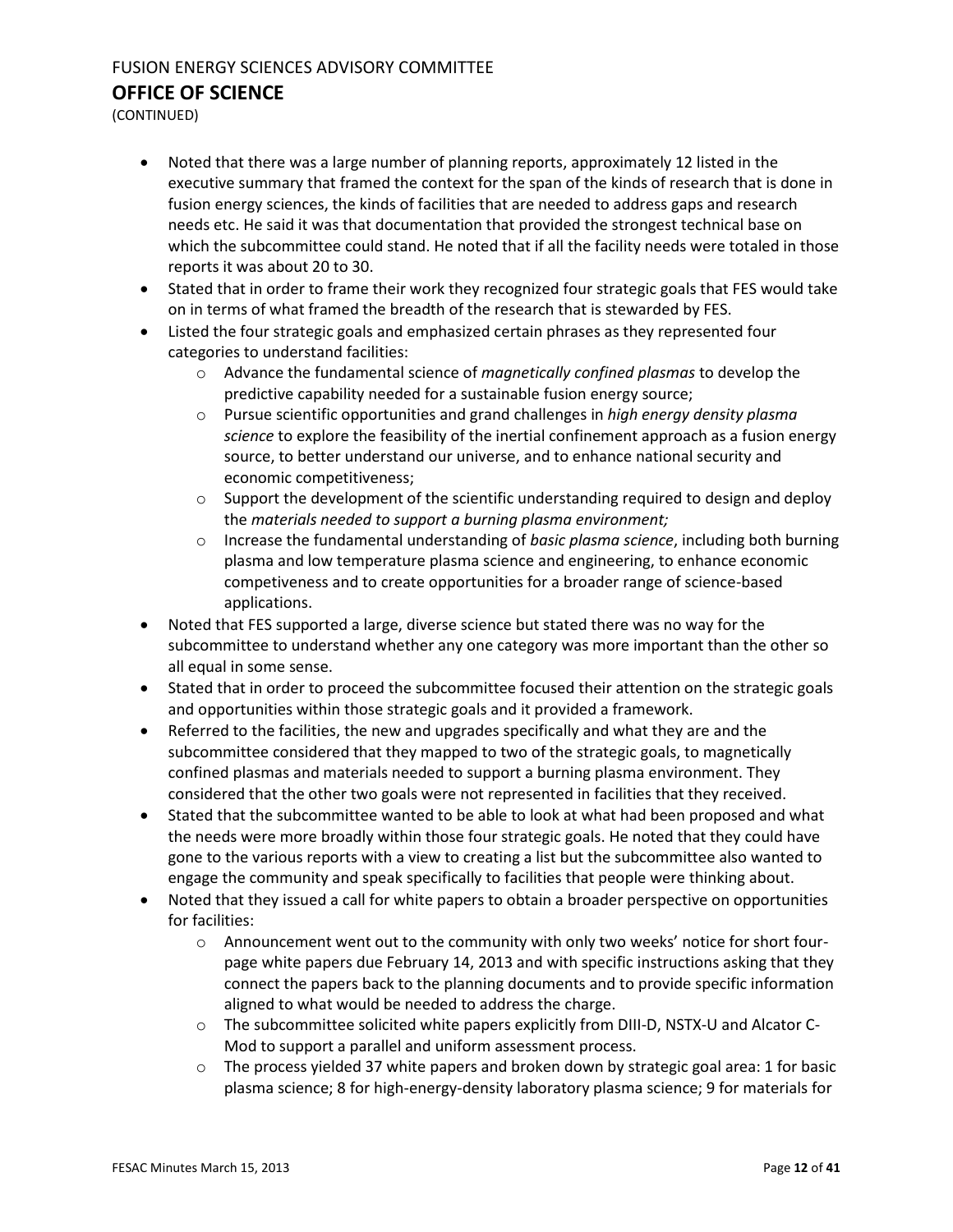# FUSION ENERGY SCIENCES ADVISORY COMMITTEE

**OFFICE OF SCIENCE**

(CONTINUED)

the burning plasma environment; 18 for magnetically confined plasmas; and 1 other. He advised that all papers were available o[n http://burningplasma.org/fsff.html](http://burningplasma.org/fsff.html)

- Noted the importance of developing an objective evaluation of the white papers and stated the world-leading science criteria developed by the subcommittee utilized the guidelines provided in the charge and they were further adapted in their general context and framed them more specifically as appropriate for FES. Each was framed for the facility/upgrade:
	- o Address research needs identified in recent planning for at least one of FES's strategic goals: MFE, HEDLP (High Energy Density Laboratory Plasmas), materials for fusion, basic plasma science.
	- $\circ$  Resolve key scientific questions that are critical to development steps toward fusion power production.
	- o Create opportunities for discoveries in plasma and fusion science.
	- o Provide unique capabilities.
	- o Enhance or maintain scientific leadership by the U.S.
	- $\circ$  Provide a cost-effective approach to answering important scientific questions.
	- o Does facility support a broad community of researchers?
	- o Does facility create synergies through multi-disciplinary research?
- Noted the readiness criteria developed by the subcommittee:
	- o At what level are mission and facility requirements documented?
	- o At what level are facility concepts developed?
	- o At what level are technical risks analyzed and R&D plans documented?
	- o When could requisite R&D realistically be completed to initiate project?
	- $\circ$  At what level are cost estimates for R&D, project, and operations documented?
	- o At what level are the schedules for R&D and the project documented?
	- o Have all of the above elements undergone independent peer review?
- Confirmed that although the white papers provided a basis for the subcommittee to understand the context of facility options they formed only one piece of the information that was used. So the decisions on the recommended facilities are framed by the composite information in the planning documents, the proposed facility/upgrade facilities received from FES together with the white papers.
- Commented on facility cost filter:
	- $\circ$  Dr. Brinkman's charge letter directed that the cost for the exercise was a minimum of \$100 million, so larger user facilities.
	- o In Dr. Synakowski's letter to FESAC he advised that the subcommittee could consider facilities or upgrades that were below the \$100 million level but \$20 million was too low. He summarized that \$100 million qualifies, \$50 million is acceptable and \$20 million is too low.
	- $\circ$  Despite the given range it was noted that the facility cost was a substantial filter that eliminated many smaller facilities identified in planning documents, white papers and the "Materials Initiative" received from FES.
	- $\circ$  He referred members to the final list and the costs qualified as per Dr. Brinkman's cost criteria but they were all also at the lower end of that with only one billion-dollar-plus facility on the list. There is nothing below \$100 million. He stated that lower-cost facilities are important for FES research generally and he noted that was true for all strategic areas. But they are recognized as particularly important for "materials for a burning plasma environment" and "basic plasma science".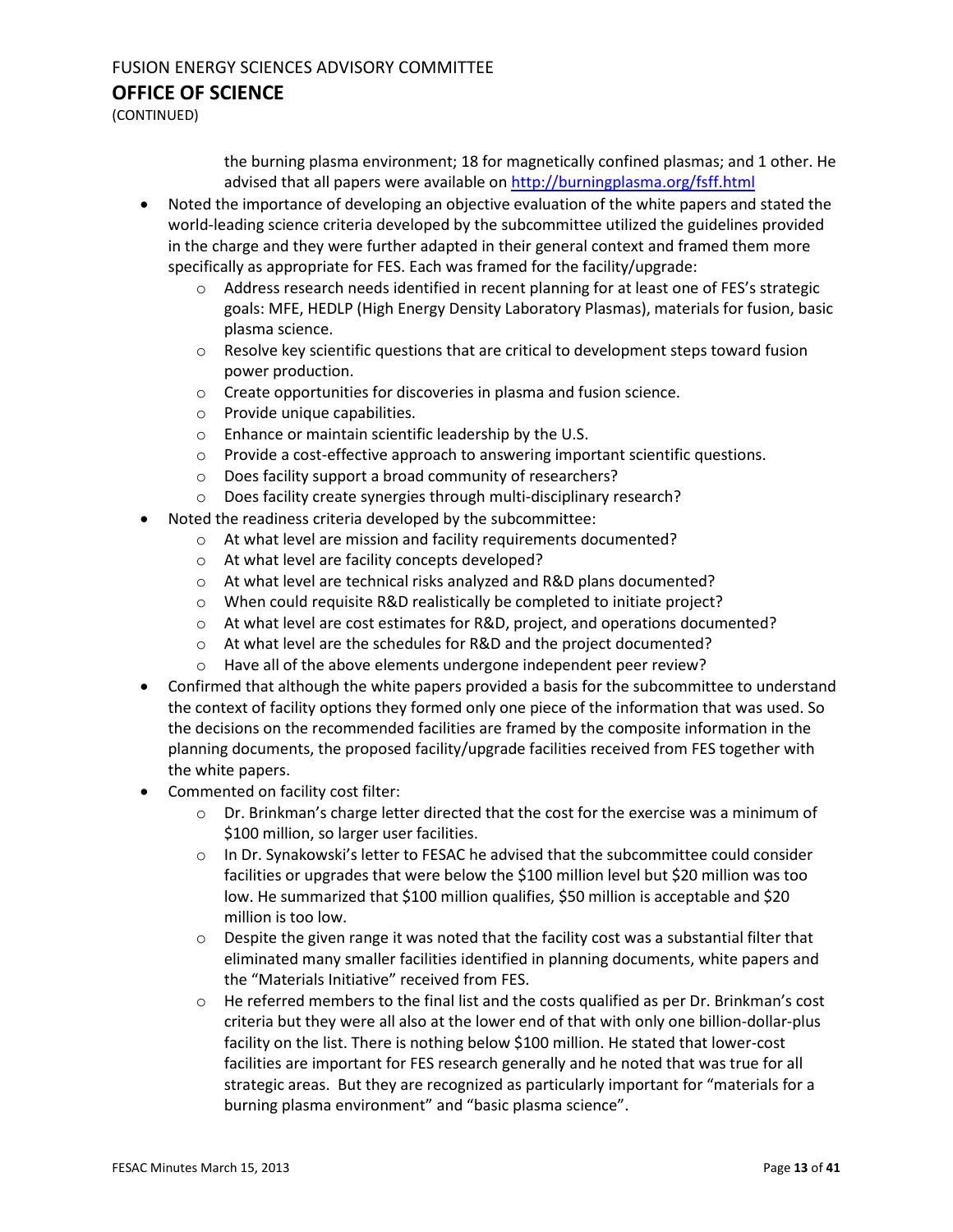(CONTINUED)

- Showed the list of both existing and new/upgraded facilities that they were proposing. He noted that they would provide strong options to enable world-leading science for FES' strategic goals.
- Discussed the facilities under (existing):
	- $\circ$  DIII-D National Fusion Facility Under world-leading science rated as (a) absolutely critical. He noted the mission is to establish the scientific basis for the optimization of the tokamak approach to fusion: resolve critical issues for burning plasma science; develop the physics basis for steady-state operation; and develop the scientific and technical basis for FNSF. He noted it was the largest fusion experiment in the U.S. and one of the premier tokamak facilities in the world. He stated it provided critical support for the success of ITER as it would: reduce the risk and consequences of sudden plasma termination; develop high performance confinement regimes; and improve understanding of 3D magnetic field interactions with the plasma.
	- $\circ$  Upgraded National Spherical Torus Experiment, NSTX-U (existing) Under world-leading science rated as (a) absolutely critical. He noted the mission is to develop the tokamak physics basis with unique capabilities to explore the low aspect ratio regime with: high normalized plasma pressure (beta); and advanced plasma boundary control and materials. He stated it was presently undergoing a major upgrade to double the range of key plasma and device parameters. He stated it had multiple contributions to advancing fusion plasma science with: contributions critical to ITER, e.g. energetic particle physics; develop new solutions for the plasma-material interface; and establish the physics basis for an FNSF.
- Discussed Alcator C-Mod and stated the future of Alcator C-Mod was uncertain. He stated that the completed Report of the FESAC Subcommittee on the Priorities of the Magnetic Fusion Energy Science Program chaired by Dr. Robert Rosner recommended that if FES funding at the FY 2012 became available then "roughly one-third of the restored funds of \$12 million per year should be deployed for a three to five year period of operation of C-Mod to resolve high-priority topics on ITER-relevant boundary and divertor physics and might include upgrades as required to accomplish these goals." He confirmed that the subcommittee concurred with the assessment and recommendation.
- Discussed the facilities under new or upgraded:
	- $\circ$  Fusion Material Irradiation Facility Under world-leading science rated as (a) absolutely critical and readiness rated as (a) ready to initiate construction. He stated the mission is to provide a new laboratory that produces a high flux of fusion-relevant neutrons on material samples, thereby transforming nuclear materials science. He noted the facility will fill a gap in providing an irradiation volume >0.4 liters and high availability >70%. He stated that it supports frontier materials science that aims to predict material performance with high confidence and allow the design of new materials with improved performance.
	- $\circ$  Fusion Nuclear Science Facility Under world-leading science rated as (a) absolutely critical and readiness rated as (b) significant scientific/engineering challenges to resolve. He noted the mission is to provide first-ever integrated and controlled fusion environment that resolves strong couplings of: high performance plasma core; plasmamaterial interactions; and fusion neutron science and extreme material alteration. He stated that the FNSF is a minimally sized toroidal device producing a fusion neutron flux prototypical of a reactor. He noted it was a staged operation beginning with non-nuclear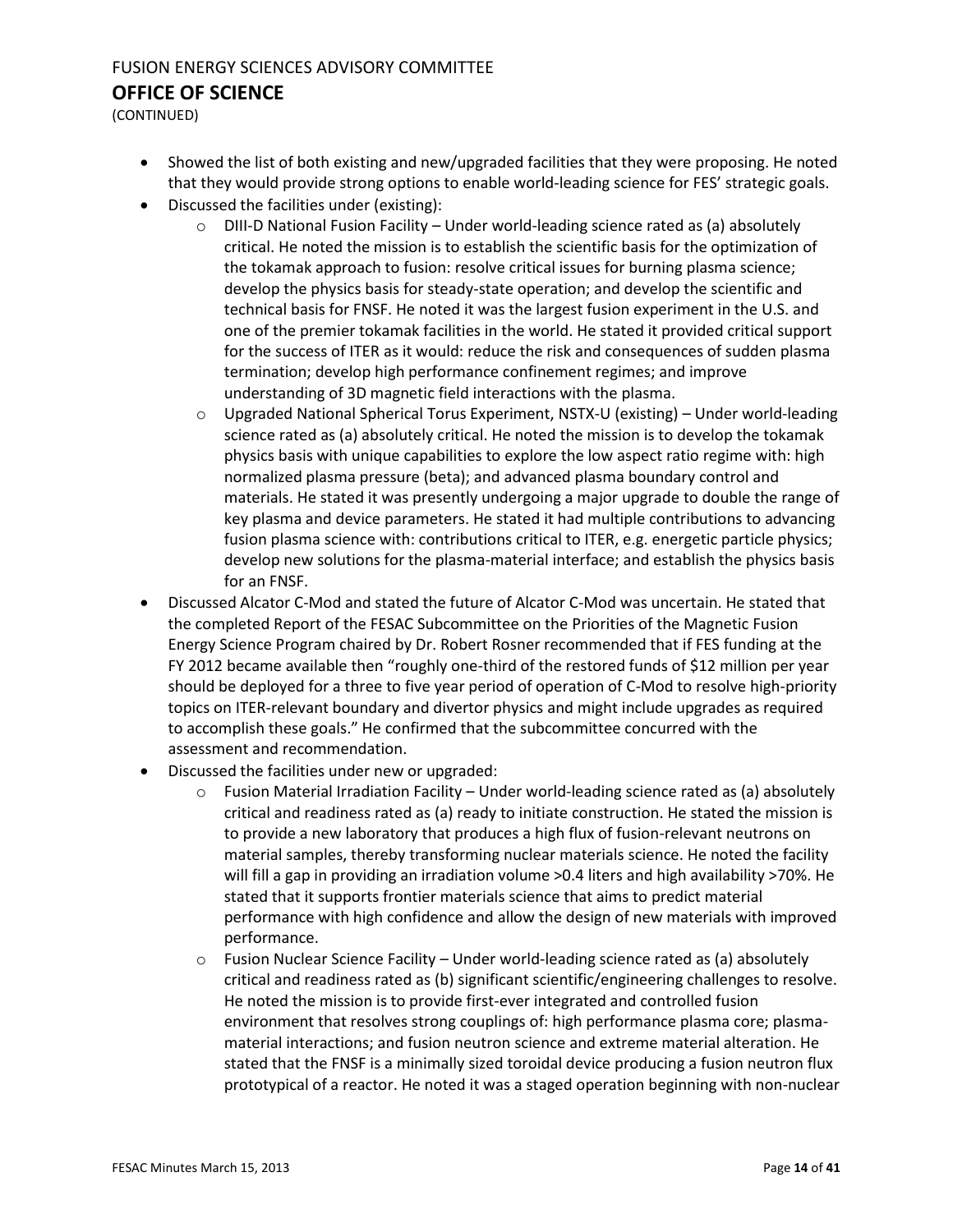(CONTINUED)

phase to resolve key challenges of the plasma-material interface with subsequent nuclear stages to reveal material alterations in an intense neutron environment.

- o Multi-Petawatt Science Facility Under world-leading science rated as (b) important and readiness rated as (b) significant scientific/engineering challenges to resolve. He noted the mission is to produce the highest focused-laser intensity ever and use that capability to expand the frontier of high energy density plasma science. He stated it was an opportunity to leverage U.S. expertise and surpass planned capabilities elsewhere in the world.
- $\circ$  Quasi-Symmetric Stellarator Facility Under world-leading science rated as (a) absolutely critical and readiness rated as (b) significant scientific/engineering challenges to resolve. He noted the mission is to explore the confinement-optimized quasisymmetric stellarator as one means of addressing the high priority need for controlled steady-state, disruption-free fusion plasmas. He stated the facility capitalized on U.S. leadership in designed 3D plasma confinement systems that possess 2D-like symmetry and the access to spontaneous plasma flows and improved confinement regimes. With regard to science noted the juxtaposition of scientific investigation using distinct magnetic geometries leading to a deeper, predictive understanding of confinement in all high-performance toroidal plasmas.
- $\circ$  Upgrade to the DIII-D National Fusion Facility Under world-leading science rated as (b) important and readiness rated as (a) ready to initiate construction. He stated the mission did not change from the existing facility, previously mentioned, with the upgrade but the facility capability would be significantly enhanced. The four ingredients to the upgrade are:
	- **Explore the physics of burning plasmas through increased direct heating of** electrons.
	- **Investigate conditions for steady-state operation using a combination of** enhanced off-axis neutral beam power and electron cyclotron current drive
	- Develop the 3D optimization of the tokamak configuration for edge stability and plasma rotation control using new magnetic perturbation coils.
	- Resolve the plasma disruption problem for the tokamak using advanced stability control and new plasma quench mitigation systems.
- $\circ$  The upgraded DIII-D facility will have much greater capability to support the science critical to the success of ITER and to the establishment of the physics basis for FNSF.
- Discussed how the subcommittee determined the categorization of world-leading science for the facilities on the list. He noted that the subcommittee was recommending facilities that they judged to have world-leading capability to meet the high standards defined by science criteria and that met the parameters for the exercise.
- Stated that the distinction between "absolutely central" and "important" related primarily to the relative impact of a facility in the world context for two of the criteria:
	- $\circ$  Facility/upgrade resolves key scientific questions that are critical to development steps toward fusion power production and
	- o Facility/upgrade provides unique capabilities.
- Stated that they had an objective analysis using the white papers but overall evaluation and voting remained subjective informed by the objective evaluation as best they could do it in addition to the subcommittee members' understanding of what is in planning reports and what is happening in the world.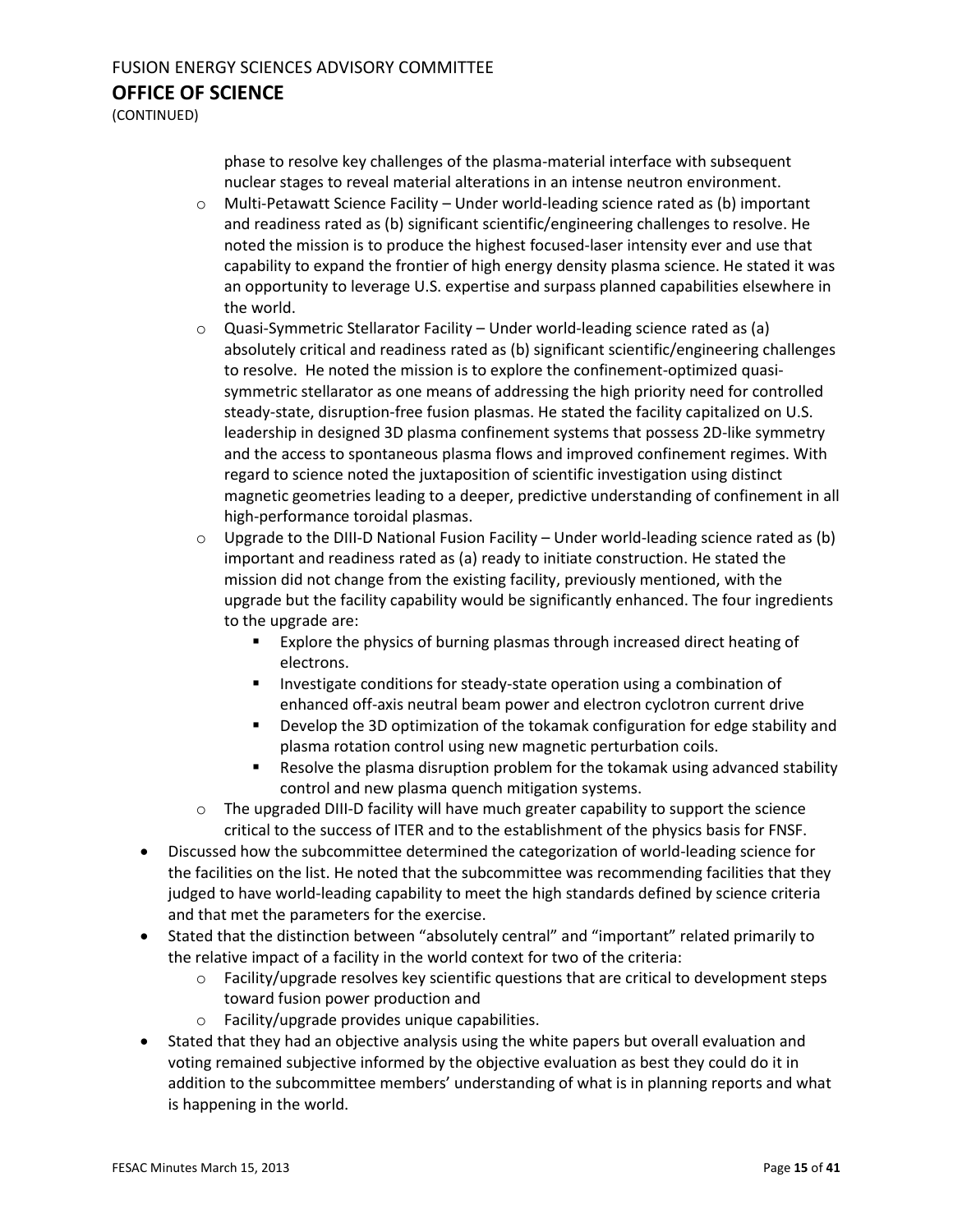(CONTINUED)

- Presented a case analysis, a PMI (Plasma Material Interface) challenge as way of showing members the subcommittee's process and the types of discussion and challenges that they faced in taking all the information and drawing up a list of five. He stated they had cast it as a case analysis for the important challenge of plasma material interactions. He discussed the process:
	- o Facilities needed to advance the scientific understanding of PMI.
	- $\circ$  This was discussed in recent reports such as "Opportunities for Fusion Materials Science and Technology Research Now and During the ITER Era by S. Zinkle et al., §3.2.1.1
	- o Those sections proposed:
		- **Smaller facilities: linear plasma devices, magnetized plasma RF test stand,** microwave test stand, high heat flux facilities, liquid metal PFCs testing
		- Existing toroidal confinement devices: U.S. short-pulse tokamaks, Asian longpulse tokamaks, ITER
		- Non-nuclear PFC/PMI very long-pulse confinement device
		- Fusion nuclear science facility (FNSF, which can include a D-D early phase of operation for PMI/PFC research
- He gave this as an example of a planning document that talked about the science and framed it in the context of what facilities were needed.
- Stated that some of the recommended facilities on the list are related to this framework such as: Existing tokamaks: DIII-D and NSTX-U; upgraded DIII-D; and Multi-phase FNSF.
- Stated a list of the issues that arose in the subcommittee's discussions:
	- o No small facilities due to cost threshold.
	- o Upgrade to DIII-D is focused on core plasma control not the extreme boundary (advanced materials, divertor, etc) but the committee was informed that DIII-D had a longer term vision for the area in 6-10 years from now.
	- $\circ$  Alcator C-Mod may not operate further; was leading U.S. effort on the front-runner material, tungsten, including novel experiments with elevated material temperature.
	- $\circ$  Lack of programmatic clarity on the optimal sequence that begins with long-pulse PMI/PFC and evolves to fusion nuclear science.
	- $\circ$  Planning documents assume the major step to a long-pulse PMI or FNSF will need nearer term contributions from research supported by test stands and existing facilities.
	- $\circ$  What other FES strategic areas of research have similar interdependencies of a variety of facilities at different times and scales?

Dr. Greenwald thanked Dr. Sarff and all the subcommittee members for their hard work on the report.

#### **BREAK**

The Fusion Energy Sciences Advisory Committee recessed for a 15 minute break.

Dr. Greenwald stated that a discussion of Dr. Sarff's report would now follow. He noted that there had been an addition to the agenda after the lunch break. There would be a short briefing on data management policy by Dr. Laura Biven.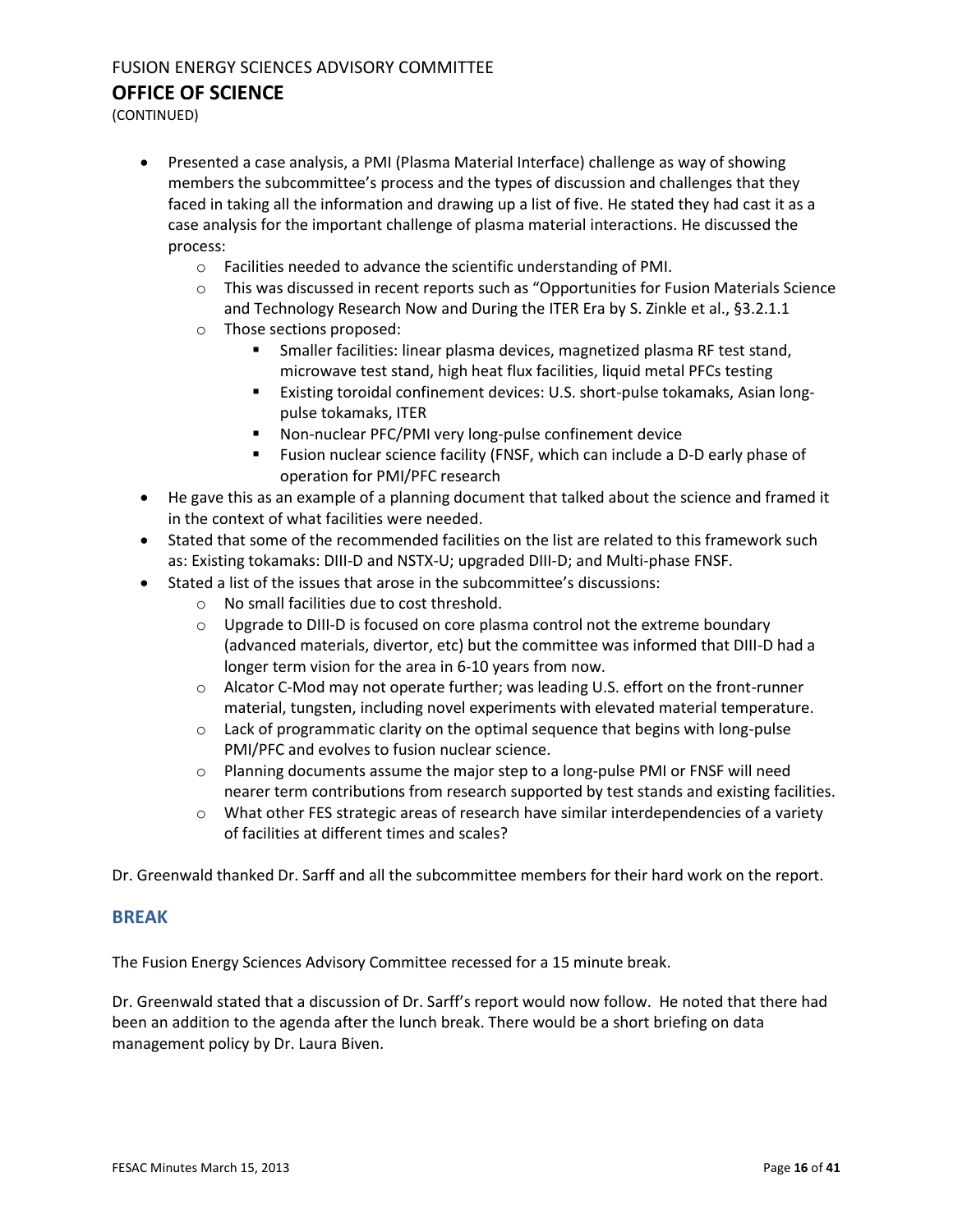(CONTINUED)

#### **COMMITTEE DISCUSSION**

Dr. Greenwald suggested that they begin the process by having members give their initial reactions and questions about the report and the process.

Dr. Robert Rosner congratulated the subcommittee members on completing it so expeditiously while navigating the many obstacles on the way. He referred to the last slide in which they referred to thinking about the PMI issue broadly across FES. He asked about facilities within the SC generally and in the PMI case in particular beyond the SC, for example NE (Nuclear Energy) which had a great interest in High DPA facilities. He said that there was a general interest in the United States of coming back to the capability that the U.S. had 20 years ago for High DPA material testing. He asked for Dr. Sarff's comments. Dr. Sarff referred to the charge and noted it was a parallel process for all the offices in the SC. He referred to the guidelines in the charge, referencing world-leading science in which they were asked to identify synergies within the community and broad community. He noted that the process was happening office by office, FACA committee by FACA committee and subcommittee by subcommittee and although the charge asked for identification of facilities that were capable of crossing multiple disciplines that discussion was frustrated by the parallelism. He said the issue was raised in the white papers but there was limited time. He suggested it was something perhaps that they could do next. He acknowledged with budget constraints it was important for the SC to identify those needs.

Dr. Synakowski asked if he could add to that response. He referred to the High DPA work. He said they had talked within the SC about the potential leverage points between agencies, between NE and NNSA (National Nuclear Security Administration) and the SC in a FNSF and what the potential would be for sharing costs as the mission spaces overlapped. He stated that the discussions had not been resolved but he thought that there was enough evidence that he thought there were leading political questions around the issue. He acknowledged that when budgets are tight and using precious budget authority the question would come up as which agency really owned this. He said another question would be which lab owned it. He thought those departmental, political questions needed to be addressed.

Dr. Zinkle thanked the subcommittee for its hard work in the preparation of the report. He referred to the \$100 million threshold in the charge letter and thought his interpretation was different than the one used by the panel. He referred to the charge letter where it said, if you wish to add facilities or upgrades please consider only those that require a minimum investment of \$100 million. He said that for the list provided by FES, from his understanding, they should have been subtracting if they were not worldleading science. He said the guidance that was given was that only if facilities were added, that should be under \$100 million and then there was also the physicist's factor of 2. He asked if the subcommittee had considered that distinction in the charge letter when taking facilities off the FES list. Dr. Sarff responded that his reading of the charge letter was that FESAC could add to or subtract from the list but additions in particular should be at the \$100 million. He said that his understanding of the charge meant that subtraction did not require specific considerations other than the importance that FESAC attributed to any facility.

Dr. Zinkle said that in the report they had mentioned they had subtracted some facilities due to a cost threshold not due to science impact. He said that appeared to be inconsistent with the charge letter. Dr. Sarff responded it was a combination of factors. He explained the difficulties and challenges the subcommittee had faced in considering the importance of smaller facilities and having one large facility form a composite of smaller facilities.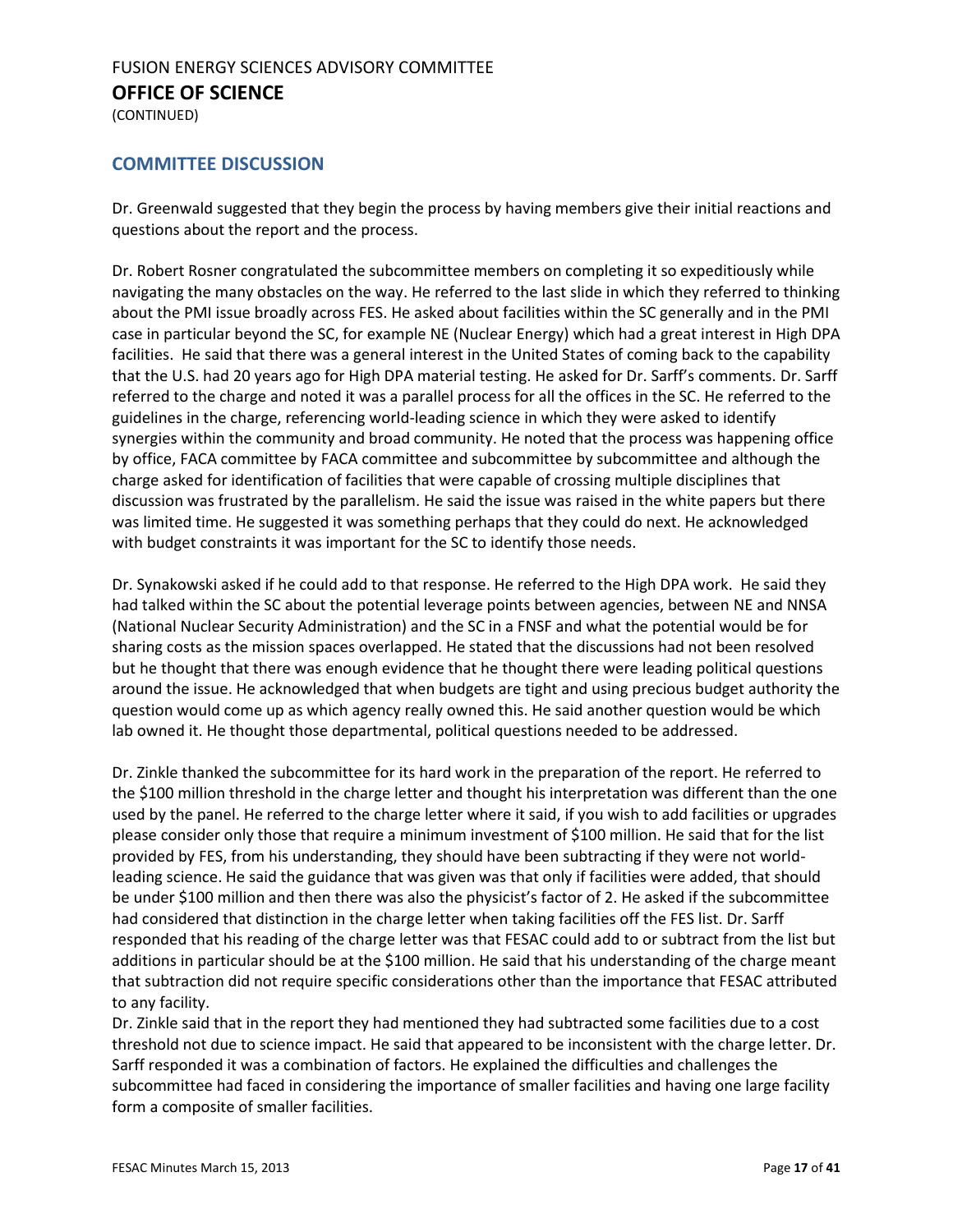(CONTINUED)

Dr. Greenwald noted that it was a discussion about priorities for major new facilities which was different than priorities for programs. Dr. Synakowski noted that what was driving the charge was the issue of where the U.S. was with respect to this class of science internationally and was the U.S. at risk. He said when Dr. Brinkman would be making an assessment that fiducial would be on his mind. He said that prior to issuing the charge he was encouraged to encourage the subcommittee to consider smaller ensembles. He said this was suggested bearing in mind issues like their sense of readiness in opportunity and leverage opportunity in the case of the nuclear science aspect, with BES. He said it was put forward as they considered it worthy. He acknowledged that what was being put forward was defendable. He said perhaps he had provided some strong views on the class of science and the necessity of the smaller facilities.

Dr. Zinkle referred to the 37 white papers and asked if there was a subset that was judged by the subcommittee to be world-class science but fell below a cost threshold. Dr. Sarff responded that in drafting the executive summary they attempted to explain different perspectives to explain what was not on the list and he noted that that could be problematic. He thought that this was why the discussion with regard to PMI was revealing because there was a clear need expressed in thoughtful documents and research needs for facilities that would struggle in the exercise.

Dr. Meade referred to the smaller facilities that might form a scientific hub or center and he said in BES (Basic Energy Sciences) they did have a facilities category and had innovation hubs and scientific centers and these were classified as facilities. He noted that they realized this particular way of combining smaller physical facilities into a larger, intellectual facility. He said perhaps a broader definition of facilities might have helped with addressing some problems that might be more evident in the fusion program as many of the scientific issues in FES were more tightly integrated with other issues than some other fields. He thought that the facilities defined by the subcommittee were good but he thought there was a missing class that he thought were very important. Dr. Synakowski responded that they should not consider the charge as being the answer to the question of what is everything that FES needed. He said this was just an answer to the question concerning a specific class of facility and the question, where are the opportunities. He said there are questions along the lines of opportunities for hub-like facilities that they could be asking. Dr. Greenwald agreed and suggested that perhaps that was something that could be added by way of a statement on introducing the answer to the charge that clearly, not all elements of the program in the science areas but just the ones coming under the criteria of the charge.

Professor Farrokh Najmabadi referred to the readiness column on the tables, the three categories and specifically category (b). He said he thought it could be read two ways. He said one was the situation where you would state, I don't know how to build these components I have to go and basically do R&D to build the machine and the other was scientifically I'm not ready to build the machine because either I cannot test anything with it or I don't have the science to ensure the machine operates. He asked which way the subcommittee read it and did they want to make a distinction. Dr. Sarff responded that they interpreted "ready to initiate construction" as to use the planning process and the way in which facilities get done in the SC, the critical decision process. He said the interpretation was that a facility would be ready for CD-0 (Critical Decision), so if they would perceive it to be ready for CD-0 then it would be ready. He said the third one was speaking to mission and technical requirements which were not known. He said that (b) was in between. He thought it might be easier to categorize if one knew what (a) and (c)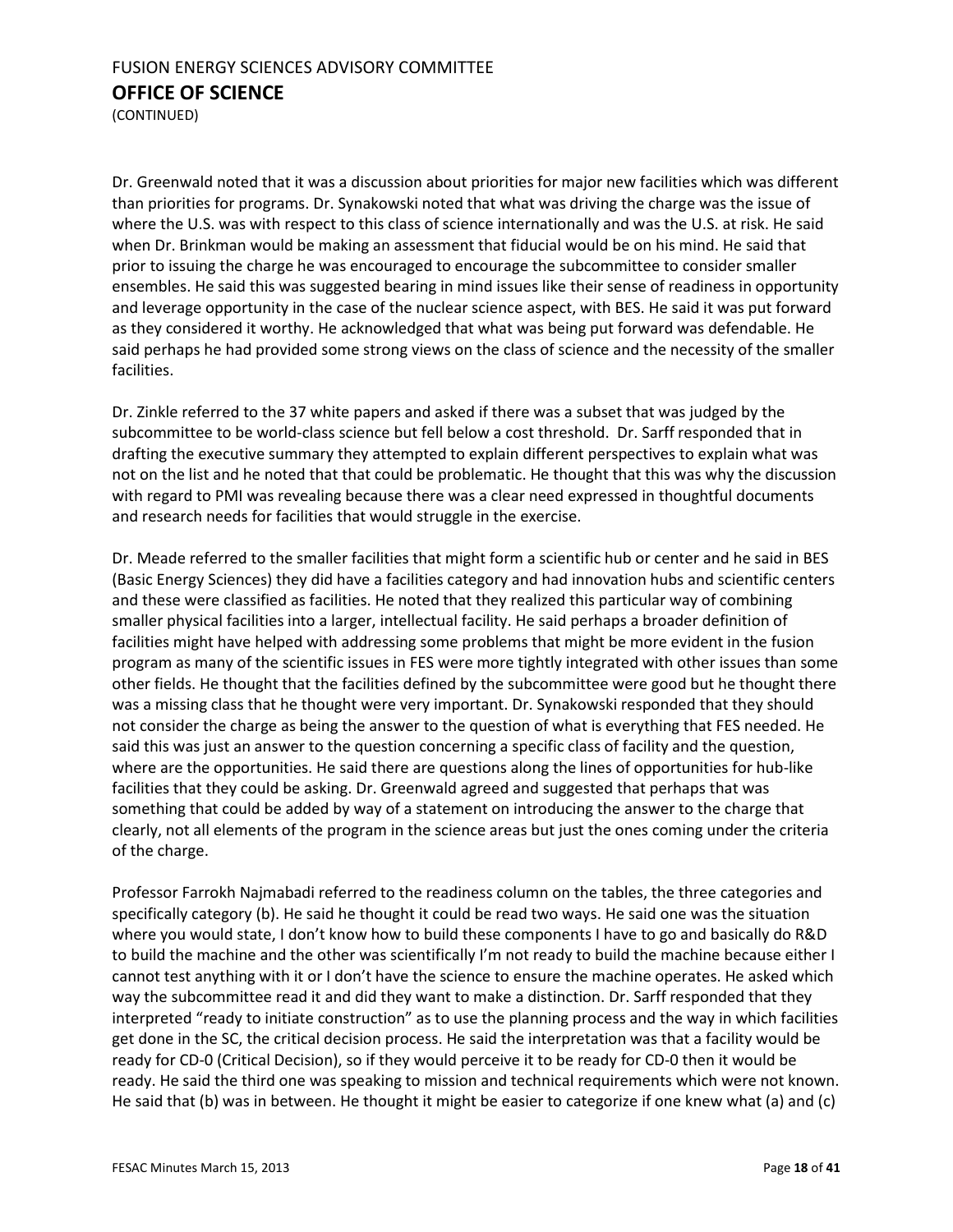(CONTINUED)

means. He stated that in none of their cases had they used (c). He explained their process of deciding to use (b) but noted that they did not go into great depth in interpreting (b). Dr. Greenwald acknowledged that this might be a failing in the charge. He referred to the description of criteria for readiness and noted it tended to be formal having to do with documentation which he agreed was the nature of the CD process but he said there was an underlying technical readiness which was more important considering the time frame for the exercise was ten years. Dr. Sarff responded that in the case of FNSF the way that the subcommittee interpreted it and the framework of the charge was that what would have to happen in the ten-year timeframe was to get started on the CD process. He continued that they interpreted that timeframe as a facility would get a start in a formal way. He noted that different interpretations were an issue that the SC might have to deal with at some point.

Professor Najmabadi noted that the report did not provide reasonable wording on why the subcommittee thought specific facilities provided world-leading science and did not elaborate on the facility itself. He acknowledged that there was a short deadline but he thought this might be improved. He suggested they might also want to add indices to say what the facilities were. Dr. Zinkle thought the subcommittee report should be a stand-alone document as it was unrealistic to expect the reader would refer back to the white papers. Dr. Greenwald acknowledged that it was not clear what the capabilities, costs and mission were of the facilities being proposed to the IFMIF (International Fusion Materials Irradiation Facility) mission costs and capabilities that were discussed. He thought that was important to understand to see how it would fit into an international context.

Dr. Nermin Uckan noted she read the report before the presentation and she said she understood the science and the technology but she stated she was lost on the fusion materials. She asked if they were talking about IFMIF and if so, that was international. She asked the question of what? She said she also could not determine when because that size of facility if it was not identified how would one come up with a facility in ten years that would cost \$100-200 million? She said this was unclear. Was it a U.Sleading facility or would the U.S. be part of the international ITER-like activity. She said the IFMIF facility appeared to be written up in a more vague way. Dr. Sarff responded that with regard to IFMIF they had written the facility description to identify the mission, to describe the facility in the terms of the metrics needed framed by the planning documents and then they commented on readiness. He said in the white papers there were obvious candidates and one that was an obvious candidate that was not in the white papers was IFMIF. He said that they had cast the facility in a generic way in that it did not pick one of the proposed options. He said that for the subcommittee of 12 members to take information set out on four pages written in two weeks and to pick an option as well as making it more specific was problematic. Professor Najmabadi said they did not want an option but a general description of what the facility would be. Dr. Greenwald suggested a small table with concrete options and stated that these are the options that have been proposed, note the characteristics and pointers to other documents or white papers.

Dr. Edward Thomas referred to their process and said that they had alluded to some of the mission of the irradiation facility and the FNSF and the fact that the boundary between those two was merged somewhat in that some of the mission of the irradiation facility could be incorporated into FNSF. He said that given the scales of the budgets with the IFMIF being \$100 million and the FNSF \$100 - \$200 million was one to four billion dollars. He asked what the decision and discussion process was about those. Dr. Sarff responded that the IFMIF was the kind of facility which in planning documentation was to understand sample materials and he elaborated. He stated that FNSF was beyond that and noted that it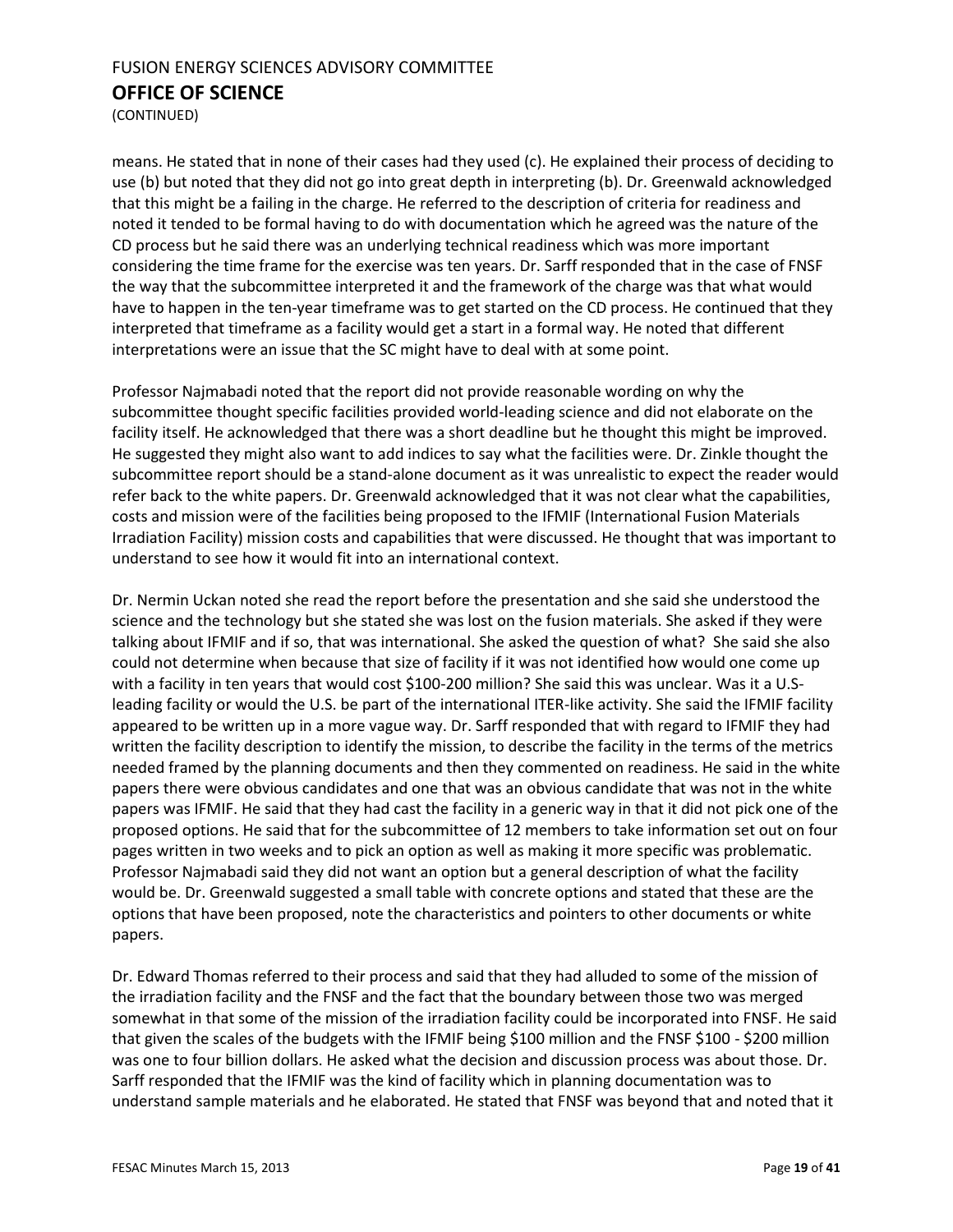(CONTINUED)

was the integrative facility that was the whole device, not far away from a fusion reactor. He said they were very distinct missions, one was to understand, qualify, predict, invent materials that would be appropriate to put into for example and would be an important leading step but the FNSF would be the place where you would further test so they were not one and the same.

Dr. Betti referred to the FNSF and the process that went into deciding the rating and how the subcommittee used Dr. Rosner's report because that report rated materials science of that kind as second tier in terms of priorities. He said that the subcommittee had rated that as absolutely central in the next ten years. He said bearing that in mind he asked how the subcommittee used the Rosner Report in their thought processes. Related to that question he referred to the science rating of the FNSF and the upgrade to DIII-D he said one received an (a) and the other a (b) and detailed further. He asked how the subcommittee had discussed that issue. Dr. Sarff responded to the first question and stated that they had paid attention to all the reports including the Rosner Report. He referred to priority and said that with regard to the Rosner Report, that charge had a scope of the near-term in charge questions 1 and 2 with question 3 having a longer timeframe. He continued that his understanding of that report was they emphasized that the prioritization of the thrusts was not an overall prioritization but was cast in the context of the timeframe. He said it was important to interpret that prioritization in that context. He said that for the current charge their timeframe was the next decade so the timeframe extended beyond the Rosner Report. Dr. Zinkle added that there was also a strong emphasis in the Rosner Report making ITER successful that was the differentiator that caused several to go into the middle category.

Dr. Greenwald referred to the issue of priorities and stated that it was a theme they needed to address. He stated that he had some issues with that response. He stated that there were five categories into which they had grouped their facility proposals. He said four ended up in the final report and one did not. He stated that the one that was omitted was generally speaking the PMI issue. He said it was true the Rosner Report had identified those PMI issues as important in two of its four facility-related categories. He said that it was true that in the 2007 reports they were near the top. He said it was striking that the subcommittee had punted on that issue, that they had not addressed what he saw as a critical need and prerequisite for an FNSF. He thought that was surprising given its overall priority for the program. Dr. Sarff responded that part of the reason they had seen the case study on PMI was to help understand both the challenge and engaging the understanding of what the framework was identifying facilities. He acknowledged it was also a topic of current strong interest. He said what the Zinkle et al. report said was that there was a need in order to understand PMI there was a range of facilities from smaller facilities focused on single effects to existing toroidal confinement facilities which included short-pulse U.S. facilities, long-pulse tokamaks being developed in Asia and then ITER. The report then spoke to two future facilities, one a PMI focus and then FNSF. He said the nature of the charge tended not to bring the smaller facilities in, in the way that it had been talked about and recognized in the report.

Dr. Greenwald noted that the PMI test stand was one of a large spectrum and probably the only one that did not reach the limit of \$50 million. He stated that they did not state that facilities were needed for PMI and they needed to be a variety of sizes and times and here are some options and suggested missions. He thought that suggested a lapse. Dr. Sarff responded and said to skip to the bottom two, the long-pulse PMI or FNSF and stated that the facility option that they had put forward was explicitly a multi-state facility where for the first stage its emphasis was PMI. He stated that again to emphasize the facilities that are on the list the subcommittee viewed their technical basis stands primarily on planning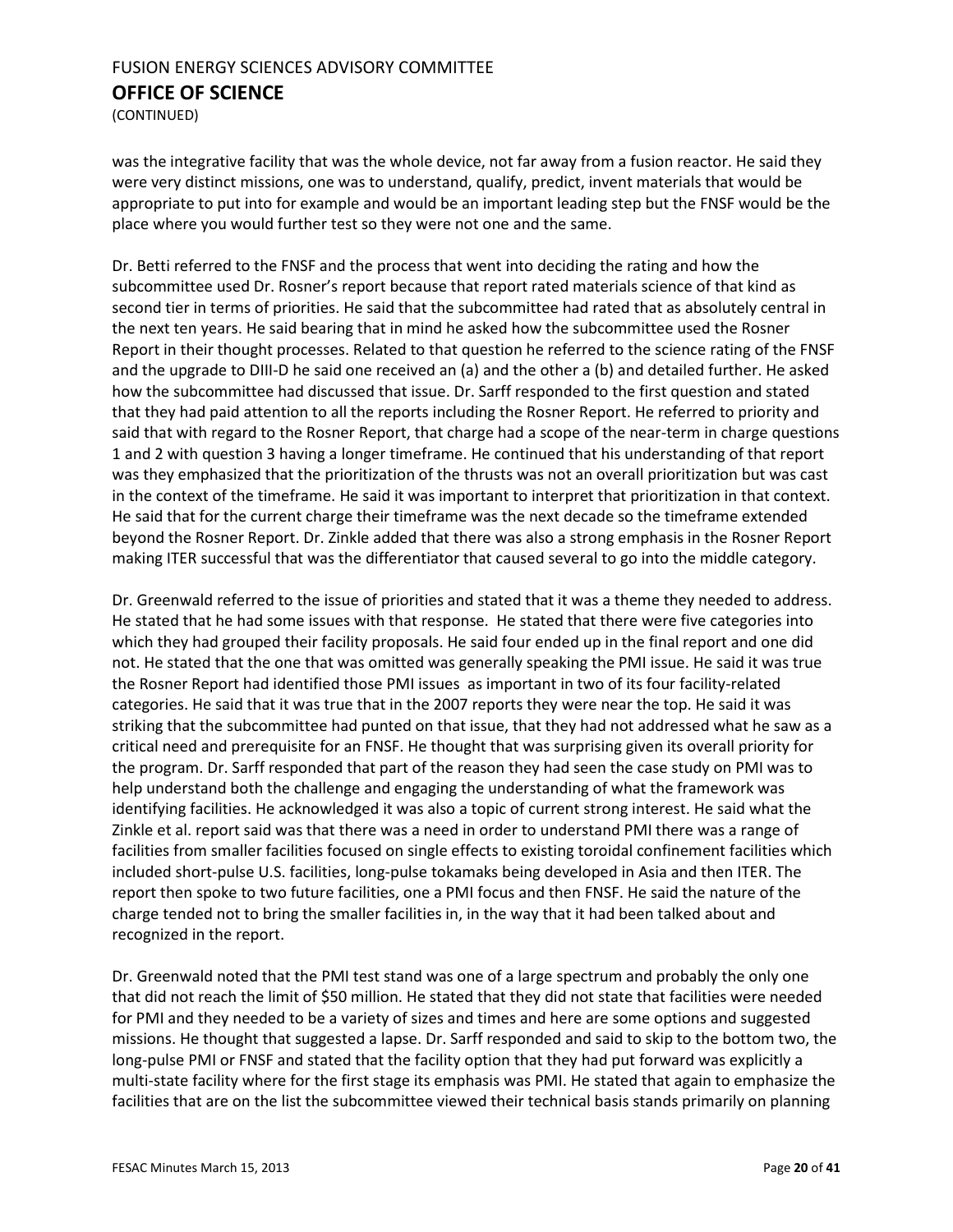(CONTINUED)

documents. He said it was problematic to try to suggest something that did not have a stronger technical analysis behind it as the basis for talking about something. Dr. Greenwald said that if they were saying that their response to PMI was the first stage of an FNSF how well documented was that that it was the right answer. He wondered why the subcommittee had chosen a path that he did not think represented a community consensus and as result ignored one of the most important issues facing them. Dr. Sarff agreed that there was not a community consensus and he continued that was one of the bullets on the issues. He said for this issue what was the appropriate sequencing to that capability that they wanted to have from PMI to nuclear. He said that sequencing was not documented.

Dr. Betti asked if they had received any white papers about a large-scale facility under \$1 million or \$50 million and above about PMI. Dr. Sarff responded that the white papers that they received on PMI were PMI test stands, long-pulse toroidal facilities, short-pulse toroidal facilities in the form of an upgrade to the upgrade of NSTX which they called NSTX-PMI, an upgrade or new facility that came from the MIT group that reused the facilities that they recognized as Alcator.

Dr. Uckan said that in terms of the FNSF first stage to commit to FNSF as a facility that would be a billiondollar facility and then you doing PMI which is important to that, tying to a much bigger project that would never get started to do that first stage. She said it is as if the subcommittee was saying I am going to build ITER just to do the ion confinement only and then if I prove it and then I will go to all the other phases. She said ITER would never get approved using that logic. Dr. Synakowski stated that a stagedapproach was something that the present director of the SC had sympathy for based on experience in the industrial setting. He noted that Dr. Brinkman often found that this was the only way that critical problems were solved, i.e. where you would build something where you would have to confront it headon. Dr. Synakowski said he was not necessarily endorsing that but had some sympathy for it and was reflecting. He said that Dr. Brinkman's point of view was that something that would take on a more complex mission rather than parsing it into several separate missions. He continued that from the point of view of the politics he felt that each one of the quanta of things was a very visible thing and so if there could be a sensible union of mission under one facility umbrella he thought it was worthwhile for the community to consider it.

Dr. Greenwald said he thought there was no consensus on the issue (of addressing PMI issues as the first stage of an FNSF) and he stated that there were strong, technical reasons why that in this case was not appropriate including the fact that you would have to license such a facility and he said if you could not demonstrate that you had any credible solution for PMI issue could you obtain a licensing. He said he considered it an active and open discussion but he still considered it not addressed. He said the subcommittee had essentially said we have the solution in hand which is that this will be the first stage of an FNSF. He said for example, with the stellarators and with FNSF itself the subcommittee had not said we have solution, this is what we are going to do. He said they had defined the mission and the options. Dr. Sarff returned to the Zinkle et al. analysis in which the discussion of required facilities were laid out, a set of smaller facilities, existing tokamaks that included the U.S. ITER and in that context that set of facilities would provide the science necessary to succeed.

Dr. Meade acknowledged it was an issue the fusion community had been discussing for a long time. He said that the subcommittee had looked at it as indicated in the last two view graphs. He said that with regard to PMI he said there were many facilities in the U.S. and internationally that were focusing on this. He said the Asian facilities were coming online and would be able to address some of the issues. He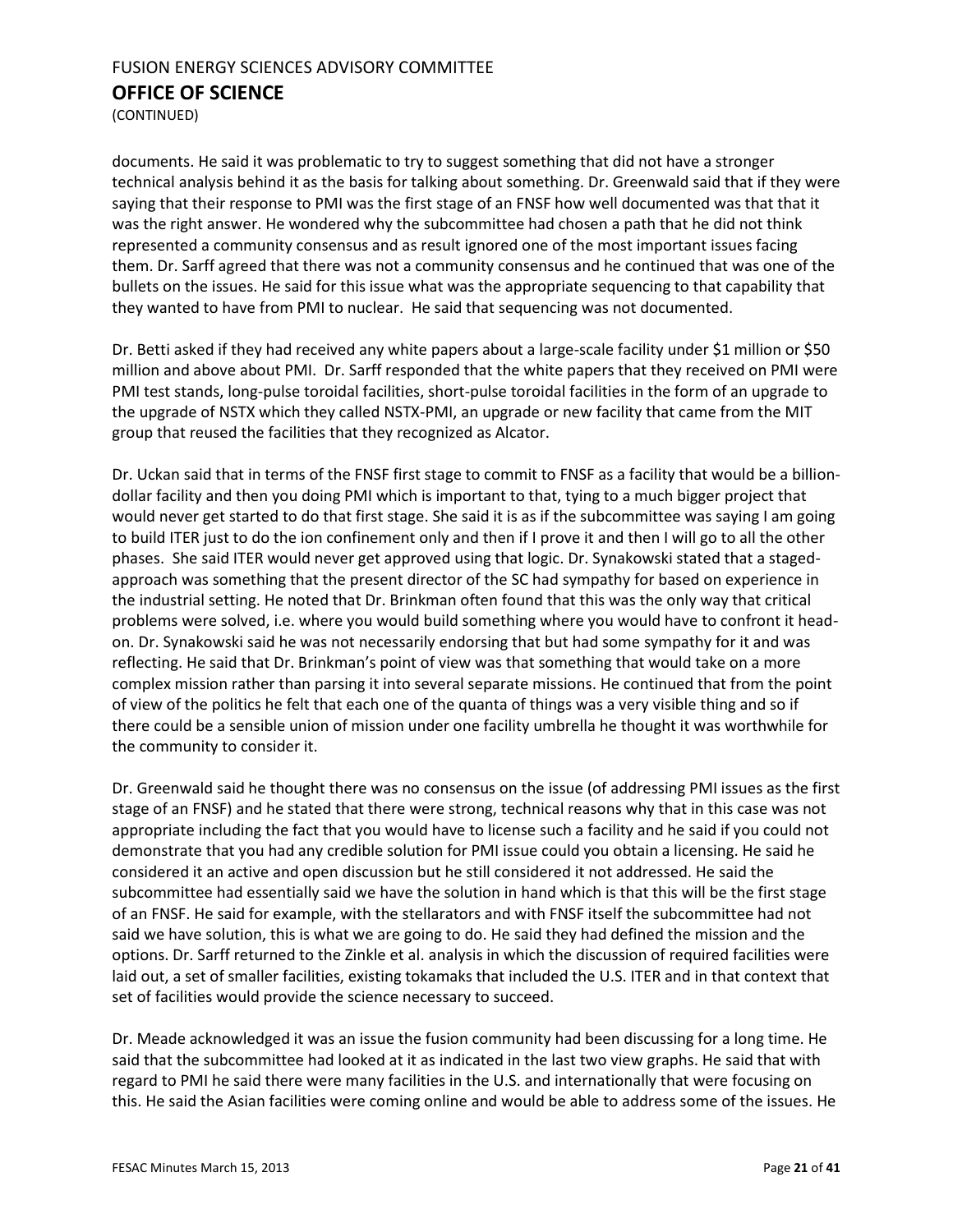(CONTINUED)

said that also JT60-SA was coming online pursuing this. He stated that the question was whether or not there would be a separate DD facility in the \$100 million-plus category added to the existing capabilities that they already had. He said that with many large projects over the years each time they had done the design for the new machines there was great agony over the PFC problem and on each one they did not have what they needed on hand when it was started. He said the same could be said for when they started ITER. He said that he supported the notion of focusing the efforts on existing facilities throughout the world and on making this an emphasis on the first stage of an FNSF.

Dr. Greenwald noted that his concern was that the report gives the impression that this is a settled issue but he viewed it as far as settled.

Dr. Hubbard asked if he could clarify the \$1 to \$4 billion that was mentioned for the cost. She asked if that was for phase one or the entire nuclear project? Dr. Sarff responded it was an error and should read \$2 to \$4 billion. He said that they did not get into detailed cost analyses but relied on the numbers provided to the subcommittee through white papers. He said that those amounts spanned the range from the first stage to multi-stage. Dr. Hubbard asked if \$4 billion would do the multi-stage nuclear mission. She thought it might be too low. She thought that the first phase would be something closer to the \$2 to \$4 billion ballpark and she said that she thought that was too expensive for the PMI mission. She said that she was disturbed by the lack of a PMI-focused facility on the list. Dr. Sarff referred to the cost and said the technical answer was that the white papers gave the subcommittee numbers which had some range and they did not do a detailed cost analysis. He said for questions relating to the costs he would say look to the white papers. Dr. Sarff said that they had talked about the long-pulse PMI and with the backdrop of Dr. Synakowski's discussion of the charge whether or not they would want to put on the list a separate facility for long-pulse PMI with an unclear cost and FNSF for which the options clearly extended to \$4 billion. He referred to the appropriate number of facilities on the list and said it came back to the right number as well as the nature of the facility. He said their attempt with the FNSF would be to capture the grand challenges associated with PMI all the way to nuclear.

Dr. Zinkle referred to the comment regarding separate effects versus integral effects he said the obvious Bell lab analogy for Dr. Brinkman was before Bell labs made an integrated circuit they had to go to the transistor and before they did the transistor they were doing semi-conductor physics of various types. He said there was in any field of science a starting point with single effects and then work up to integrated effects. He though fusion would be no different from that. He said on the materials irradiation, on the PMI issue and all these other things looking at single effects types of issues before one would build the big, integrated facility was the standard way of doing science. He said in the report there appeared to be an inconsistency in that they were not indicating where the PMI facilities to do the single effects or simple multiple-effect test were and instead they were going to the integrated component, full-up FNSF to handle all the things. He wondered if FNSF was really at a category (b) in terms of its readiness levels when there were a lot of the fundamental issues where they did not know about how this would be configured. He said they were far from a CD-0 and therefore did not have a good idea of the cost range.

Dr. Ji thought that there was not enough long-term planning with short deadlines for the preparation, responses and submission of the report. He said that he thought they should focus on what they could do during the next week.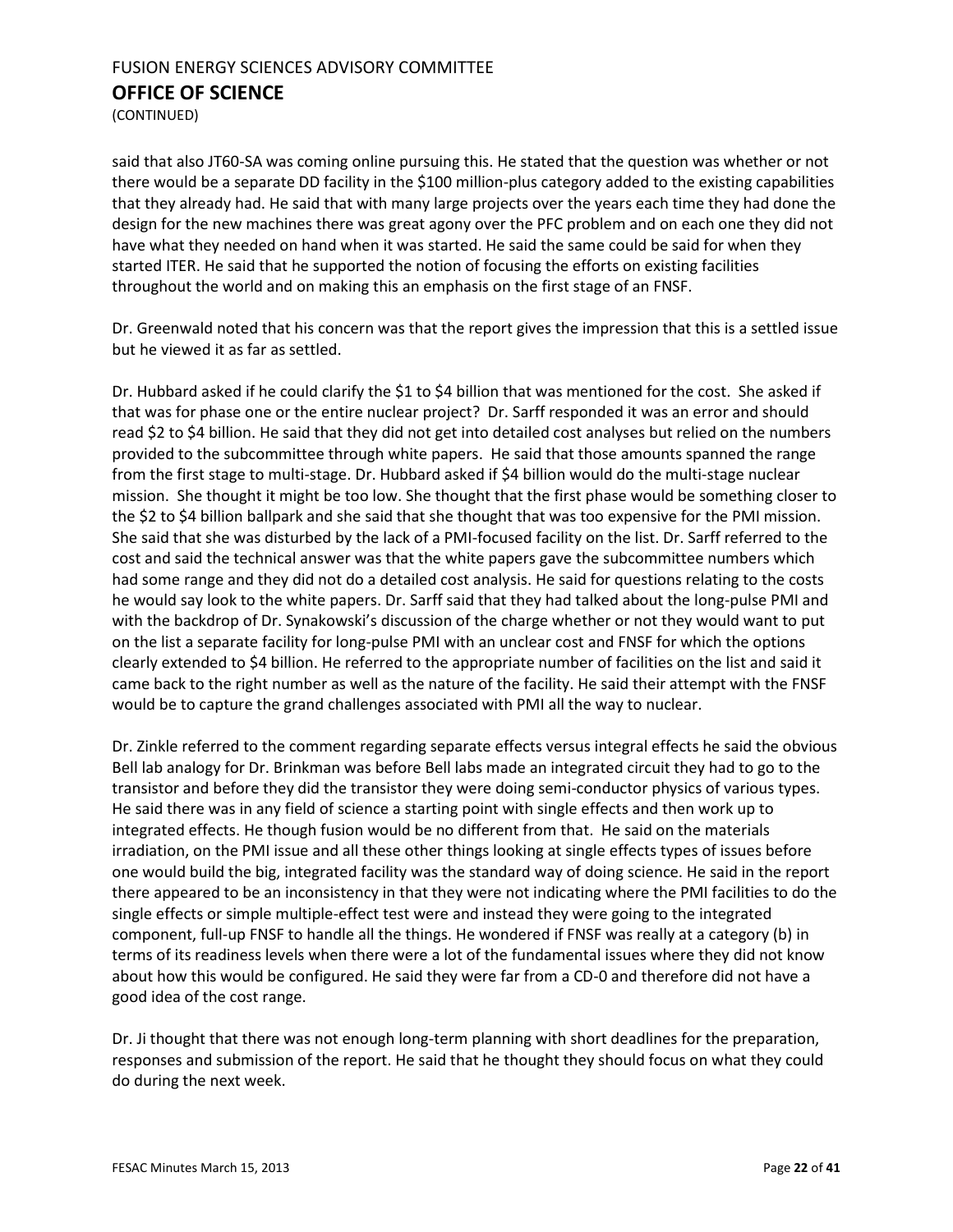(CONTINUED)

Dr. Synakowski said if FESAC needed a real blue sky object to focus on then FNSF would be it. He said their attempt to bridge this, divide and be responsive was to offer an ensemble of smaller things as well. He said that as he understood the community views there appeared to be a stronger consensus for something like an FNSF rather than on the possible paths and requirements to get there. He said that he did not know how the community would have come to a consensus on that view during the allotted time. He said that he did not think that they could have responsively done more than was done on the topic. He said that if facilities had a (b) on the readiness he did not necessarily consider it a demotion and a sign that something was really not ready to go and so therefore had less of a chance of being promoted into the final group to be developed. He thought it was more an opportunity to say that there was a significant program need but the community did not have a consensus for how to get there but there were many vibrant, viable ideas for doing so. He said that some fell below the \$100 million threshold and some were above but there was no consensus as to what should be done and the subcommittee could not come to a consensus view. He wondered if there was a point either in the report or the letter that accompanied the report that would make that point.

Dr. Sarff stated that what Dr. Synakowski had just said was consistent with the subcommittee's view that something like FNSF represented a facility as well as a programmatic sense. He said that in order to do an FNSF it implied that you would have to have in place certain capabilities that are resolved through things like existing facilities in the world, possibly new facilities that are small etc. He said the subcommittee had made that assumption that that would be there. He said that they had stopped short of describing that in the executive summary because it was talking about things that were not there and programmatic needs beyond the charge in the sense of just trying to identify the facility. He said that how would one frame a discussion in an executive summary that would speak to larger needs. He encouraged members that when they would ask about adding to that how much they wanted completeness in regard to a technical analysis.

Dr. Synakowski said that a SC announcement had come out via email from Dr. Brinkman and the title was it's time for me to move on. He said some of the main points included Dr. Brinkman's comments which said now that the new DOE leadership is taking place I'm writing to let you know that I will be moving on. He continued, my last day at DOE will be Friday April 12, 2013 and between now and that date I will be transitioning and taking some personal time and will be away from the office much of the time between March 22nd and April 12th. He continued, as I leave office my biggest concern remains the erosion of science funding in the United States when most of the industrialized countries of the world are increasing funding. When I came to DOE I started with the principle that I've used when I changed positions in the past, namely that I should assume that all the people in my organization are good at their jobs. There is no question that the staff in the SC has lived up to that initial expectation. We have made some changes but overall I believe the SC is a very sound organization today. Dr. Synakowski quoted: "So what did we accomplish? Actually a lot, many new exciting scientific advances have occurred. The first x-ray free electron laser, the Higgs particle was discovered, strongly-enhanced use of simulation materials science discovery of new aspects of the nature of the quark-gluon plasma and a host of new results and possible energy technologies have been discovered to mention a few." Then he goes on to say: "ITER has a new leadership team in place and construction is well on its way. Overall our international collaborations have increased and we have sharpened our focus in making these strategically important." He said that Dr. Brinkman's mention of fusion and ITER was at a very high place and higher than that is his concern about the erosion of their investments nationally.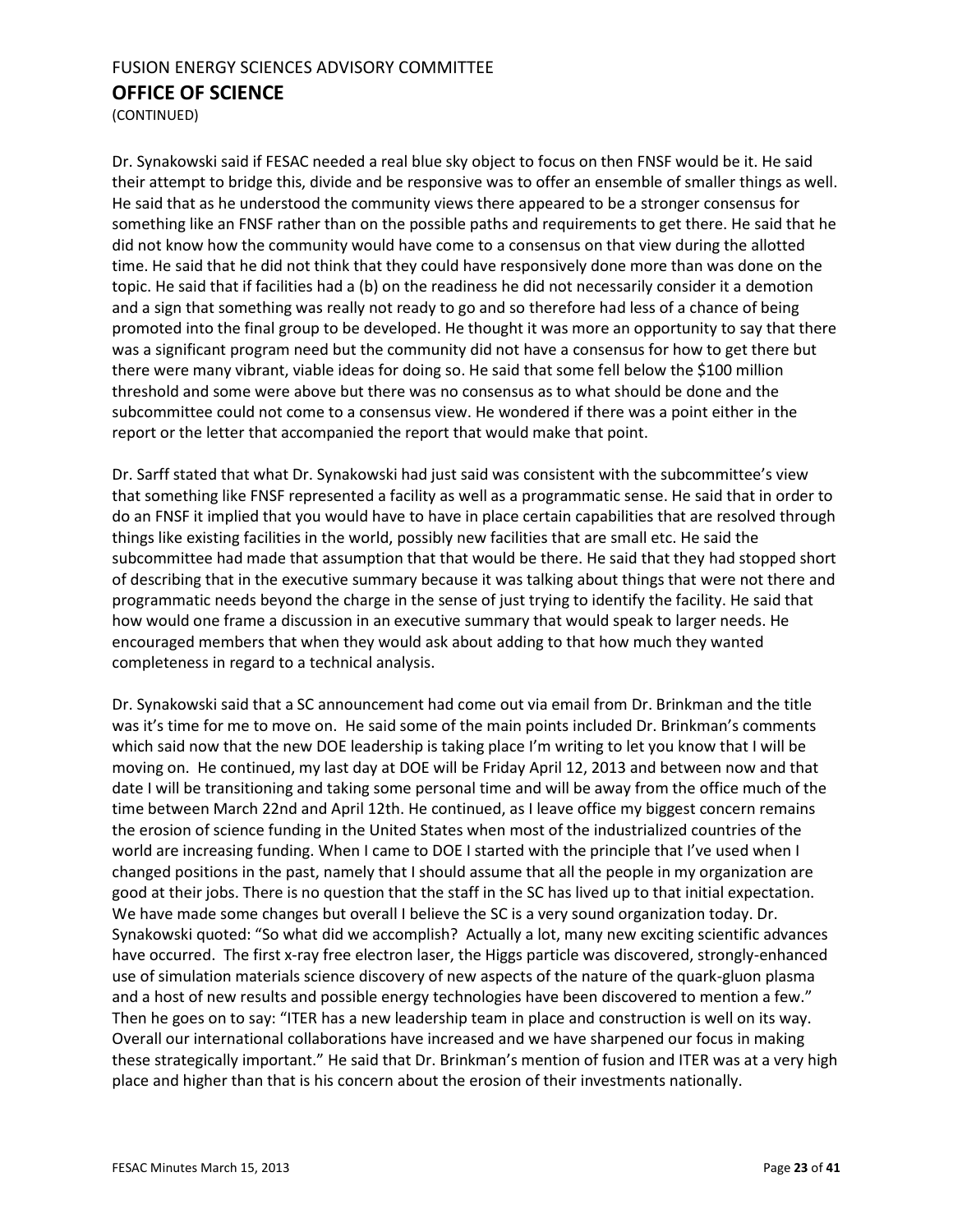(CONTINUED)

#### **LUNCH**

The Fusion Energy Sciences Advisory Committee recessed for lunch.

Dr. Greenwald stated that the presentation was a follow-up of a briefing given a year and a half ago as the government was grappling with treatment of data coming from sponsored research. He stated that this briefing is an update in policy.

#### <span id="page-23-0"></span>**OFFICE OF SCIENCE, STATEMENT ON DIGITAL DATA MANAGEMENT**

#### **Dr. Laura Biven,** *Senior Science and Technology Advisor, Office of the Deputy Director for Science Programs (SC-2)*

- Stated that she would be providing an update on a conversation started during the summer of 2011. She added that at that time FESAC accepted a report detailing the ways in which federally-funded research was disseminated.
- Said that was the charge given to all six of the federal advisory committees for the SC.
- Stated that the process began in the summer of 2011 when the SC was then beginning to consider their responsibilities in terms of stewarding the data coming from federally-funded research.
- Noted that the SC has a policy that will come into effect October 1, 2013.
- Stated that the policy would be referred to as Office of Science Statement on Digital Data Management.
- Said that the text of the statement was still being finalized but the requirements and principles to be discussed were firm.
- Stated for clarification that what was being discussed today would apply only to proposals coming to the SC for research funding. She stated that it did not apply to proposals to a user facility for time on that facility and also it did not apply to SBIR/STTR awards (Small Business Innovation Research)/(Small Business Technology Transfer).
- Referred to the OSTP (Office of Science and Technology Policy) which put out guidance to the agencies on February 22, 2013 and stated that her presentation was consistent with that guidance.
- Noted that they considered the input from FESAC in 2011 in addition to comments from other federal advisory committees and public comment.
- Clarified that she was discussing digital research data.
- Defined and stated that digital research data is data that is required to validate research findings.
- Stated that data management reflected all stages but the current focus was on data sharing and preservation.
- Noted that several groups would be impacted by the policy including new requirements for PIs and research institutions and new responsibilities for reviewers and program staff.
- Discussed their approach in several ways: policy specific to the SC, its needs and missions; give programs in the SC maximum flexibility to implement the policy; be consistent with administration priorities and took into account input from research community; and finally took into account the policies of other research-funding agencies.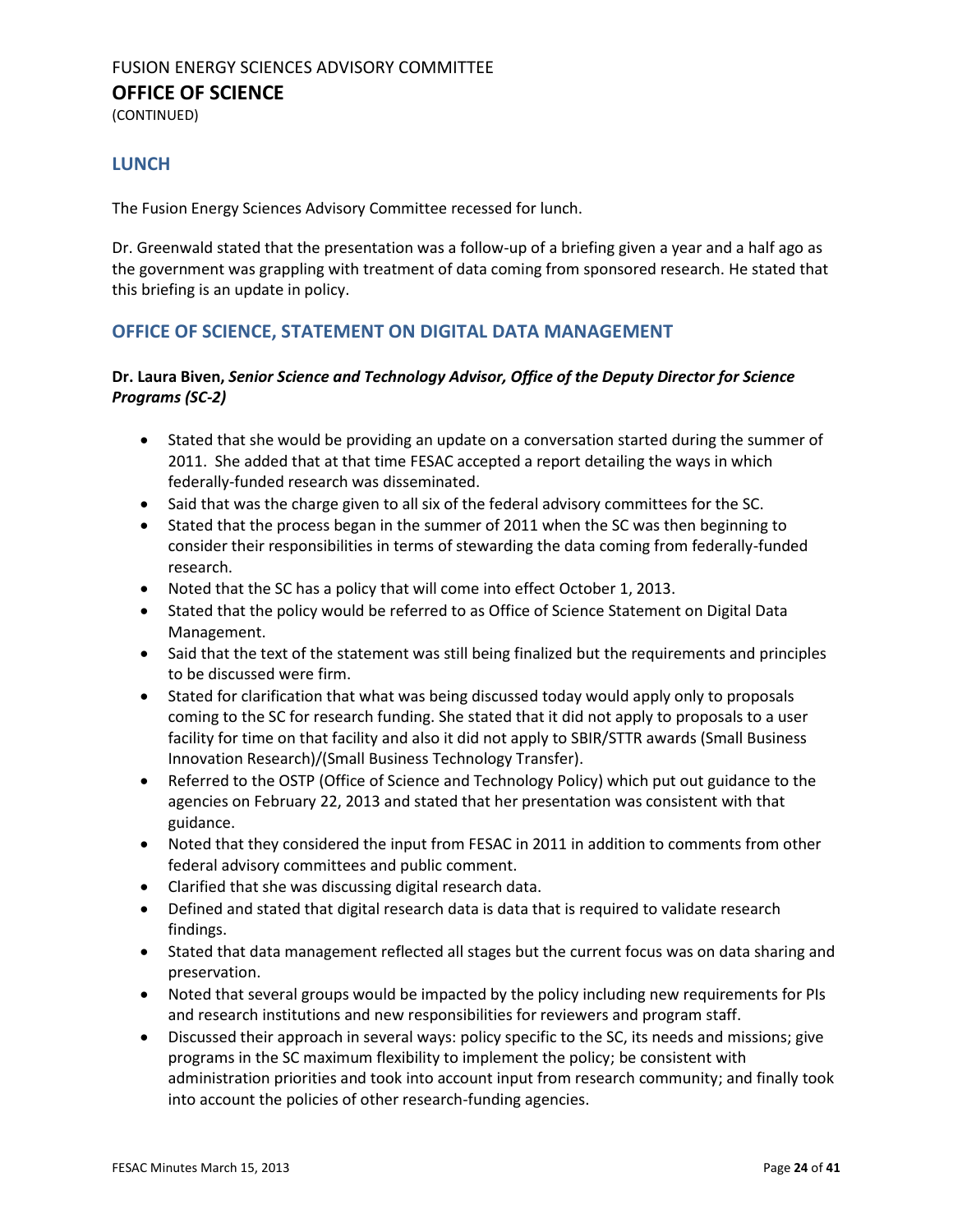(CONTINUED)

- Reviewed the policy and outlined three main principles.
- Discussed the three requirements that appeared in the Office of Science Statement:
	- $\circ$  Requirement 1 All research proposals submitted to the Office of Science for research funding would need to include a two-page Data Management Plan (DMP). She said at a minimum DMPs must describe how data sharing and preservation will enable validation of results or how results could be validated if data is not shared or preserved.
	- $\circ$  Requirement 2 The DMPs must provide a plan for making all research data displayed in publications resulting from the proposed research digitally accessible at the time of publication. This includes data displayed in charts, figures or images. It could be provided as supplemental information to a published article or through other means.
	- $\circ$  Requirement 3 Researchers that plan to work at an Office of Science User Facility as part of the proposed research should consult the published data policy of that facility. They are working with user facilities to ensure that they have a published data policy.
- Stated that the requirements were set at the SC level and there might be additional requirements set by the program, sub-program or within the FOA (Funding Opportunity Announcement), depending on specific disciplines.
- Noted that the DMPs formed an integral part of the research proposal and would be reviewed as such.
- Provided in presentation a glossary of terms including digital research data and research data as defined by the OMB (Office of Management and Budget) Circular A110.

#### **COMMITTEE DISCUSSION**

Dr. Greenwald referred to Requirement 2 and asked whether if all the major journals that the members worked with developed their own plans for making data in the publications accessible to the public, would that meet that requirement. Dr. Biven responded yes. Dr. Greenwald asked if any particular journal did not develop a policy would the individual research PIs be responsible. Dr. Biven responded yes they would be responsible. She stated that it could be housed somewhere else in an institution repository and noted that they were also thinking of possible options of what infrastructure the DOE could provide.

Dr. Christopher Keane asked if there had been any discussion within the rest of the department about trying to have a policy, such as the NNSA or other offices or was it solely the SC now. Dr. Biven responded the statements given applied only to the SC. She said that she had had conversations within other offices in the department and she said that the whole department was on the hook for responding to the guidance from OSTP and they would be coordinating with them.

A member raised the issue of public access to journal articles and how it would affect the publications. Dr. Biven responded that the OSTP addressed two things in terms of what they considered results of federally-funding research, data (addressed at this presentation) and journal articles. She said that the presentation and principles and policy presented were consistent with the data side of that OSTP memo. The other side dealing with public access to journal articles she agreed was more contentious. She said that at the present time the DOE did not have a firm plan about how to proceed but they did have a plan to engage with the stakeholders to ensure that public access could be achieved in a way that was not detrimental to the scientific community.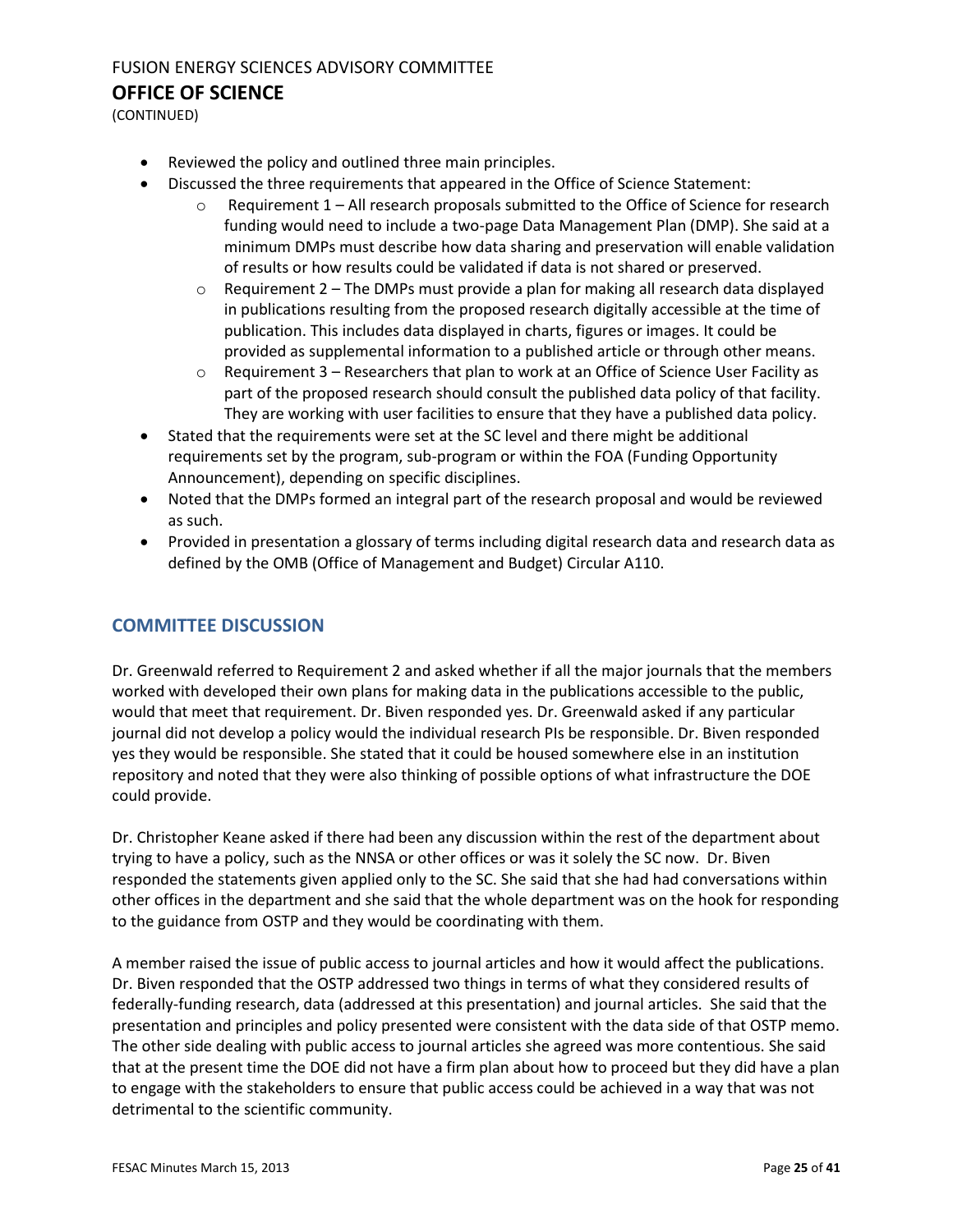(CONTINUED)

Dr. Hubbard raised the issue for FES and it concerned international research data under shared projects. She asked if it implied making raw data from those projects publically available. She wondered if that would raise issue with the international partners. Dr. Biven responded that the Office of High Energy Physics was planning to deal with that issue. She stated that with existing collaborations they decided to respect the bylaws of those collaborations in terms of data management. She said that people applying to the SC for funding to participate in those collaborations could simply refer to those bylaws. She suggested that FES could go a similar way.

A member referred to Requirement 1 and said with many user facilities there was a time-out period or a period of time for the PIs to analyze their data and write papers before they publish, a period of time before the data has to be released. He asked if that was envisioned to be of that or was there a period that the PI would have for exclusive use of his or her data before being released. Dr. Biven responded that just how they did not impose a time scale for preservation they also did not impose a shorter time scale for embargo periods. She said the thinking was that it would be concurrent with publication and if not, then the PI would provide an explanation for why.

Dr. Greenwald suggested that it was important that universities and laboratories be very involved in the process as opposed to the burden falling upon individual PIs to ensure proper curation of data.

## **DISCUSSION OF THE SUBCOMMITTEE REPORT ON PRIORITIZATION OF SCIENTIFIC USER FACILITIES**

Dr. Keane commented that discussion on small facilities with HED (High Energy Density) was an important one. He said there was a recommendation about eight years ago in various reports to have an intermediate scale facility. He said that the influence of those previous proposals could be seen in the report. He said the whole issue of smaller facilities was important for HED. He said that what the subcommittee had submitted with regard to HED could be thought of in four classes. He asked how did they come to the decision as to who was involved in it on the subcommittee and looking at the highpeak power solids laser issues only and how he settled on the 200 petawatt level? Dr. Sarff responded it was 10 to 100. He said the white papers provided a way for the subcommittee to set a menu from which they began a process. He said that the world-leading science was the leading criteria and they went through the evaluation and the evaluation process for all the white papers and inherent to the papers the science which had been discussed in the planning reports provided a focus. He said after the process it was the petawatt laser that rose to the top. He said they had to make sense for a decision on the number of facilities and organized around those four strategic areas. He said they picked one that the subcommittee ranked high in its discovery science and that was where the focus turned to. He said they had to be cognizant of the fact that they had to be realistic in the number of facilities to place on their list. Dr. Keane asked if there were other experts consulted outside of the subcommittee with regard to the evaluations. Dr. Sarff responded that the subcommittee was an MFE-weighted committee and noted that they had put together a two-page description for a facility which he considered remarkable science especially taking COIs into account. He discussed the petawatt facility and discussed their reasons for the differences between the absolutely essential versus important.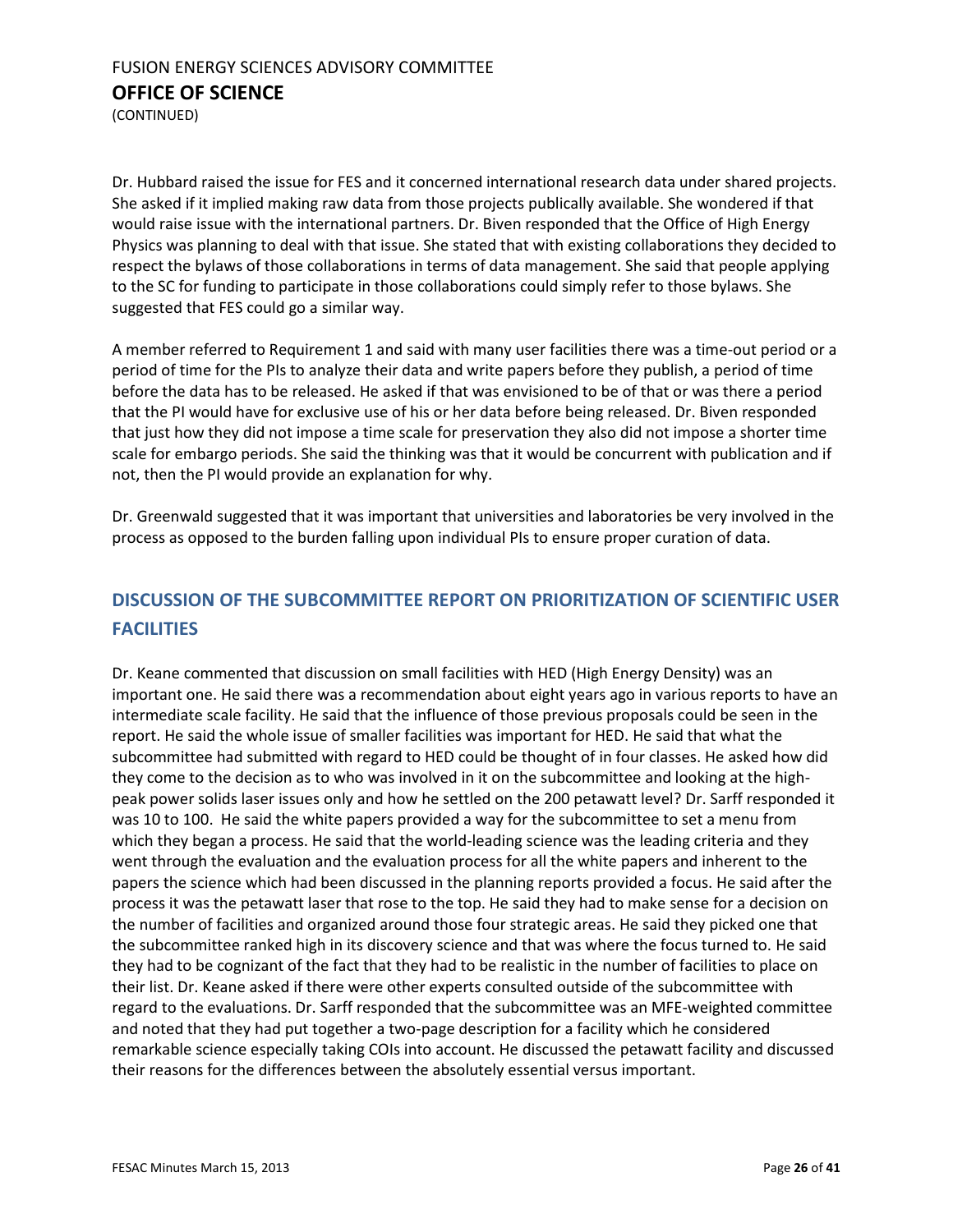(CONTINUED)

Dr. Ji acknowledged that the committee had a difficult job considering the time limits and the amount of material. He noted it was important to get ready as a community for what they would do in a five, ten and twenty-year time scale with a general strategy and planning process. He referred to the process of the subcommittee and asked about the process they had gone through to select the five facilities. He said they had already described the COIs, the sites, the readiness but he asked if Dr. Sarff could describe the process then members would understand the results. He thought it could be included in the introduction or summary. He said he was expecting that C-Mod would be part of an existing facility. Dr. Sarff responded to the question regarding process. He said that the charge had asked for a short letter with a list of facilities that were categorized and he said to provide context for that there was a report but although he was hearing a request to learn more about the process he wondered how much should be included in the executive summary. He said the process was not what was requested. He said that they had tried to include within the executive summary the key elements which had framed the process. Dr. Synakowski said that the report would reach the SC and there would be a discussion at that point. He said that they would probably not be able to include all the details about their process in the executive summary.

Dr. Zinkle suggested some simple changes that could be made into an appendix like the two tables of some of the criteria that they were using for science impact and readiness. Dr. Sarff said that he had had some discussion with some of the members of the subcommittee and they had discussed including an appendix where they would do a mapping between the facilities and the white papers because the white papers did provide technical information in terms of metrics. He emphasized that the white papers were an ad hoc process that they chose to inform them but was not necessarily complete. He said the evaluation of the white papers was useful but did not define the process.

Dr. Greenwald said there were two issues. He thought that things like process and criteria fit well into appendices. He said the other had to do with the definitions of what the facilities chosen were and he thought there needed to be more discussion. Dr. Sarff emphasized that the due date was March 22nd and he asked what it was that was sufficient to compel DOE, the SC and its various offices to have compelling items for FES on the list.

Dr. Sarff responded to Dr. Ji's question about C-Mod. He said the status of C-Mod was not resolved. He said the subcommittee decided that in order to support some level of conversation that they would invite a white paper from the C-Mod leadership to put it alongside or parallel and to have the opportunity to discuss it. He said in the end the subcommittee recognized that it was difficult to call it an existing facility in the context of the charge. He said that they saw in C-Mod capabilities that were important in the PMI area. He said they decided to include the discussion of C-Mod on the report by echoing back on a recent more in-depth analysis in the Rosner Report.

Dr. Hubbard referred to the five facilities on the list and said four of them were the ones that FES gave to the subcommittee. She asked if the subcommittee had given the selection from FES special deference or were they all treated equally. She said there was only one new one on the list and it had not received an (a) in either category. She said out of 37 white papers was there really only one that deserved to be on the list and she asked if there were none that could have received an (a) in world-leading science. She commented whether the readiness CD-0 criteria would have in effect ruled out right away anything that was new or innovative in response to the proposal. She wondered if Dr. Sarff could give the members a sense of how strong was the consensus that these were the right five facilities. She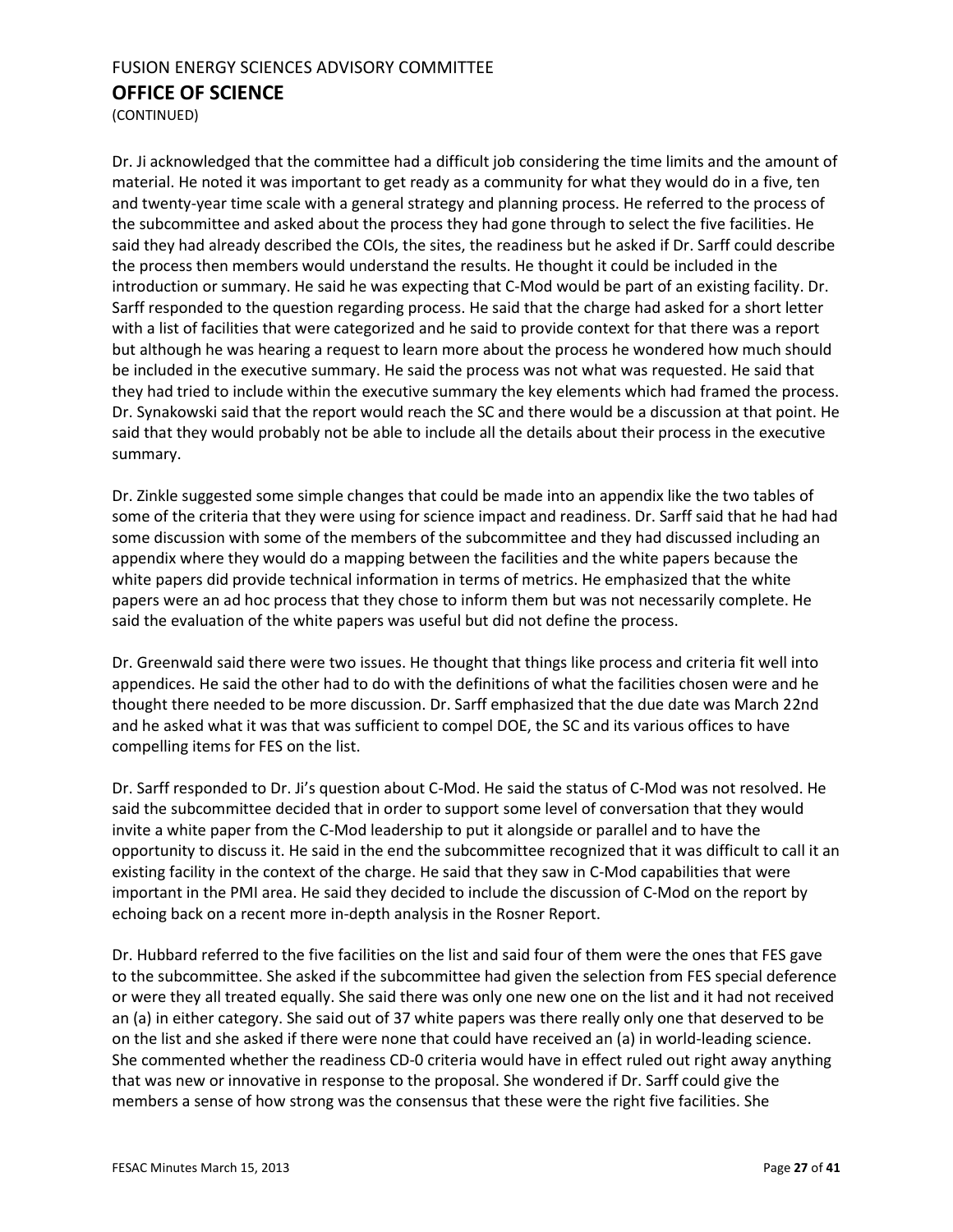(CONTINUED)

suggested adding one or two more as it would give leeway to discuss and prioritize within the community and the SC in the next few months. She thought it might make sense to include a few additional facilities on the list as they could be deducted but it was a better starting point than not being on the list for consideration at all.

Dr. Sarff acknowledged the subcommittee was paying attention to what was happening in the other offices. He agreed and thought that it was an important perspective for FESAC to be considering because the real competition was at the SC level. He said many of the communities were handing the process differently. He referred to Nuclear Energy and noted that they had three or four on their list all of which had CD-1 or CD-2. He stated that they were very well along, very clearly identified and community vetted. He referred to BES and said they also a short list and again all were very far along. He said his own view was that given the times and the fact that the ultimate list was probably similar to the list they saw in 2003 that had 20 to 25, for FES to put forward a list of ten, who would sort that out? He said it would be given to the SC and through a process they would whittle it down. He said he would like to see a longer list because when he would look at the planning documents he saw lots of good justification for other facilities to be added. He added that a longer list conveyed recognition that the subcommittee recognized that the discussion for facilities was worthwhile. He said the subcommittee felt compelled to make a responsible list that would stand a chance to get two or three maybe on the ultimate list which they felt was the reality.

Dr. Zinkle mentioned some possible things to be considering for the report including some simple, visual figure for each of the things that would convey that they were truly world-leading or of world-class kind of capabilities. He described some of the content of the BESAC (Burning Energy Sciences Advisory Committee) report. He suggested some ideas for improving the subcommittee's report to convey the idea that facilities were world-class. Dr. Sarff referred to the two-page descriptions and said they were eager to keep in mind that they needed something that people who would be less informed about the details would be able to comprehend. He said to that end they tried to be concise and clear about the facility and to expose how that would lead to world-leading science. He said they did have some key metrics like the petawatt laser one. He gave another example, the stellarator and said its uniqueness was in U.S. leadership in taking 3D-magnetic fields and making them appear 2D, and using this example explained how they could not capture everything but had tried to use a combination of words and numbers.

Dr. Zinkle said he had some concerns regarding the cost estimate for FNSF. He said it did not seem credible and he wondered if there were enough cautionary words as it seemed to be way before CD-0. He thought that it should be conveyed in the report that it was not a well-founded cost estimate. He acknowledged that they had to include an estimate as per the charge but he thought that they should convey the fact that the thought process was far from complete on FNSF and therefore there was a much greater degree of uncertainty compared to the other facilities. Dr. Sarff said in principle they could do that. He explained that some of that information regarding the cost estimate originated from the white papers and elaborated further. He said the criticism was fair but in terms of the context of the charge he said it was not that clear on whether cost was needed in the exercise. He said he thought the SC wanted to have more of a basic sense of the scale rather than a precise cost. He said that (c) said mission and technical requirements not fully defined so he said he was comfortable with FNSF fitting into the (b) category where it stated that more work had to be done to understand cost. Dr. Greenwald said that FNSF because it was so large and there was a lot of uncertainty that he thought it was possible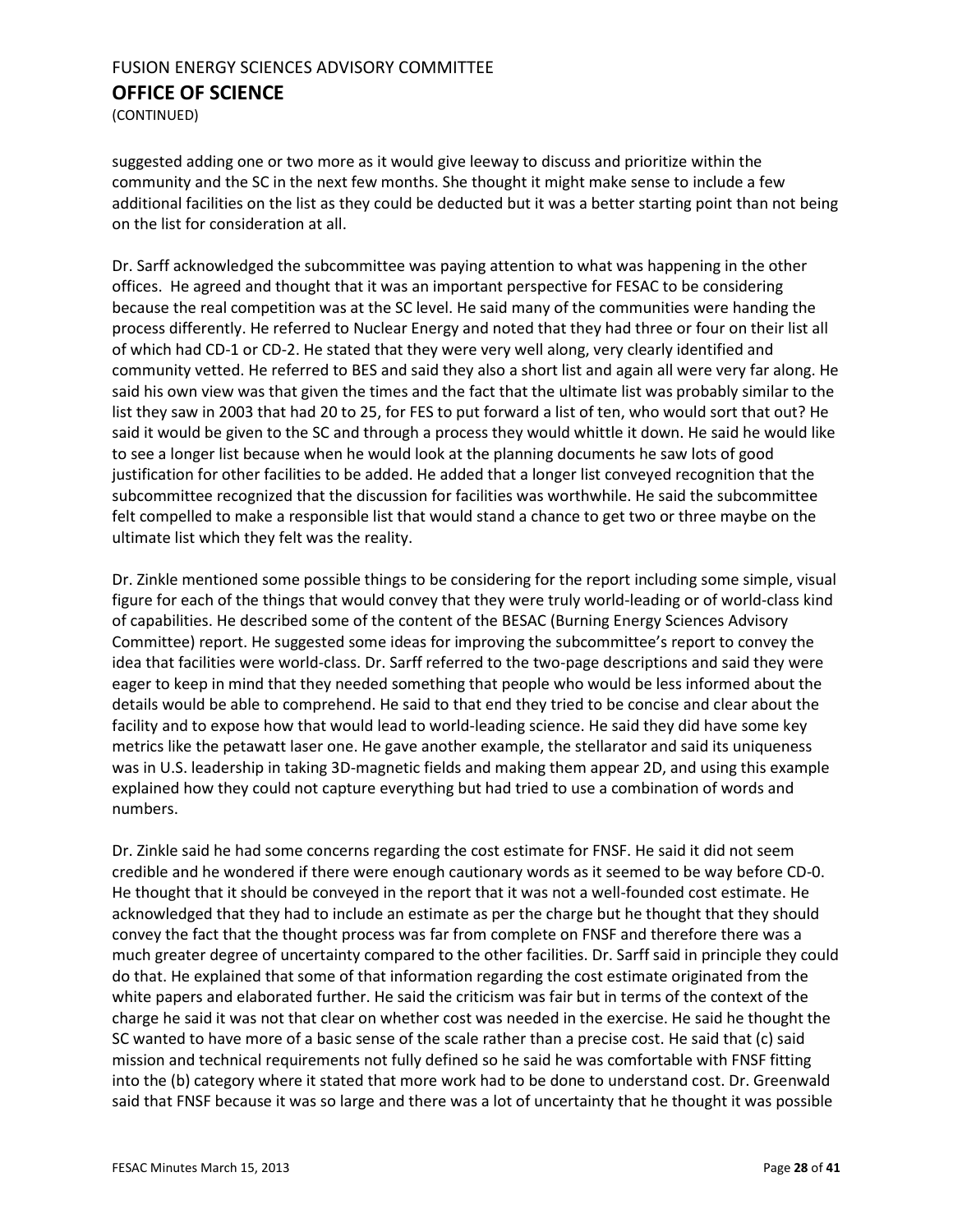(CONTINUED)

that the facility could be a \$10 or \$20 billion. He said they knew from ITER the price that was often paid when costs were low-balled.

Dr. Betti referred to the multi-petawatt facility and said he articulated well the assessment of the science impact with two metrics one was the relevance to fusion power and general discovery science. He said they had combined the two into one metric, one category. He asked why not produce two categories. Dr. Sarff responded that the best facility options had met high criteria in multiple ways. He said the issue of sub-categorizing some parts was not obvious that it was in the charge. He said the charge asked for a list of facilities categorized in a particular way. Dr. Betti wondered if it would be difficult for the SC to give an assessment as they were totally different things. Dr. Sarff responded that the subcommittee had felt compelled to provide what they were asked to do which was to provide a single categorization.

Dr. Ji asked questions regarding the meanings of various categories (a), (b) and (c). Dr. Sarff explained how his committee had approached the process. Dr. Greenwald commented that he was sympathetic with regard to the challenge with regard to the time deadlines and the fact that certain aspects of the charge were not well formulated. He urged that in cases like this where specific things were asked for and then giving that information to the community under such a short time period was perhaps not going to produce the best advice. He considered that Dr. Sarff and the subcommittee charged with this work were put into a difficult position. He thought that there was a huge range under category (b) and using such information might lead to incorrect decision-making in terms of their expectations. Dr. Synakowski noted that the SC was cognizant of these facts.

Dr. Greenwald stated that they would finish up on the general comments. They would then complete the Public Comment and would follow that by discussing what changes the committee would recommend. He noted that they would need consensus on those and then vote on the changes for the report. He said that following that they would have to prepare a letter.

Dr. Keane referred to the petawatt system and noted that the subcommittee had recommended a 10 to 100 petawatt system. He asked if it was difficult rating it as the ready to execute rating of (b). Dr. Sarff responded that part of the reason for putting it into category (b) was there was limited representation on the subcommittee on that and those particular members had urged that there needed to be a community discussion that would inform what the next best step would be. He said that was partly why it was (b). He said that if they looked at the white papers at specific options it appeared borderline as to whether some of those would be CD-0. He said that the facility they were referring to was not specific and there were specific examples of how to do that and within that aggregate it was (b).

Dr. Meade commented about the discussion, about the process and the difficulties of the short time constraints and difficulties associated with the lack of an overall technical roadmap. He said that this current process was an improvement compared to prior exercises to develop SC facilities lists.

Dr. Synakowski commented that the presentation and performance of Dr. Sarff showed that the SC had made a very wise choice. He said that considering all the constraints that had been identified the subcommittee had developed a mature process very rapidly. He referred to a comment about the DIII-D upgrade package and he said the SC intention of putting that forward was in looking at other offices that had been more liberal about what they had described as upgrades and by comparison FES tended to be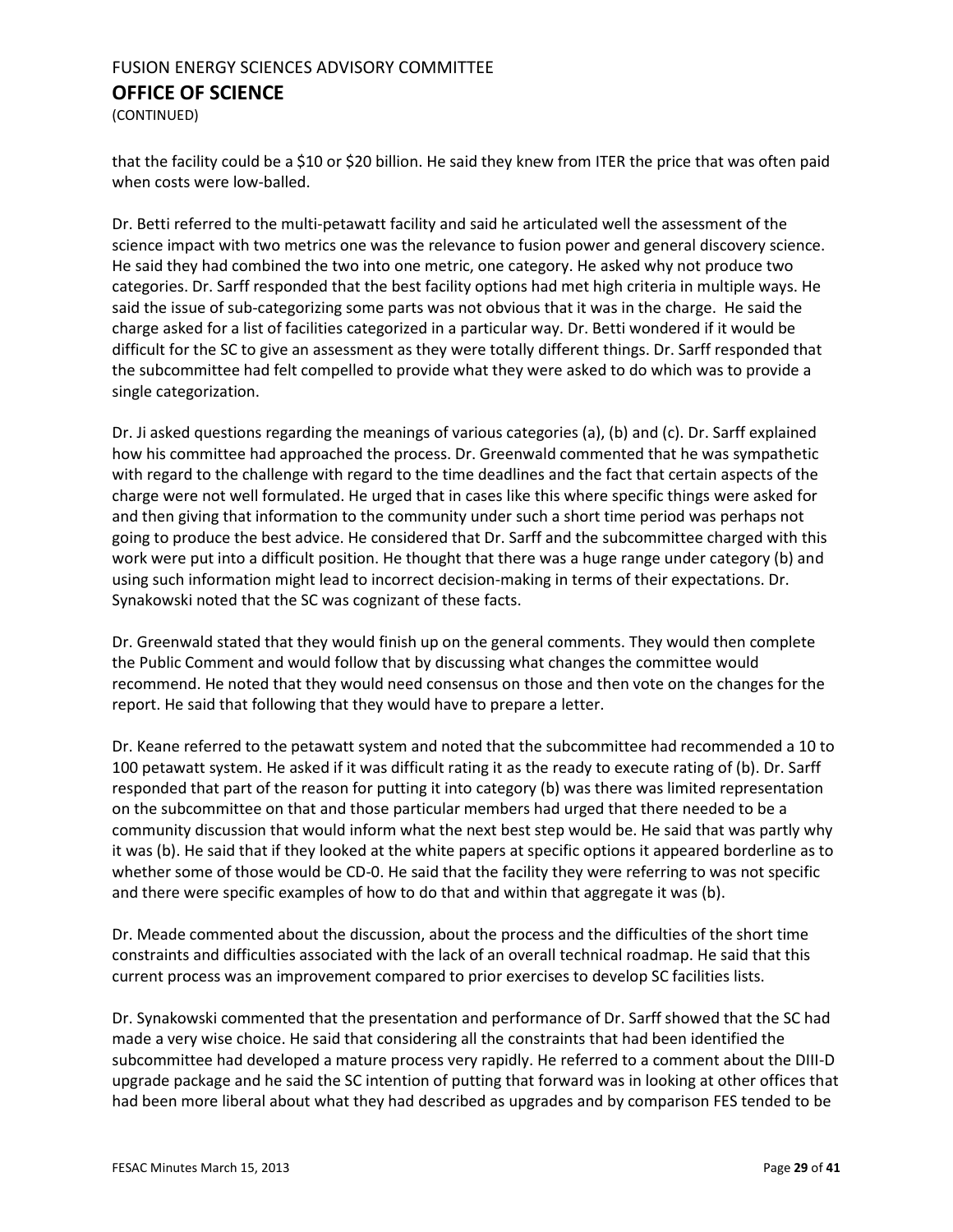(CONTINUED)

fairly conservative. He said that he had discussed the issue within the SC and Dr. Dehmer had talked about what packages could be included and how they might be characterized and had indicated to him that this would be well received. He said that it might be good for FES to look in a broad sense at ensembles of upgrades like that on a particular facility. He referred to the petawatt facility and distinguishing between fusion and science, he said that he believed the subcommittee had basically looked at the mapping of a particular facility or upgrade proposal on to the mission elements. He said if they mapped to more than one they ranked higher.

Dr. Synakowski acknowledged that they would have an opportunity to discuss within the SC because of the tension imbalance between fusion mission and broader classes of science which was always apparent particularly under tight budget times. He said the process had been very useful for the SC and he thought the number of proposals was about right. He commented overall that if a particular facility description was not exactly right or the precise mission of an FNSF was not exact it was still a valuable exercise if one or more ended up on the list and then stimulated a further discussion on the correct thing to do, then it was a success. He congratulated and thanked Dr. Sarff and his subcommittee again on doing a great job, both gathering information and then making sound judgments. Dr. Sarff thanked Dr. Synakowski on behalf of his subcommittee. He said the committee had worked extremely hard and given all the tensions of the passion that each member brought to the science they were very anxious and passionate about the list. He noted again it was a committee effort.

#### **BREAK**

The Fusion Energy Sciences Advisory Committee recessed for a 15 minute break.

#### <span id="page-29-0"></span>**PUBLIC COMMENT**

#### **Dr. Mike Zarnstorff,** *Princeton Plasma Physics Laboratory*

- Stated that the report should be technically correct and understandable to the community and represented a sensible response to the charge.
- Said the next step was in effect a competition at the SC level which had been touched on previously.
- Commented for that reason they needed to ensure that the report was reviewed critically to ensure that the report would be able to communicate well to non-experts as they would be involved in the evaluation and comparison of other facility proposals in other fields.
- Considered that the important issue was getting FES facilities on the list so for that reason concise descriptions showing scientific value of the facilities was important.

#### **Dr. Steve Dean,** *Fusion Power Associates*

 Stated that he had been involved in some similar processes in the past and he knew that the primary purpose of the exercise was to alert the administration to potential, big-ticket construction items that might be coming up in the future.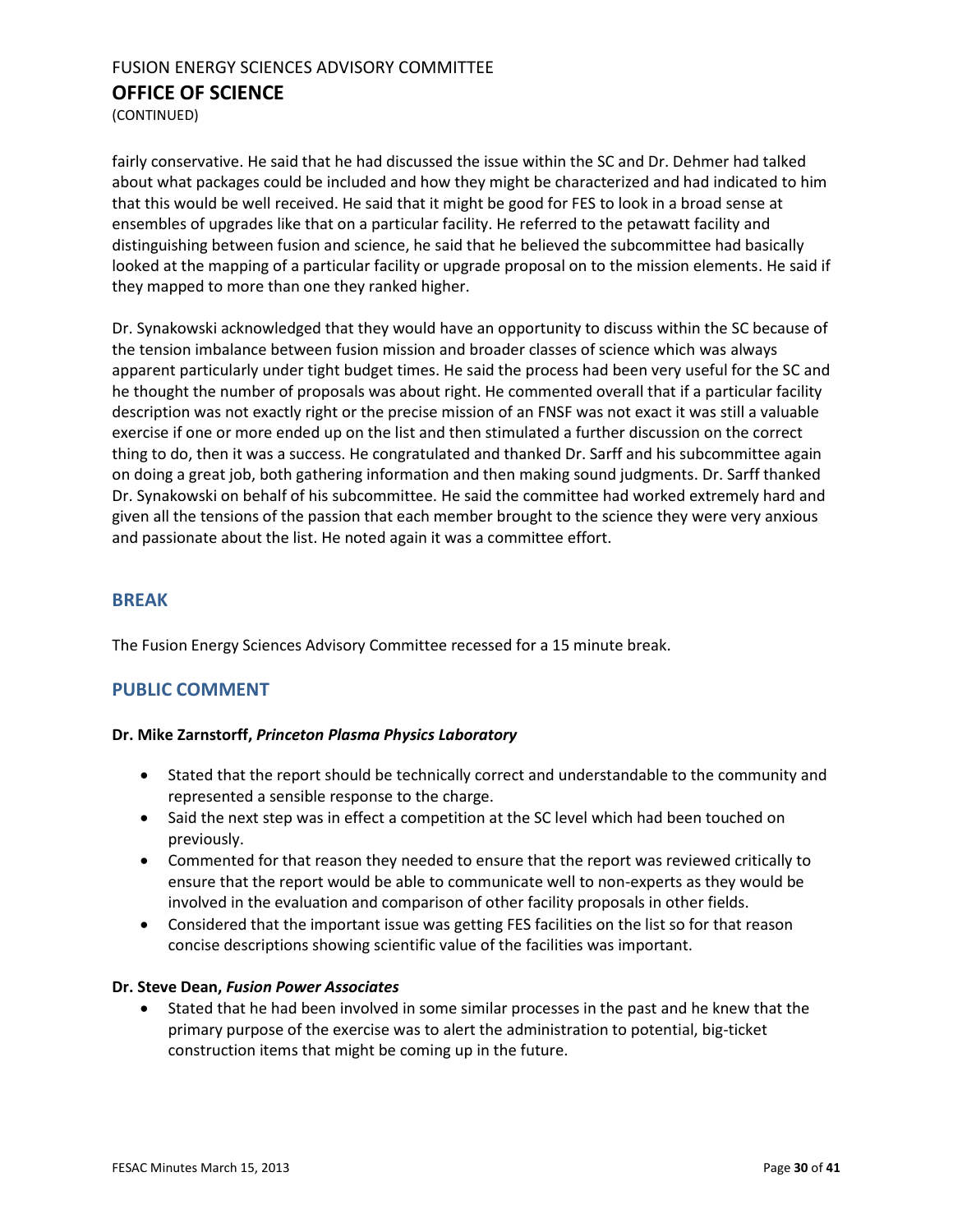(CONTINUED)

- Noted that within that context he considered it a red herring to put into the exercise the existing facilities. He acknowledged that the charge suggested that but he thought it confused the issues and the topics if they had included.
- Said that the subcommittee had included five new facilities and two of the three existing facilities.
- Referred to the exclusion of Alcator C by the subcommittee that had said it could not include that an existing facility in the context of the charge. He stated it was an existing facility and he considered it an affront and inappropriate to the Alcator program to not list it. He thought it should have been included.
- Stated it was a subcommittee report but it would become a FESAC report. He said that FESAC was aware that the process leading to the Rosner Report began a year ago because of budget issues for FY 2013 and one of the big community issues had to do with the proposal to terminate the Alcator C.
- Considered this a major issue in the community and thought it deserved a more careful consideration rather than having the conditions of a charge make that determination.
- Stated that the members of FESAC should recognize that the community supported Alcator C and the Rosner subcommittee had supported it for three to five years and acknowledged its important work.
- Stated that FESAC in accepting the report and transmitting it to DOE absolutely should insist that Alcator C-Mod be put in the table as an existing facility with a two-pager otherwise he would consider the committee doing a disservice to the community.

#### **Dr. Richard Buttery,** *General Atomics*

- Stated his concern about the national program and how the report would interact with it.
- Said he wanted to focus on two numbers, the first \$400 million, the amount being spent on the program and secondly, 50-run days on world-class facilities.
- Stated that it seemed to him an unprecedented limit on the amount of science they would get for that amount of money.
- Noted that he had worked on the JET facility which had cost about a quarter of the U.S. program and typically in a program year they would do 150, 200 or 300 sessions, 8-hour sessions on the facility. He stated in the U.S. for four times the money they would get 50-run days.
- Expressed his concern for DIII-D in which FY 2013 funding was below the level they needed to run. He stated that they were running because they had saved some money during FY 2012, had turned off the heating system, frozen refurbishments and frozen upgrades on the machine.
- Stated that if that level of funding continued they were looking at losing one third of the scientific staff at the facility and they had already informed their collaborators of that risk.
- Stated how did the report interact with the situation in the U.S. program and in DIII-D?
- Noted that the panel had ranked some of the options going forward as (b) but not central. He added that these options would be compared to other subcommittee reports going to the SC where he expected that the majority of their recommendations for facilities to proceed were ranked as (a) absolutely central. He said with the rankings submitted by the subcommittee as is, it would hamper the ability of FES to secure the SC resources on near-term options.
- Said if they did not get those options it would be equivalent to recommending a freeze on the program.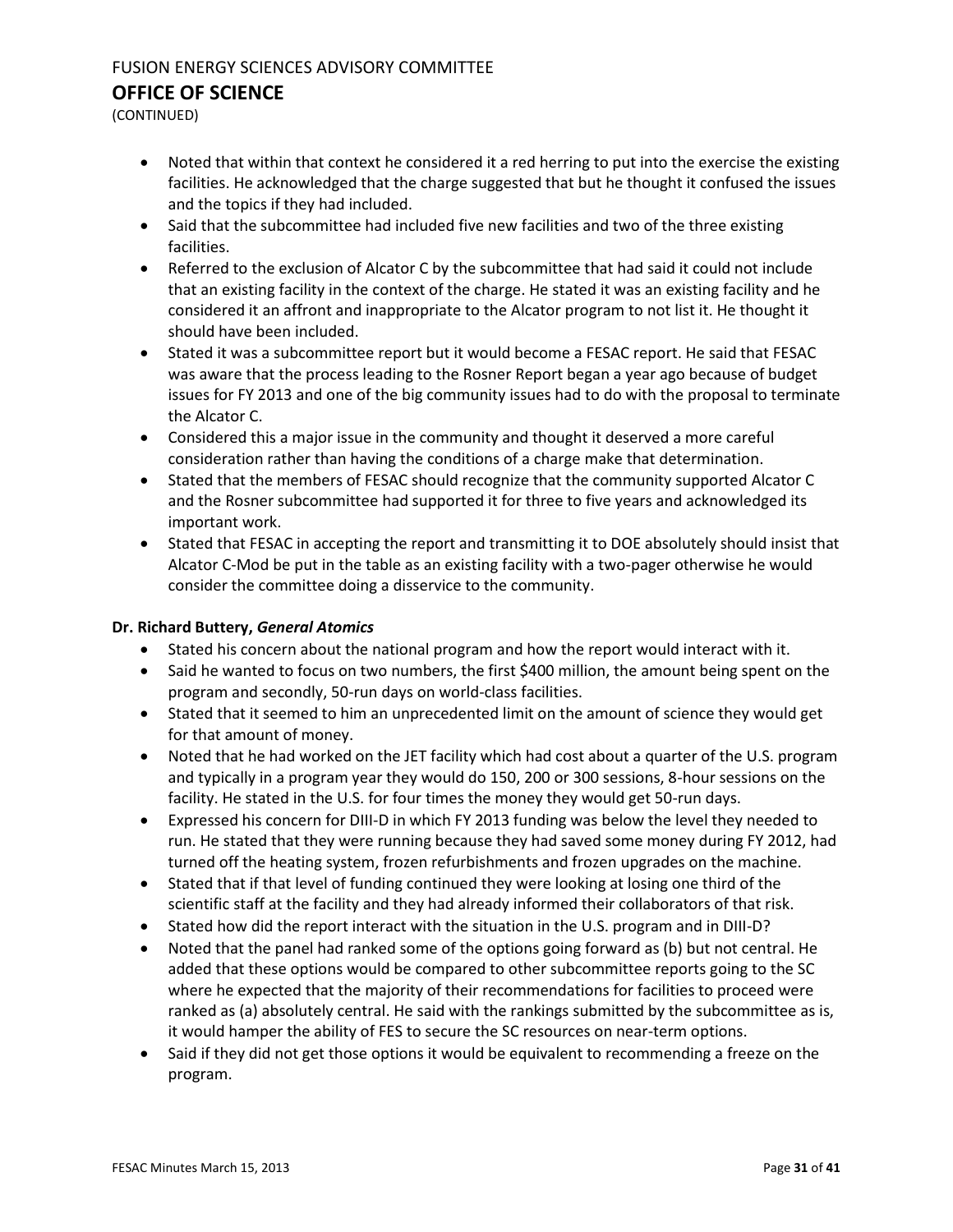(CONTINUED)

- Described the repercussions for not moving ahead with an upgrade for DIII-D and noted their disappointment with the way the subcommittee wrote the report notwithstanding additional information and clarification they had sought about DIII-D and research capabilities.
- Recommended that FESAC should consider recommending rating an (a) for all its proposals. He added with the budget allocation of \$400 million he suggested \$100 for ITER and \$300 million for the domestic program.

#### **Dr. Stewart Prager,** *Princeton Plasma Physics Laboratory*

- Stated that Dr. Sarff's subcommittee had done an excellent job.
- Stated that they had recommended machines in the \$100 million category and in the multibillion-dollar category spanning almost two orders of magnitude in cost with nothing in between.
- Said that that was discussed in the report for example with a PMI facility which would fall in the in between category for approximately \$1 billion. He said remaining silent on anything in the billion-dollar category makes a statement that there would be no great opportunities in that category. He added that it also was saying that in order to get to a fusion reactor you would need only an FNSF and \$100 million devices. He considered that a debatable issue.
- Stated it was clear as to the reasoning behind it, possibly no need, the fact that it was being done elsewhere internationally or whether it was out of the scope of the study.
- Stated that with regard to a PMI facility it had been discussed and options were suggested as it might be best done as the first stage of FNSF or in a separate facility that would either precede or would run in parallel with an FNSF. He noted there was no consensus on this.
- Said there was no agreement on whether one was needed. He said in his opinion it made sense.
- Stated that the report by Dr. Sarff and his subcommittee was reasonable in concluding it was better to do it in the first stage. He stated that Dr. Rosner and his subcommittee suggested it was better to do it in a separate facility. He said there was two separate views by FESAC panels.
- Suggested that there were diverging views because there had been no study on the simple question which was what is the cost benefit ratio of doing it as a first-stage or in a separate facility? He said it was important to make a decision as discussions had been going on for five years. He stated that Dr. Sarff and his subcommittee had done as well as they could considering they were hampered by the fact that they were only opinion-based as opposed to being based on a study.
- Agreed with the comments that C-Mod was an existing facility and should be evaluated as one.
- Agreed with the subcommittee's comments on stellarators in that it made sense planning a next-step stellarator in the \$100 million category and to look at all design concepts and see what was best.
- Stated at PPPL they had NCSX renamed QUASAR which could be continued to completion. He said the question of whether QUASAR was the best or was there something better was an issue that should be considered within a six to twelve-month timeframe in a serious study.
- Thought that FESAC should do more. He said other committees would meet multiple times in a year but FESAC now met twice a year or one and a half times a year for one day which he considered insufficient and provided examples of reports being completed but no reaction or input from the SC. He suggested it was having a negative impact on the community.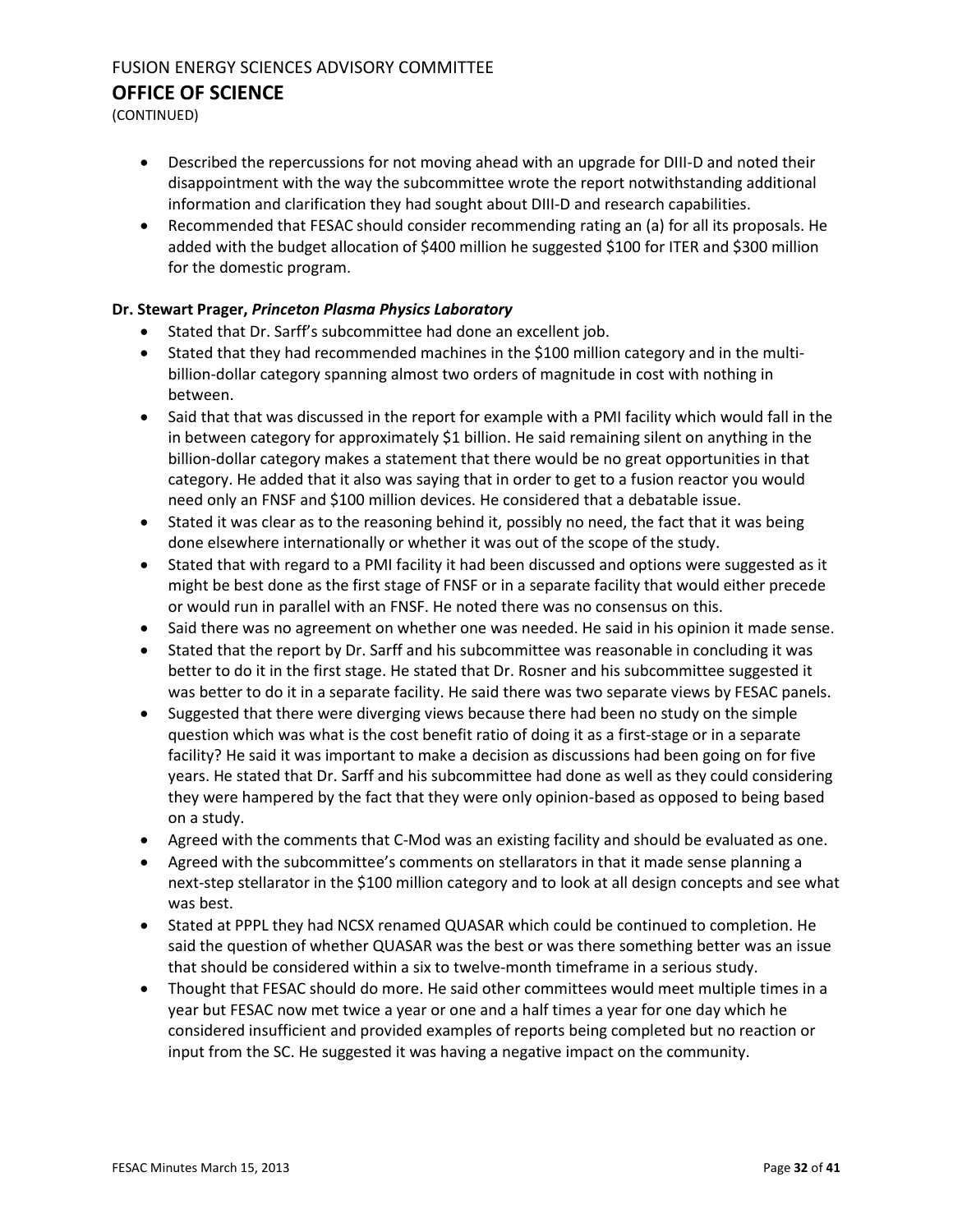(CONTINUED)

Dr. Greenwald responded and agreed that he would like a response to the committee reports but also sufficient time to consider their impact. He said that had not happened and was an important part of the process. An audience member said that in other committees they had an apparatus in place designed to elicit community response to the way the field should evolve. Dr. Greenwald agreed and said that the FACA laws had been interpreted for FESAC in as strict a way as possible in order to minimize the freedom of action of the committee. He said charges were prepared without input from the committee and were usually final when presented. He stated the reinterpreted COI rules had also made the process more difficult. He noted that the frequency of meetings and the production of the agenda were all done according to law but all in a way to minimize the impact.

Dr. Meade noted that the SC has several advisory committees and each had a charter. He said the charter for FESAC was significantly different from the charter for BESAC and High Energy Physics and NSAC. He said for FESAC they were supposed to respond only to charges whereas other committees provided other information. Dr. Meade suggested that some changes should be made to FESAC's charter to provide more freedom.

#### **Dr. Miklos Porkolab,** *Massachusetts Institute of Technology*

- Thanked Dr. Sarff and his subcommittee for completing a difficult report.
- Thanked Dr. Dean for speaking up for C-Mod. He agreed with the comments from Dr. Buttery and Dr. Prager with regard to DIII-D.
- Noted that Dr. Buttery had made an excellent point in that \$250 and \$290 million on the domestic program, in ten weeks, a year on one machine.
- Said that in 2012 they had run two machines and C-Mod had run more than 14 weeks and now the productivity would be cut more than a factor of two down going from 26-28 weeks down to 10 weeks.
- Said that the U.S. was saying they are the leading fusion science program in the world but the productivity did not reflect that.
- Said that they had an outstanding research science community and some of the best graduate students preparing for the future and he considered that they were now letting them down.
- Dismayed to see that C-Mod was not included as an existing facility. He said the reference of a facility as not existing that was actually there ready to go, tuned up, with a full staff and 30 graduate students did not make sense.
- Referred to Dr. Synakowski's comments that Dr. Brinkman had testified to the Energy Subcommittee of Appropriations in the House and when questioned about C-Mod Dr. Brinkman responded that C-Mod was on hold. He commented that the facility could only be on hold if one acknowledged that it existed.
- Thanked the subcommittee members for noting the key contributions of C-Mod including that to ITER.
- Discussed some of the recent science research and breakthroughs with regard to C-Mod.
- Referred to the educational aspect of C-Mod and noted that there were 30 PhD. students and said that the whole educational program in plasma physics was at risk. He provided some of the consequences that would happen if C-Mod was closed down.

Dr. Betti asked the committee if there were any members who would object to instructing the subcommittee to put C-Mod back on the list of existing facilities with an explanatory paragraph. Dr.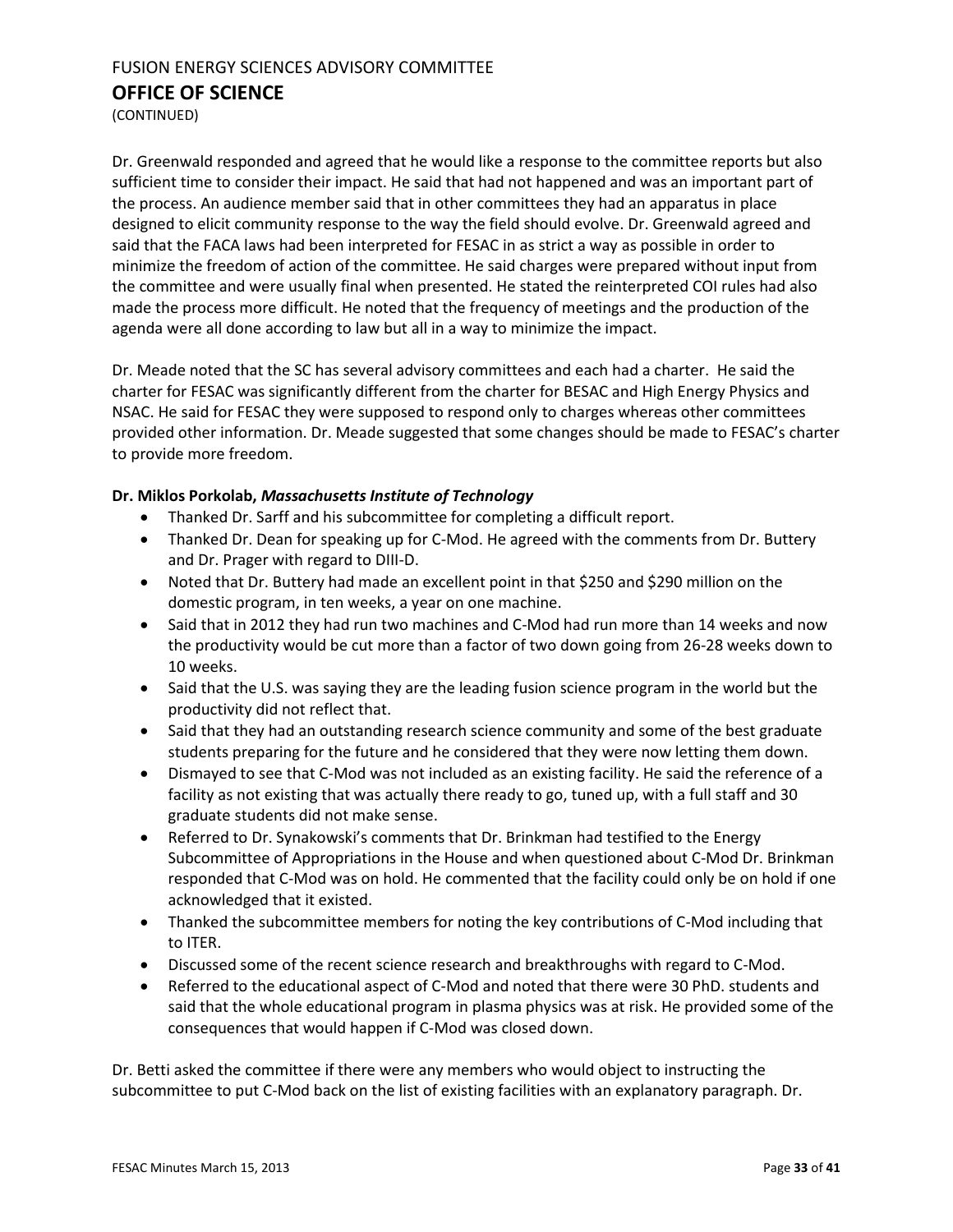(CONTINUED)

Greenwald said if he was asking for a vote he and Dr. Hubbard could not be involved. He suggested that it be brought up during the discussion about revisions to the report.

#### **Dr. Tony Taylor,** *General Atomics*

- Thanked FESAC for allowing him the opportunity to make some comments.
- Agreed with Dr. Buttery and Dr. Porkolab that it was deplorable that there were only 50 days of experimental operation in the U.S. facilities in 2013. He said, notwithstanding that fact he thanked the DOE for those days and noted they would do their best with the resources they had.
- Referred to a comment made by Dr. Sarff in response to a question. He said Dr. Sarff had said if he had included the divertor upgrade on DIII-D with the other upgrades that that would move DIII-D further along toward an (a). He explained that they had made a conscious decision when they submitted the white paper to not include the divertor in the four-pager. He said they had been looking at divertor upgrades since they had started a study on it in 2008 and said it was so different from DIII-D that they had started it using private funds. He said about two years ago the ideas were discussed with DOE. He stated that unfortunately they took some data and the data they had and the design did not match perfectly. He said that when they decided to submit the paper everything they had was shovel ready except the divertor. He said within another few years they could resolve the discrepancy and come up with an optimized divertor for DIII-D.
- Said that it was also an opportunity to make progress with handling PMI.
- Recommended that since the subcommittee had come back to General Atomics and asked for a clarification which was provided and which stated that they were not ready to do the divertor at the moment and was not shovel-ready but would be ready in a few years, that FESAC consider the two-staged approach of the upgrades on DIII-D in their deliberations.

## <span id="page-33-0"></span>**DISCUSSION OF THE SUBCOMMITTEE REPORT ON PRIORITIZATION OF SCIENTIFIC USER FACILITIES - CONTINUED**

Dr. Greenwald stated that he had heard four general comments that he considered substantive that the committee would need to deal with, to ask the subcommittee to either incorporate or change. He said there were also several smaller ideas that had been brought up such as cost with regard to FNSF and whether the evaluation criteria should go into the appendices. He said he would be sending out an email to FESAC members before March 18, 2013 asking for any small changes they would consider nonsubstantive to forward to Dr. Sarff for them to incorporate. He noted that the four substantive issues were: (1) some clarification about smaller facilities (not to change the report but deal with it in the cover letter); (2) the clarity in the proposed facilities (particularly materials, FNSF and stellarators where the experts on the subcommittee could not be sure what specifically were being proposed); (3) whether a PMI option should be added as a sixth facility; and (4) the recommendation made by Dr. Betti to put C-Mod back on to the list of existing facilities.

Dr. Ji raised the question of the ratings of the facilities, specifically (b) the readiness, which he did not consider clear. Dr. Sarff noted that the charge was clear, it had asked for a short list of facilities which are categorized for world-leading science (a), (b), (c) or (d) and for readiness (a), (b) and (c). There was some discussion about the readiness ratings of FNSF. Dr. Greenwald expressed the view that the charge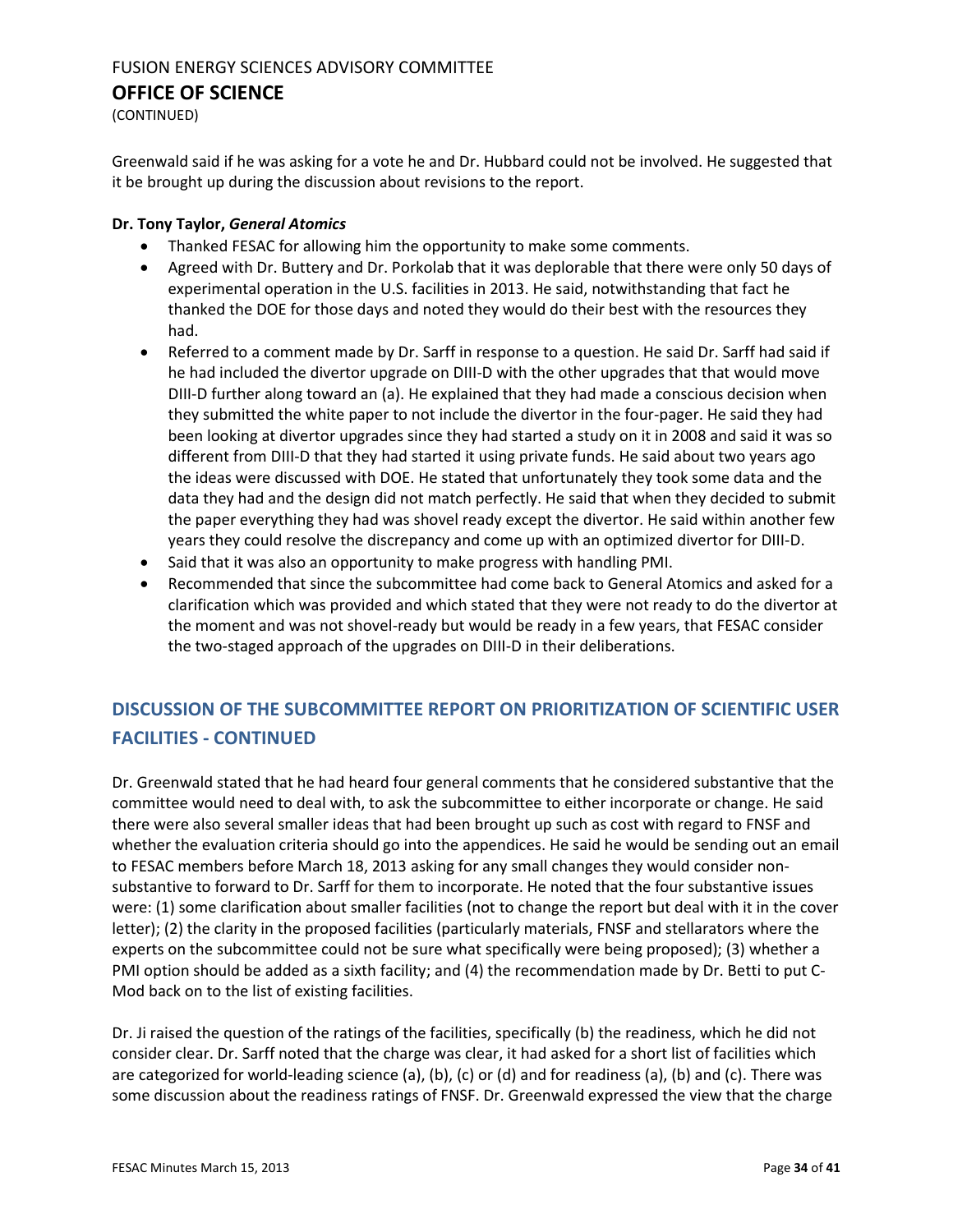(CONTINUED)

was flawed in that the categorization was more problematic than helpful. Dr. Greenwald suggested dealing with the issue by adding a statement saying that it would explain it was not the ideal set of categories because the range was huge. Dr. Hubbard suggested retaining the rating but including a sentence or two in the write-up saying that with this much work, this kind of an evaluation it would be ready and provide a sense of time and say what remained to be ready so it would not change the rating but would give a better understanding. Dr. Greenwald suggested the way to deal with the issue was to provide a statement at the bottom of the table saying (b) is a very broad category, see the write-ups for the details.

Dr. Greenwald proposed (1) the clarification of the role of smaller facilities be put not in the report but in the cover letter. He read his suggested statement: "Throughout the process the urgent need for new and upgraded facilities was clear. It was also clear that smaller facilities below the cost scale specified in the charge will also be crucial." He said this would mean that those facilities excluded by construction of the charge are not excluded by their scientific justification. Dr. Uckan was concerned that the cover letter was addressed to only the director of the SC and would be separated from the report. Dr. Greenwald responded that it was a public document and was included with the report and charge. Dr. Sarff stated that in one of drafts of the executive summary, in the paragraph that would speak to the cost they had a sentence that was eventually edited and removed that stated in essence that low-cost facilities are particularly impactful in the areas of materials for fusion and basic science. He said the edited section stated, and therefore it is clear that planning processes in addition to this are required. He said it was removed as there was a concern for the context and the emphasis on only materials and basic plasma science and that this would imply that was not important for the other areas. He said given the feedback he said he thought he would be able to convince the subcommittee that that sentence could go back in. Dr. Greenwald asked if there was any objection to that and there was none.

Dr. Greenwald referred to issue (2) regarding comments regarding stellarators, the FNSF and materials that it had not been clear to the FESAC members including experts as to what was being proposed, i.e. as they had been taken as a non-specific facility proposal or a generic proposal to address a mission which he thought appropriate but he thought insofar as they had in mind a number of options and that was used for the ratings and the costing, he thought it would be helpful to include them. He gave an example with materials and said if you had participation in IFMIF as one of the options and the facility at Los Alamos as another one with a small table that would say these are the options. Dr. Sarff suggested that they could add an appendix which was a table and that table would have the proposed new facilities and upgrades and next to it would be a column that would indicate the white papers that spoke to that. He said the white papers would provide the context for it. He said he was concerned if they missed a facility and was comfortable with the idea of a mapping on to the white papers. Dr. Betti suggested he could add "such as" in front of it so it would leave it open. Dr. Sarff said if they had an explicit list they could point to the white papers to provide context for how they framed it. He said they should try to be specific because if they had missed something there would be potential implications. Dr. Greenwald thought it was better to miss one than not include any. Dr. Sarff said if that was their consensus then they would do that. Dr. Greenwald said they would leave the decision regarding the form up to the subcommittee but it should be clear in the body of the text. Dr. Sarff said that he heard in the main body of the text and the place to do that would be in the two-pagers where it cited where its reasonable specific facility proposals that are out there. He said they could do the "such as" facility x, facility y, facility z, as proposals. Dr. Greenwald said the last one was fine too. He said completeness in appendices and references was always useful.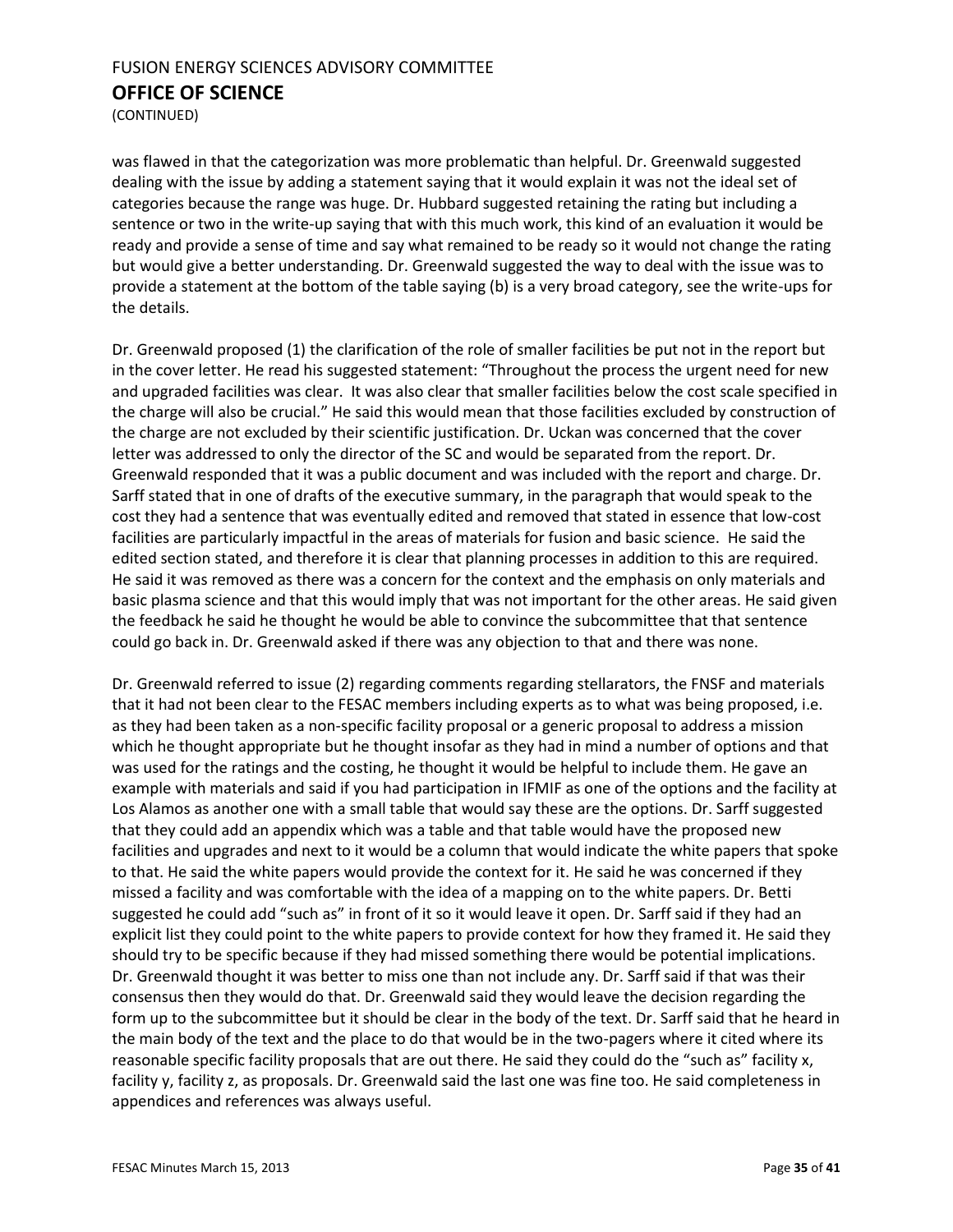(CONTINUED)

A member suggested using pictures or figures to make the arguments stronger. The member suggested figures like the HEDLP figure which he thought might be the closest example. He said replacing the Materials Irradiation Multi-Scale Modeling figure with a helium DPA figure. Dr. Greenwald said they could ask the subcommittee to work on that but he thought FESAC members who have ideas should send them by March 18, 2013 whether it was a phrase that strengthened it or a graphic or table, giving specific instances in each case. He said he would consider that a small technical change, the committee did not need to review those changes.

Dr. Greenwald referred to issue (3) concerning the PMI and whether it should be added as a sixth facility. He said a number of people had requested that it be added and it had also been brought up in the public comment by several speakers. Dr. Greenwald asked if there was any discussion. Dr. Uckan asked how the subcommittee would handle it, a generic two-pager. Dr. Greenwald thought yes, to treat it like the others. Dr. Sarff encouraged the members to have a discussion framed in the context of supposing they did add a PMI facility and imagine a two-page description completely analogous to the ones that were already part of the report with a mission, a facility description, a connection to planning documents and a categorization in world-leading science and readiness. He commented further that the PMI issue was wide-ranging all the way from test stands to a long-pulse toroidal facility that would operate for thousands of seconds. He said if the committee members wanted to direct the subcommittee in principle they could put something together but noted if they were going to add a facility to the list he projected that they would have to specify as much as they could what that facility was in that framework and its categorization. He said also, in fairness to the subcommittee that this was within the FESAC realm to do it but they would need to circumvent a committee discussion to debate the conclusion on that.

Dr. Hubbard said she supported it and said she thought it should be a confinement facility with a mission to actually come up with PMI solutions. She said there was room for debate and flexibility in the writeup as to whether this would tackle the short-pulse solutions or the long ones which would have a spectrum in terms of cost. Dr. Sarff asked about the range. Dr. Greenwald said they were not ready to make that distinction but would have to be "such as" etc. Dr. Sarff said when he thought about readiness the mission was not clear especially if one went back to planning documents he did not see it. Dr. Sarff said that facility would probably come up with a category in readiness of (c) and there was some debate as to whether or not it would be an (a) or an (b) in world-leading science because it would be compared with existing facilities. He said the thing they were talking about at one second would have a possibility of categorization of (b) and readiness of (c). He asked if they wanted that on the list.

Dr. Zinkle said that when he had read the report that had jumped out at him as many previous panels had put a very high priority for a PMI facility or facilities. He said the report had several slides concerning PMI but did not have a lot to say about PMI. He said something should be included in the report indicating that there were strong opinions in the community about the exact formulation of what the facility should be but should capture the point that this needed more community deliberations. Dr. Sarff said he would be happy to write up something that would capture the essence of the last two slides. He said that PMI was not absent in the report. It was there in the context of existing facilities. He asked the members if they were concluding that NSTX-U and DIII-D were not doing PMI or concluding that a multistage FNSF for the first stage was explicitly described as advancing PMI. He asked what was missing. Dr. Zinkle said that did not seem logical in terms of the pulse length and duty cycle considerations versus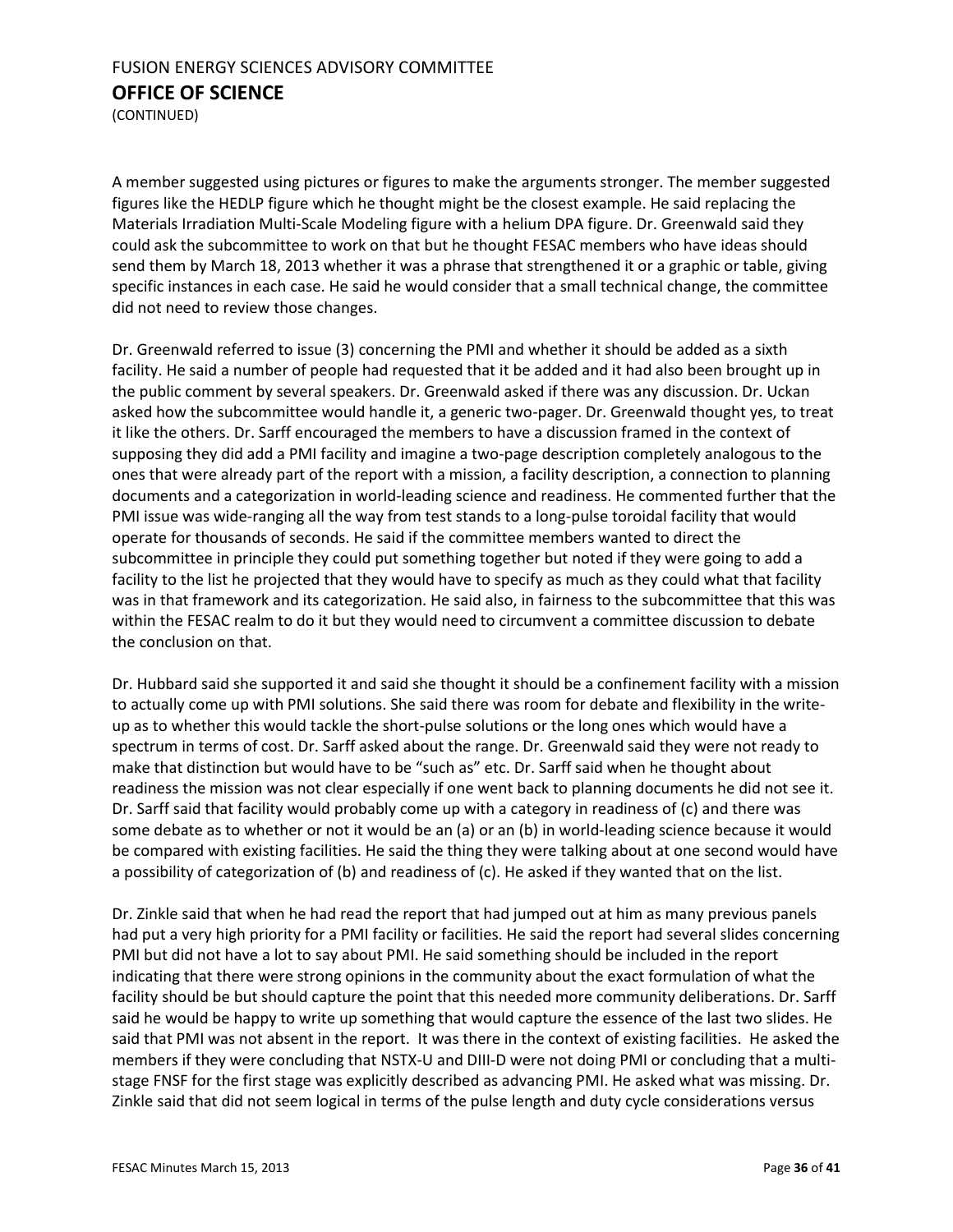(CONTINUED)

other longer-pulse types of facilities. He said that was reasonable but he was emphasizing within the planning documentation and what he was saying was that he had tried himself to look for that and he reminded him that NSTX was testing the Snowflake Divertor and there was a possibility in the future that DIII-D would do something else. Dr. Zinkle noted that there was a divergence of opinions among the world's experts about the exact formulation. He asked if that could be captured. Dr. Sarff responded that if the comment about PMI was included in an executive summary it might affect how the others would be viewed.

Dr. Greenwald referred to the long-pulse lifetime issues that had no solution at present so the thought that they could design and get licensed in FNSF statement did not seem credible. He continued for the report to dismiss that because the ideas were not mature enough seemed an oversight. He said that they had received at least two white papers on long-pulse and said he did not understand why given the importance of the issues and the potential impact on a roadmap. Dr. Sarff said the long-pulse PMI was in their facilities and was called the first stage of FNSF. Dr. Greenwald said they had made a technical judgment on what the right path was but that was not a community consensus.

Dr. Najmabadi agreed with the facility prioritization and the fact that they did not have a PMI system in it. He said there were a lot of international facilities dedicated to it and he wanted to see some results before moving ahead and building a large facility. He agreed with Dr. Greenwald and Dr. Zinkle that PMI had been highlighted so he thought they should have a paragraph explaining why they did not list the facility. He said that they had decided they would have the two-phase nuclear facility that did divertor work. He stated that they would never get the machine licensed if they had not proven it. He said that he did not think they should go ahead and build new facilities until they had results for some machines.

Dr. Hubbard said she thought the paragraph that said how they would tackle the PMI issue on FNSF was advice that that FESAC should not be giving to FES as she thought it was bad advice. She acknowledged it was the decision that the subcommittee came to but did not have community consensus. She added that many PMI experts also had to recuse themselves from much of the discussion due to COIs. She said the report would take everything off the table until 2024 and she thought it was a mistake to not leave that door open in the planning process. She thought a PMI-focused facility probably would be required. She thought it at least should be brought to a vote.

Dr. Greenwald said there appeared to be three options and they needed to vote on which option it would be. He added they were not exclusive. He said option one was to do nothing, to leave the report mum on the issue. He said option two was to include a description relating to the slides and he said they should point to that under the section in which they had introduced their facilities so they would have a description indicating this is our final result with a table on page four. He said there should be a footnote that PMI was a contentious issue, see the appendix for the discussion. He stated the third option was to actually ask for the inclusion of a sixth PMI facility. He said members could vote for two and three but not one and either of the other two. Dr. Greenwald asked members what their choices were with respect to the three.

Dr. Sarff noted that what he had heard the members ask for was that they would create an appendix and that appendix would describe the important challenge of PMI and summarize in the context alluding to, for example, probably literally framed as an example looking to the Zinkle et al. report. It would be an appendix that would capture the essence of the last two slides. He said that would be referred to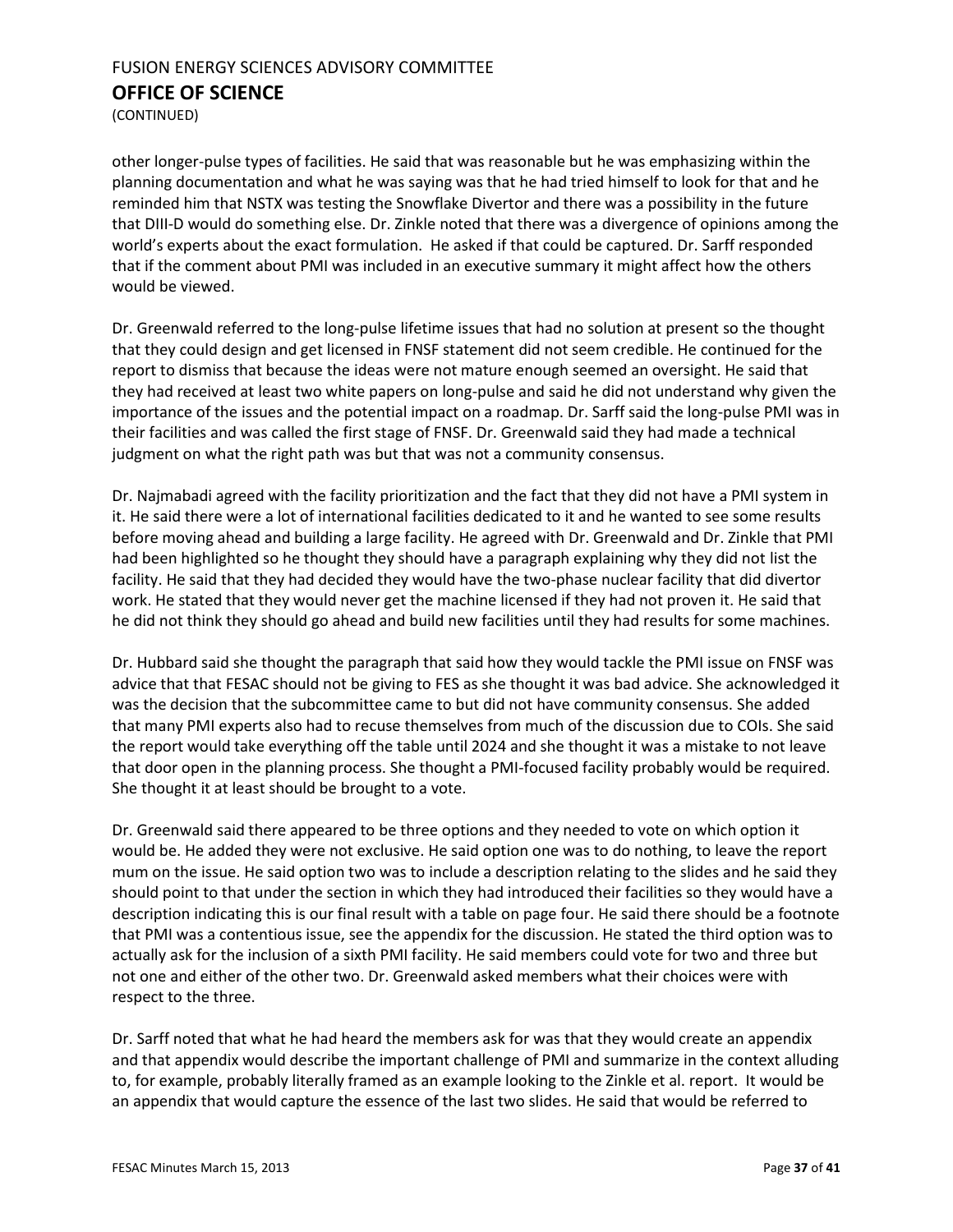(CONTINUED)

with some sentence that the challenge for PMI was important and then in some way connect it to where they had introduced the table.

Dr. Betti made a suggestion with regard to the appendix. He said the subcommittee had discussed the issue at length and they had included PMI in the report and had a plan for PMI that included existing facilities, international facilities and the FNSF. He said if they could articulate the whole plan in the appendix in more detail that would provide the clear description of the PMI plan that the subcommittee was proposing. Dr. Sarff responded that he would do it the way he had tried to frame it in the last two paragraphs that said that planning documentation which had articulated the kinds of facilities that were needed and speak to those facilities in the context of the charge and probably with some sense of a conclusion that the precise suite of facilities that were needed to solve the PMI challenge had not been adequately addressed in the planning documentation.

Because of COI issues, Dr. Greenwald asked Dr. Betti to take over the discussion regarding item (4). Dr. Betti said that he did not understand why Alcator C-Mod could not be listed in the report. He noted that he had not heard any compelling reason why it should not be listed as an existing facility. Dr. Sarff responded that it should be reasonably clear why it came out the way it did in the report. He said that FESAC had the right to add it as an existing facility. He said that he felt he owed it to the subcommittee to say if FESAC wanted to add Alcator C-Mod it was at this executive order level where they were saying C-Mod is an existing facility and you would like the subcommittee to include it in the table and to draft a two-pager that was analogous to the other two existing facilities. He said they were prepared to be able to do that because they had asked for white papers. He said they also needed to categorize it in an executive fashion. He said they could not just ask the subcommittee to include C-Mod as an existing facility and then the subcommittee should consider its category. Dr. Betti asked if the subcommittee had been instructed not to include it. Dr. Sarff responded that in effect they had been told that it was not an existing facility and why it was missing as per the charge.

Dr. Rosner suggested that the subcommittee could just state that what they considered as existing facilities were officially DOE-designated existing facilities so in effect be clear about what was done. He said the proposal to shut down Alcator was put into the FY 2013 president's budget and was submitted to Congress. It was proposed as they were under a CR (Continuing Resolution). He said one of the tenets of those was, do no harm, so if you're a Congressional staffer and the report was in your hand the logical thing would be to put it in the table and say it had been proposed to be shut down, but right now it had not been shut down. He said they were under a, do no harm, in the CR.

Dr. Rosner referred to the paragraph immediately after the table and changed two sentences. He stated it would say "as requested by the charge letter from Dr. Brinkman the subcommittee also categorized two of the existing facilities". That would be change one. He continued for the next paragraph the first sentence says the future of the Alcator C is presently uncertain. He suggested saying add to that so say "the future of the third existing facility Alcator C-Mod is presently uncertain." Dr. Sarff responded he was in agreement with that change. He said FESAC could decide to do that. He said it did not require an assessment and did not have a two-pager but there was a white paper.

Dr. Sarff said he would commit the committee to write a two-pager if FESAC would show C-Mod as an existing facility with its categorization. He said that if the subcommittee was asked to treat it as an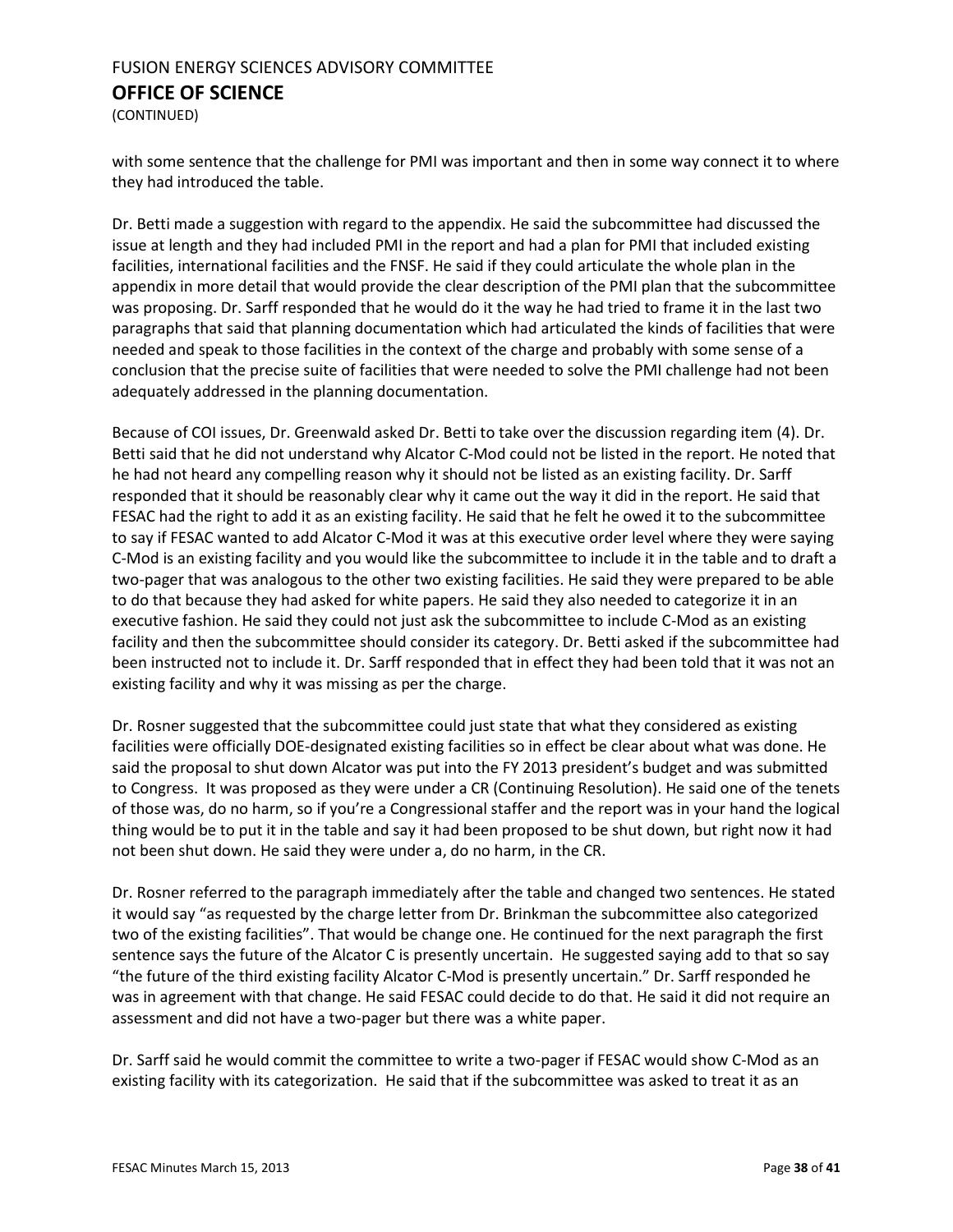(CONTINUED)

existing facility and go back and deliberate it they would have trouble finishing and he would not be able to guarantee that it would be an (a).

Dr. Rosner said the amended suggestion as amended by Dr. Betti was to change the first sentence in the next to last paragraph to say "as requested by the charge letter from Dr. Brinkman the subcommittee also categorized two of the three existing facilities". He continued and then the first sentence in the last paragraph would say: "The future of Alcator C-Mod facility, the third existing facility is presently uncertain".

Dr. Ji thought that Alcator C-Mod if it was not on the list would not be given serious consideration. Dr. Betti said that it was discussed and a decision was reached that it should not be listed. He said the issue was whether they wanted to overrule the subcommittee decision. Dr. Zinkle suggested having an asterisk and say it was not rated because of its special status but it would get the two-pager.

Dr. Betti asked Dr. Sarff about having Alcator C-Mod in the table with no rating but having an asterisk pointing to that specific paragraph. He asked if the subcommittee would consider that suggestion. Dr. Rosner said including a facility in the table but refusing to rate it did not reflect well on the field or FESAC. He considered it a bad idea.

Dr. Betti summarized the option that Dr. Rosner stated which was to include Alcator in the table but then instead of having the ranking under the science like the other two facilities there would be a reference to a footnote or reference to a paragraph explaining that the subcommittee did not rank Alcator because of the uncertain status of the facility. He said the third option was to treat it as one of the three and just the same treatment as the other two.

Dr. Betti called for a vote on solution one, the changes to the two paragraphs under table one. Members voted 7 on solution one. Dr. Betti called for a vote on solution two, adding to the table without ranking with reference to a footnote. Members voted 1 for solution two. Dr. Betti called for a vote on solution three, a full treatment of Alcator C-Mod. Members voted 1 for solution three.

#### **Dr. Betti moved to accept solution one, the changes to the two paragraphs under table one. The votes for the motion were 7. The motion passed.**

Dr. Greenwald said they had a disposition of the four major changes. He asked people who had minor changes to get them to the committee as soon as possible. He said he would send the instructions on the first three and Dr. Betti would send them on the fourth. Dr. Greenwald said FESAC also had to vote on the report itself.

#### **Dr. Greenwald moved that subject to the agreed substantive changes that members had agreed to forward the report to the Office of Science. The votes for the motion were 7. The motion passed.**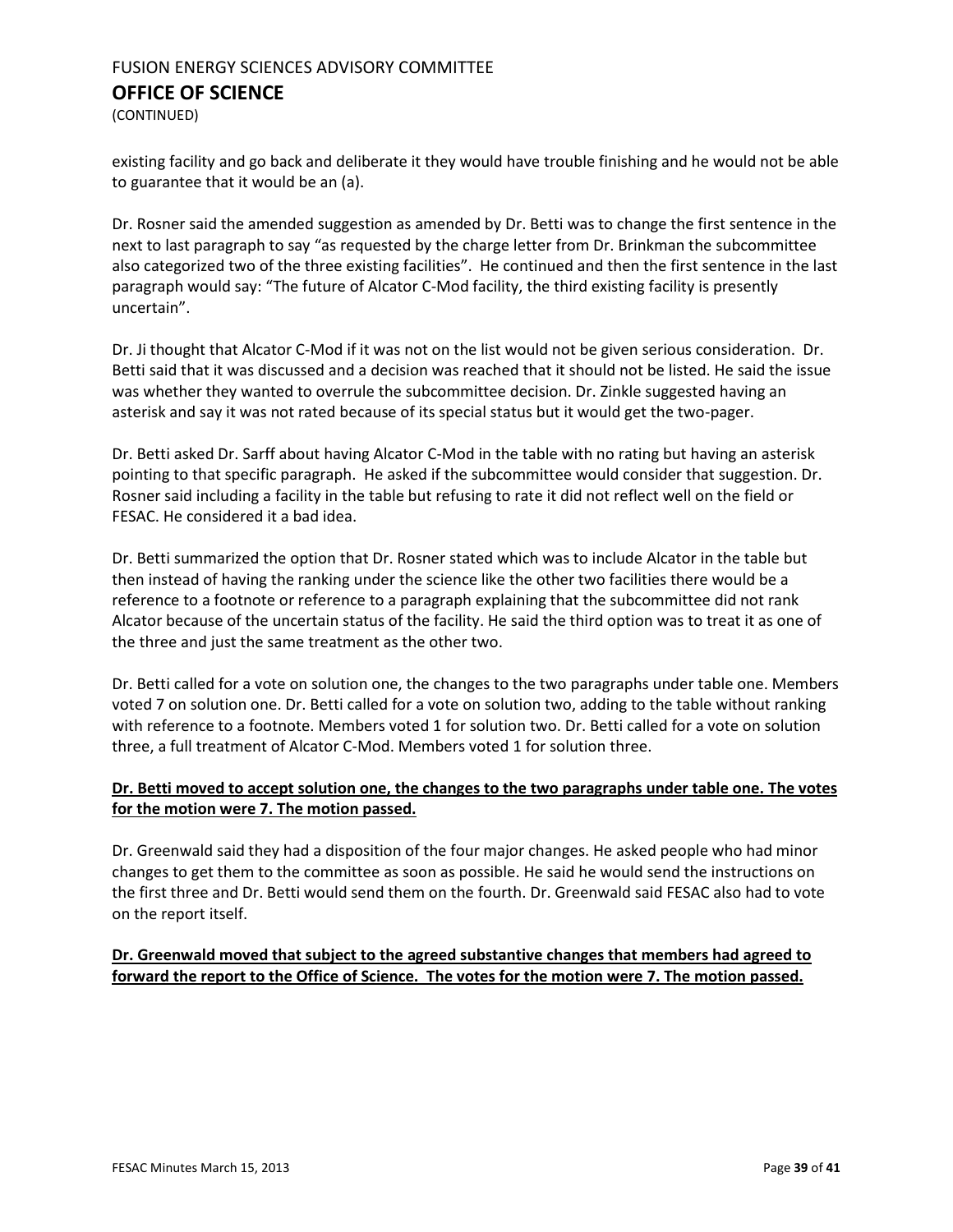(CONTINUED)

## <span id="page-39-0"></span>**PREPARATION OF A LETTER TO TRANSMIT THE FESAC REPORT ON PRIORITIZATION OF SCIENTIFIC USER FACILITIES TO DOE**

#### Dr. Dr. Brinkman,

With this letter the Fusion Energy Sciences Advisory Committee transmits its report addressing your charge of January 24, 2013 on the assessment of proposed facilities for our program. We want to thank Professor Sarff and members of the panel formed to answer the charge. We want to extend our thanks in taking on this formidable charge and completing their work in an extraordinarily short period of time.

As requested the report provides an assessment of several major facilities that should be considered as the Office of Science formulates its ten-year plan. Throughout the process the urgent need for new and upgraded facilities was clear. It was also clear that smaller facilities below the cost scale specified in the charge will be crucial. This study generated wide-ranging and lively discussion at the FESAC meeting after which the full committee voted to endorse the report.

#### Yours sincerely,

Dr. Greenwald noted that there appeared to be a feeling on the committee that the lack of a strategic plan or roadmap was really a problem. He said separate from the report he would like to make a motion that they make a statement on this and pass it along. He said the statement would say something like efforts on the current facilities charge and recent work on program priorities had once again brought into focus the lack of a clear, well-articulated and widely-accepted strategic plan or roadmap for fusion energy sciences. The FESAC urged the program office to develop such a plan utilizing the advisory committee process and with broad community input.

**Dr. Greenwald moved that FESAC should send a letter to Dr. Brinkman to the effect that efforts on the current facilities charge and recent work on program priorities had once again brought into focus the lack of a clear well-articulated and widely-accepted strategic plan or roadmap for fusion energy sciences. The FESAC urged the program office to develop such a plan utilizing the advisory committee process and with broad community input. The votes for the motion were 7. The motion passed.**

#### <span id="page-39-1"></span>**ADJOURNMENT**

**The Fusion Energy Sciences Advisory Committee Meeting was adjourned for the day at 5:18 p.m.**